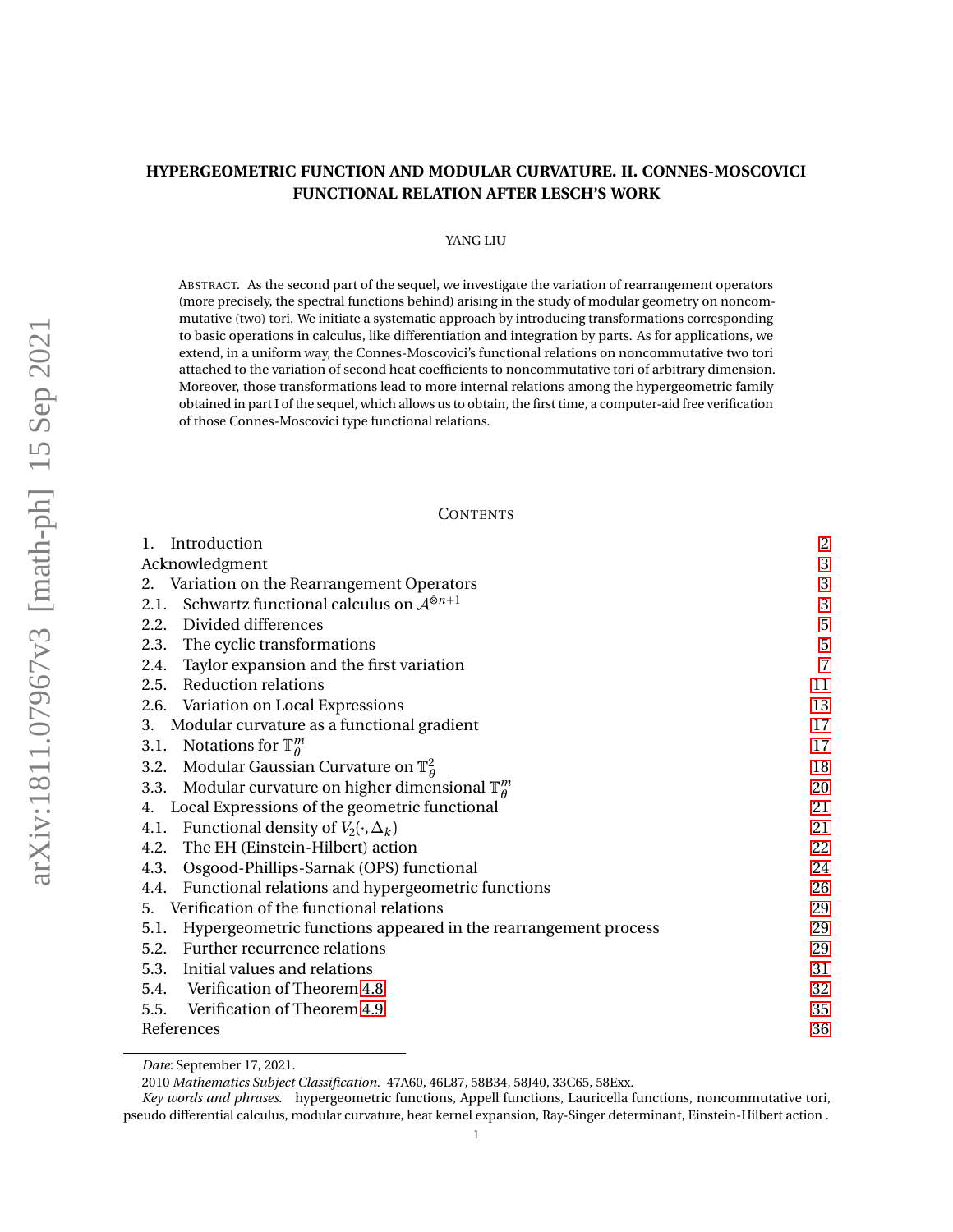#### <span id="page-1-0"></span>2 YANG LIU

#### 1. INTRODUCTION

As a continuation of [[23](#page-36-0)], the paper concerns the variational aspect of the  $a_2$ -coefficient of the heat trace asymptotic on noncommutative tori and toric noncommutative manifolds  $^{\rm l}$  . The integration of the *a*<sup>2</sup> -coefficients allows us to establish the analogue of Gauss-Bonnet theorem on noncommutative two tori [[8](#page-35-1)] and [[11](#page-35-2)] and the full  $a_2$ -coefficients gives rise to the notion of scalar curvature in conformal geometry on noncommutative two tori [[7](#page-35-3)], [[20](#page-35-4)], also [[12,](#page-35-5) [13](#page-35-6)] and later on toric noncommutative manifolds [[22,](#page-36-1) [24](#page-36-2)]. The complexity of the calculation increases dramatically for the next coefficient, the *a*<sup>4</sup> -term. An experimental computation has been achieved in [[4](#page-35-7)] which is in need of more conceptual understanding and further simplification. To this end, we have accomplished in [[23](#page-36-0)] the first step suggested by Connes, namely, to find a suitable basis of functions to record the spectral functions arising from the rearrangement process. It means that, for instance, one can replace the explicit expressions of the functions  $K_1$  to  $K_{20}$  of the  $a_4$  $a_4$ -term in [4] by combinations of the hypergeometric family  $H_\alpha$ ,  $\alpha \in \mathbb{Z}_{\geq 0}^n$  obtained [[23](#page-36-0)] <sup>[2](#page-1-2)</sup>, similar to the form shown in Eqs. [\(4.2\)](#page-21-1) and [\(4.3\)](#page-21-2). As we can see from [[4,](#page-35-7) §9 and Appendix C], their original form generated from a CAS (computer algebra system) takes pages to record. The next step, which is one of the primary motivations of the paper, is to search for simplifications for the functional relations cf. [[4,](#page-35-7)  $\S7$ ]. Back to the  $a_2$ -term, there are only two functions and the relation ([[7,](#page-35-3) Eq. (0.4)]) simply reads

<span id="page-1-3"></span>
$$
(1.1) \qquad \qquad -\frac{1}{2}\tilde{H}(s_1,s_2) = \frac{\tilde{K}(s_2) - \tilde{K}(s_1)}{s_1 + s_2} + \frac{\tilde{K}(s_1 + s_2) - \tilde{K}(s_2)}{s_1} - \frac{\tilde{K}(s_1 + s_2) - \tilde{K}(s_1)}{s_2}.
$$

It reflects the variational nature of modular Gaussian curvature  $K_{\varphi}$  ([[7,](#page-35-3) Eq. (4.34)]) and similar results in the paper are often referred as Connes-Moscovici type functional relations.

Even for the  $a_2$ -term, when performing similar calculus on higher dimensional examples, it is not obvious, at least to the author, that one can obtain such a simple equation as Eq. [\(1.1\)](#page-1-3). After repeating the variational computation several times, the author finally realized that the sum of [[22,](#page-36-1) Eq. (4.5)-(4.8)]  $^3$  $^3$  indeed admits reduction to a similar form of Eq. [\(1.1\)](#page-1-3). The first contribution ([§2\)](#page-2-1) of the paper consists of a systematic framework (built upon the work of Lesch [[19](#page-35-8)]) for the variational calculus for a noncommutative variable. The fundamental obstruction is the fact that the variable and its derivatives do not commute. There is a rearrangement process that compress the Ansatz to some rearrangement operators (or equivalently, to the underlying spectral functions, cf. [§2.1\)](#page-2-2). To keep track of the change of those functions under basic operations in variational calculus, we introduce the following transformations

- $\bullet \text{ with respect to the log-Weyl factor } h \colon \left\{ \iota, \tau_j, \blacktriangle^+_{0,j}, \blacktriangle^+, \blacktriangle^- \right\},$
- with respect to the Weyl factor  $k = e^h$ :  $\left\{\boldsymbol{\eta}, \boldsymbol{\sigma}_j, \blacksquare^+, \blacksquare^-\right\}.$

The transformations  $\left\{\blacktriangle^+_{0,j},\blacktriangle^+,\blacktriangle^- \right\}$  (resp.  $\left\{\bm\sigma_j,\blacksquare^+_{0,j},\blacksquare^+,\blacksquare^- \right\}$ ) arising from differentiation are generated by divided difference, thanks to [[19,](#page-35-8) §3.5]. The cyclic operator*τ<sup>j</sup>* (resp. *σ<sup>j</sup>* ) resembles integration by parts with respect to the derivation  $[\cdot,h]$  and the volume weight  $\varphi_j$  in Eq. [\(2.10\)](#page-4-2). A noteworthy new observation (Proposition [2.11\)](#page-10-1) is a set of internal relations, which explains the cancellation behind [[22,](#page-36-1) Eq. (4.5)-(4.8)] mentioned above. As a consequence, the whole variational calculus can be generated by only three transformations  $\{\iota,\tau_j,$   $\blacktriangle^+\}$  (resp.  $\{\eta,\bm{\sigma}_j,$   $\blacksquare^+\}$ ). In contrast to classical calculus, formulas under the simple the change of variable  $h \to k = e^{\,h}$  could be quite subtle, again due to the noncommutativity between *h* and its derivatives. We keep parallel discussions on purpose. For instance, the main result has two versions Theorem [2.15](#page-13-0) and Theorem [2.17](#page-14-0) in terms of *h* and *k* respectively, which generalizes [[7,](#page-35-3) Thm. 4.10]. Later, in Prop. [4.10,](#page-26-2) we carry out a direct verification of the equivalence of the two versions.

<span id="page-1-1"></span><sup>1</sup> a.k.a Connes-Landi deformations or *θ* -deformations, cf. [[6,](#page-35-9) [5](#page-35-10)], [[2](#page-35-11)], also [[29](#page-36-3)].

<span id="page-1-2"></span> $2$ The author has finished the computation but the result will be postponed to future publications.

<span id="page-1-4"></span> $3$ The relations have appeared before in the proof of Theorem 5.1 in [[10](#page-35-12)].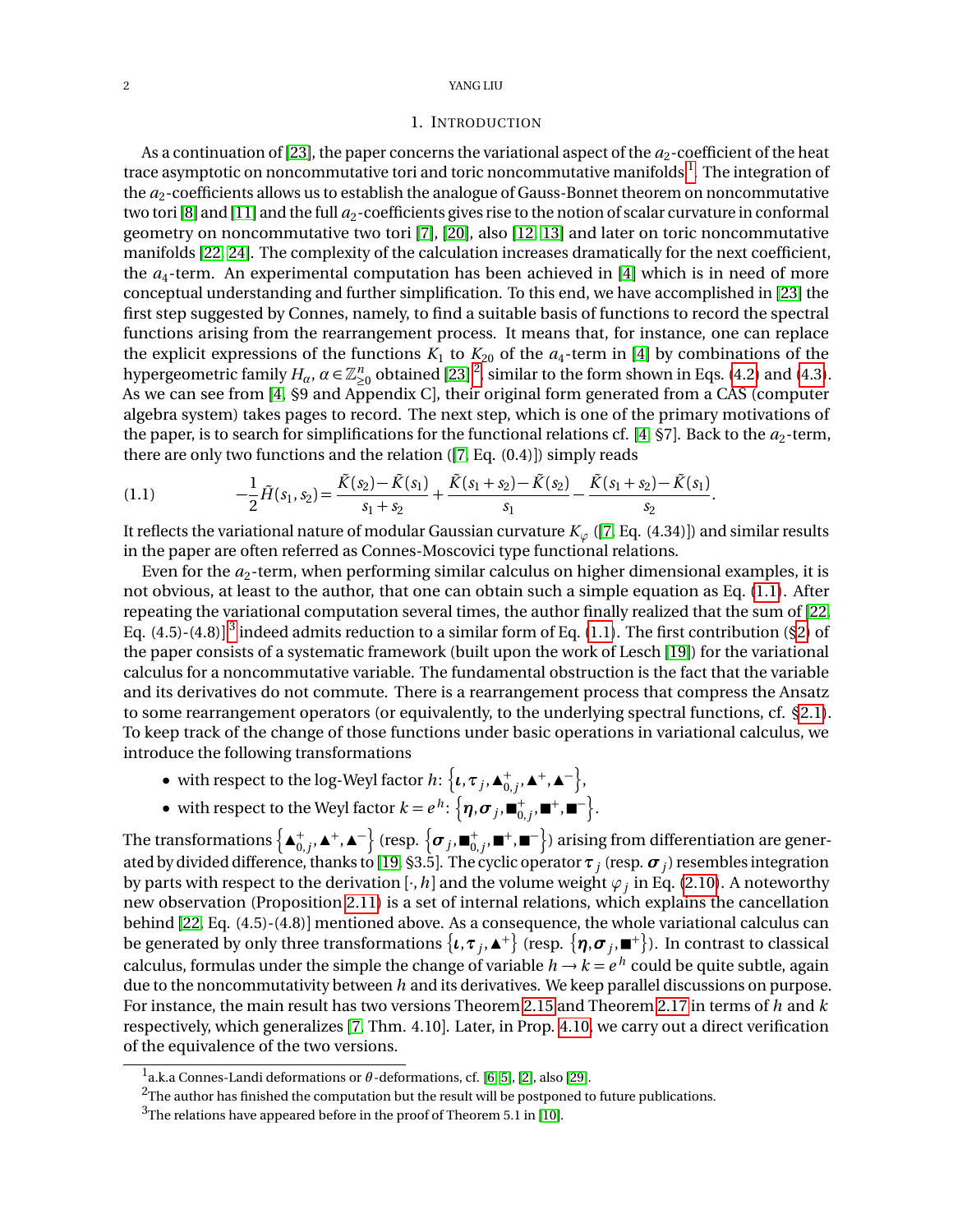The abstract discussion in [§2](#page-2-1) is designed for gradient computation in the modular geometry on noncommutative tori explained in [§3.](#page-16-0) We first extend the geometric functional attached to the *a*2 -coefficient from dimension two (cf. [[7,](#page-35-3) §4]) two to higher dimensions. Their functional gradients can be reached via two routes [§4.](#page-20-0) One relies on variation on the heat trace Tr(*e* <sup>−</sup>*<sup>t</sup>* <sup>∆</sup>*<sup>ϕ</sup>* ) or the spectral zeta function *ζ*∆*<sup>ϕ</sup>* (*s*). The results are recorded in [§3.3](#page-19-0) and [3.3.](#page-19-0) The other approach ( [§4.2](#page-21-0) and [4.3\)](#page-23-0) makes use of Theorems [2.15](#page-13-0) and [2.17](#page-14-0) , which brings in the functional relations. By equating the two methods, we see that the two coefficients (Eqs. [\(4.2\)](#page-21-1) and [\(4.3\)](#page-21-2)) of  $R_{\Delta_\varphi}$  are subject to the corresponding functional relations inherited from the gradient grad<sub>h</sub>  $F$  (resp. grad<sub>k</sub>  $F$ ). A crucial technical result that is only quoted without proof is Prop. [4.1,](#page-20-2) the explicit form of  $R_{\Delta_\varphi}$ , as it is the main focus of part I of the sequel [[23](#page-36-0)].

If one is willing to think of the lengthy computation of the heat coefficients as a physics theory, then the functional relations (like Eq. [\(1.1\)](#page-1-3)) derived from variation provides, so far, the most robust experiment for testing its validation. For the  $a_4$  $a_4$ -coefficient [4], similar verification is indeed the most sophisticated part hidden behind the paper. The reader is encouraged to go through the *Mathematica* notebook files attached to [[7](#page-35-3)] and [[4](#page-35-7)] to see how the tests were actually achieved. With the better understanding of the variational calculus, we are able to provide in [§5,](#page-28-0) the first time, a computer-aid free verification of the functional relations. The new input is the compatibility between transformations in [§2](#page-2-1) and the hypergeometric family *H<sup>α</sup>* arising in pseudo-differential calculus. For instance, the cyclic operator  $\bm{\sigma}_j$  indeed corresponds to cyclic permutation of the index  $\alpha$ , see Prop. [5.1.](#page-29-0) Furthermore, such "by hand" calculation reveals more information. For example, all the functional relations share the same root: they can be reduced to same the relations among some initial values of the hypergeometric family, see Props. [5.4,](#page-32-0) [5.6](#page-33-0) and [5.8.](#page-34-1) Another interesting observation, which is hard to achieve without using the hypergeometric family, is that the two functions given in Prop. [4.1](#page-20-2) form a continuous family (i.e. for  $m \in [2, \infty)$ , *m* is the dimension) of solutions to the Connes-Moscovici type functional relations.

<span id="page-2-0"></span>**Acknowledgment.** The author would like to thank Alain Connes, Henri Moscovici and Matthias Lesch for their comments and inspiring conversations, furthermore is greatly indebted for their consistent support and encouragement on this project. The author would also like to thank Farzad Fathizadeh for comments and discussions.

Most of the work was carried out under the postdoctoral fellowship at MPIM, Bonn. The author would like to thank MPI for its marvelous working environment. The author would also like to thank IHES and Riemann Center for Geometry and Physics, Leibniz University, Hannover for kind support and excellent working environment during his visit $^4\!.$  $^4\!.$  $^4\!.$ 

### 2. VARIATION ON THE REARRANGEMENT OPERATORS

<span id="page-2-2"></span><span id="page-2-1"></span>2.1. **Schwartz functional calculus on A®n+1.** We follow [[19,](#page-35-8) §3] to set up notations for the rearrangement process. Let A be a C<sup>\*</sup>-algebra. At algebraic level, a toy model of the rearrangement is given by the contraction map

$$
\therefore \mathcal{A}^{\otimes n+1} \times \mathcal{A}^{\otimes n} \to \mathcal{A}
$$
  
(2.1) 
$$
(a_0, \dots, a_n) \cdot (\rho_1, \dots, \rho_n) \to a_0 \rho_1 a_1 \cdots \rho_n a_n.
$$

When looking from right to the left, we factor out  $a_i$ 's as an operator  $(a_0,\ldots,a_n)\!\in L(\mathcal{A}^{\otimes n},\mathcal{A})$ . To extend the construction, we consider the following set of generators of those rearrangement operators. For the scope of the paper, we shall focus only one element  $h \in A$  and its associated multiplication operators (at the  $\overline{l}$ -th slot), that is, when acting on  $\mathcal{A}^{\otimes n}$ , we have

 $h^{(l)} = (1, \ldots, h, \ldots, 1) \in L(\mathcal{A}^{\otimes n}, \mathcal{A})$ , *h* appears at the *l*-th slot.

<span id="page-2-3"></span><sup>4</sup> IHES: Nov-Dec, 2017. Leibniz University: Jan-Mar 2019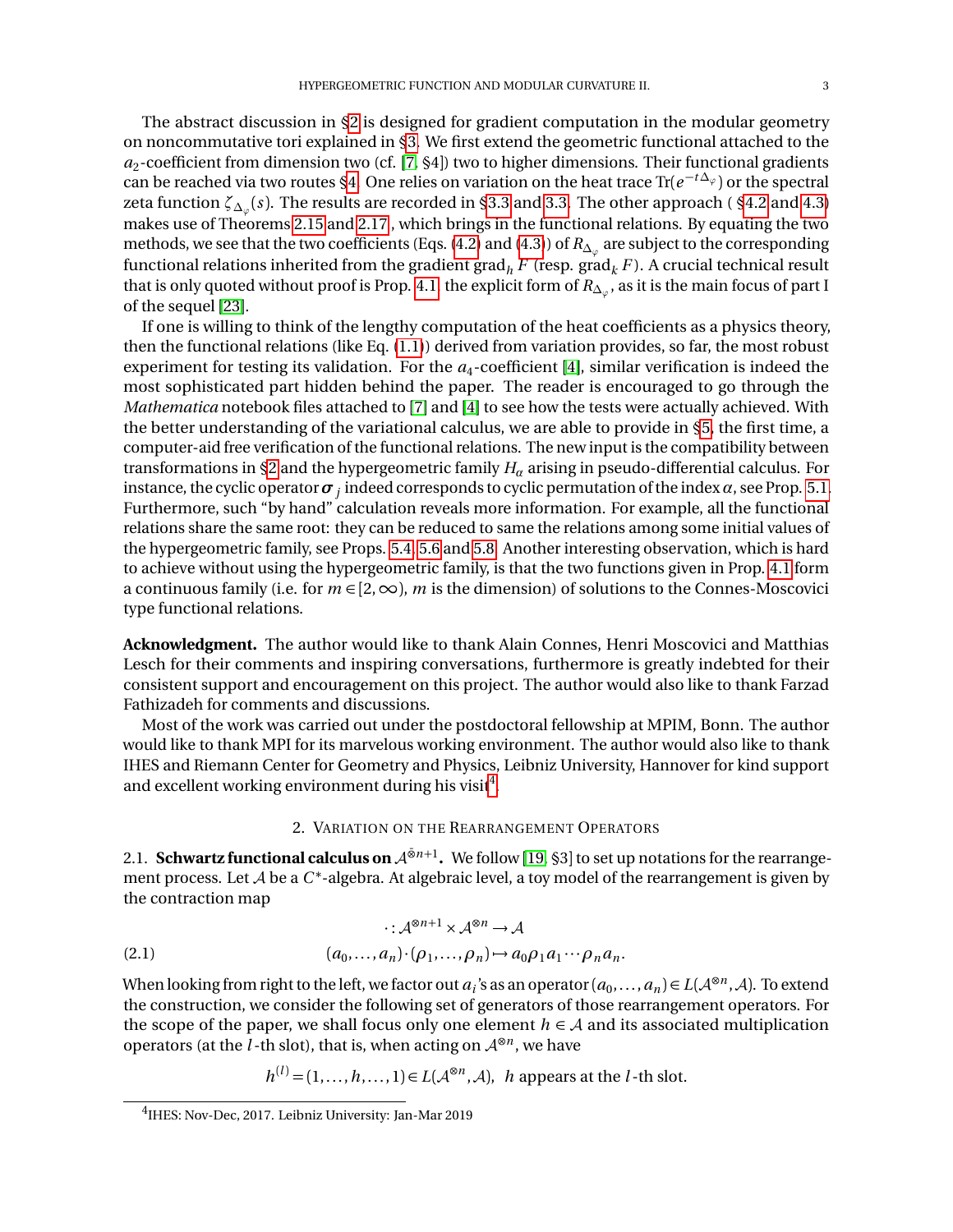labeled by a superscript  $l = 0, 1, ..., n$ . For instance, when  $n = 1$ ,  $h^{(0)}$  and  $h^{(1)}$  are simply the left and the right multiplication respectively. We fix such a self-adjoint  $h = h^* \in A$  with its exponential  $k = e^h$ and denote by bold font letters

<span id="page-3-1"></span>(2.2) 
$$
\mathbf{y} = \text{Ad}_k = k^{-1}(\cdot)k, \ \mathbf{x} = \log \mathbf{y} = -\text{ad}_h = [\cdot, h]
$$

the corresponding conjugation and commutator operators. In a similar way, each of them yields *n* operators  $\mathbf{y}_l$ ,  $\mathbf{x}_l \in L(\mathcal{A}^{\otimes n}, \mathcal{A})$  whose subscript  $l = 1, ..., n$  indicates the operator only acts on the *l*-th factor of elementary tensors, that is,

<span id="page-3-4"></span>(2.3) 
$$
\mathbf{x}_l = -h^{(l-1)} + h^{(l)}, \ \mathbf{y}_l = e^{-h^{(l-1)}} e^{-h^{(l)}} = (k^{(l-1)})^{-1} k^{(l)}, \ l = 1, ..., n,
$$

and vice versa:

<span id="page-3-2"></span>(2.4) 
$$
k^{(l)} = (k^{(0)})^{-1} \mathbf{y}_1 \cdots \mathbf{y}_l, \ \ h^{(l)} = h^{(0)} + \mathbf{x}_1 + \cdots + \mathbf{x}_l.
$$

The Schwartz functional calculus can be think of a way to evaluate Schwartz functions  $f(x_1,...,x_n)$ at the tuple of operators  $(\mathbf{x}_1, \dots, \mathbf{x}_n)$  so that it obeys similar arithmetics as in classical multi-variable calculus. To be precise, it is an algebra homomorphism:

$$
C^{\infty}(U^n) \to L(\mathcal{A}^{\otimes n}, \mathcal{A}): f \mapsto f(\mathbf{x}_1, \dots, \mathbf{x}_n),
$$

where  $U := U_h \subset \mathbb{R}$  is a bounded open subset containing the spectrum of **x**. To define the operator, we first pick an extension, still denote by  $f$  <sup>[5](#page-3-0)</sup>, that belongs to the Schwartz space  $\mathscr{S}(\mathbb{R}^n)$ , so that the Fourier transform  $\hat{f}$  exists with the normalization that

$$
f(x_1,\ldots,x_n)=\int_{\mathbb{R}^n}\hat{f}(\xi_1,\ldots,\xi_n)e^{i(x_1\xi_1+\cdots+x_n\xi_n)}d\xi_1\cdots\xi_n,
$$

then define

<span id="page-3-3"></span>(2.5) 
$$
f(\mathbf{x}_1,\ldots,\mathbf{x}_n)=\int_{\mathbb{R}^n}\hat{f}(\xi_1,\ldots,\xi_n)e^{i(\mathbf{x}_1\xi_1+\cdots+\mathbf{x}_n\xi_n)}d\xi_1\cdots d\xi_n,
$$

that is, when acting on elementary tensors  $(\rho_1, ..., \rho_n)$   $\in$   $\mathcal{A}^{\otimes n}$ ,

$$
f(\mathbf{x}_1,...,\mathbf{x}_n)(\rho_1 \otimes \cdots \otimes \rho_n)
$$
  
= 
$$
\int_{\mathbb{R}^n} \hat{f}(\xi_1,...,\xi_n) e^{i\xi_1 \mathbf{x}}(\rho_1) \cdots e^{i\xi_n \mathbf{x}}(\rho_n) d\xi
$$
  
= 
$$
\int_{\mathbb{R}^n} \hat{f}(\xi_1,...,\xi_n) (\mathbf{y})^{i\xi_1}(\rho_1) \cdots (\mathbf{y})^{i\xi_n}(\rho_n) d\xi.
$$

The last line above also gives a definition of the functional calculus  $f(\mathbf{y}_1, \dots, \mathbf{y}_n)$  for the modular operators  $y_l = e^{x_l}$ , namely, by the substitution

$$
f(\mathbf{y}_1,\ldots,\mathbf{y}_n):=f_{\exp}(\mathbf{x}_1,\ldots,\mathbf{x}_n):=f(e^{\mathbf{x}_1},\ldots,e^{\mathbf{x}_n}).
$$

**Definition 2.1.** For any  $n \in \mathbb{N}$ , we will denote by  $C_{\mathscr{S},h}(\mathbb{R}^n)$  (resp.  $C_{\mathscr{S},h}(\mathbb{R}^n_+)$ ), or simply  $C_{\mathscr{S}}(\mathbb{R}^n)$  and  $C_{\mathscr{S}}(\mathbb{R}^n_+)$  when *h* is fixed, the collection of all the *n*-variable spectral functions  $f(x_1,...,x_n)$  such that the functional calculus

$$
f(\mathbf{x}_1,\ldots,\mathbf{x}_n)
$$
 (resp.  $f(\mathbf{y}_1,\ldots,\mathbf{y}_n)$ )

is well-defined.

<span id="page-3-0"></span> $^{5}$ The functional calculus on depends only the restriction of  $f$  on  $U^n$ , (more precisely, on (spec(**x**))<sup>n</sup> ⊂  $\R^n$ ), cf. [[19,](#page-35-8) §3.2].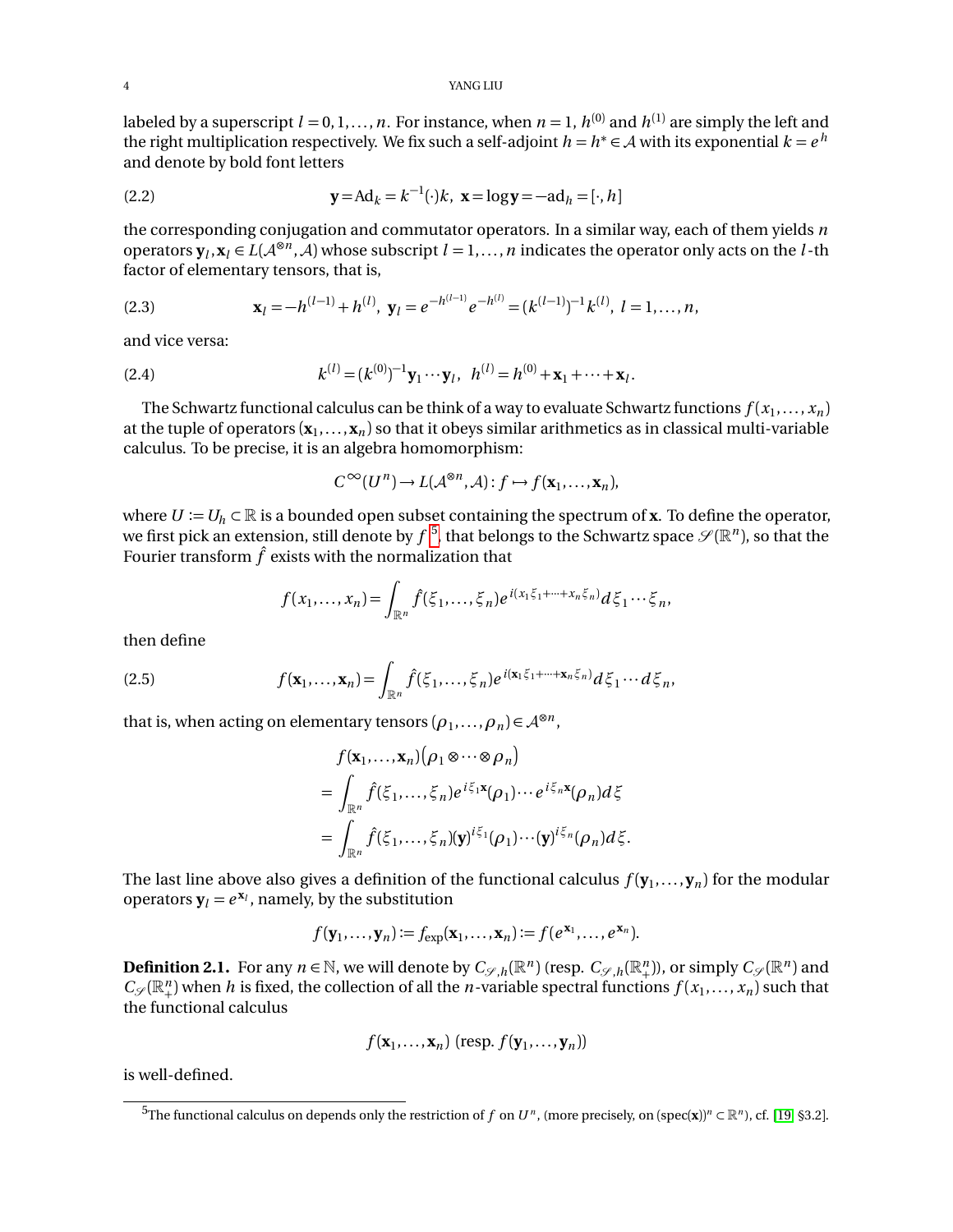<span id="page-4-0"></span>2.2. **Divided differences.** The crucial role of divided differences in the variational calculus was pointed out by Lesch [[19](#page-35-8)]. For a one-variable function  $f(z)$ , the divided difference can be defined inductively as below:

$$
f[x_0] := f(x_0);
$$
  

$$
f[x_0, x_1, ..., x_n] := (f[x_0, ..., x_{n-1}] - f[x_1, ..., x_n]) / (x_0 - x_n)
$$

For example,

$$
f[x_0, x_2] = (f(x_0) - f(x_1))/(x_0 - x_1).
$$

By induction, one derives in general:

(2.6) 
$$
f[x_0, x_1, ..., x_n] = \sum_{l=0}^n f(x_l) \prod_{s=0, s \neq l}^n (x_l - x_s)^{-1}.
$$

In particular, the function  $f[x_0,x_1,\ldots,x_n]$  is symmetric in all the arguments. This fact will be quoted several times in later discussions. For multivariable functions, we shall use a subscript to indicate on which variable the divided difference acts, for example:

$$
f(z_1, z_2, z_3)[x_1, \ldots, x_s]_{z_2}
$$

means the divided difference is taken with respect to the function  $f(z_1, \bullet, z_3)$ . Through out the paper, we fix the variable  $z$  as the default choice for the divided difference operator:  $[\bullet, \ldots, \bullet] := [\bullet, \ldots, \bullet]_z$ . The following basic properties will also be needed:

(1) Leibniz rule:

(2.7) 
$$
(fg)[x_0, ..., x_n] = f(x_0)g[x_0, ..., x_n] + f[x_0, ..., x_n]g(x_n)
$$

(2) Composition rule:

(2.8) 
$$
(f[y_0, \ldots, y_q, z])[x_0, \ldots, x_p]_z = f[y_0, \ldots, y_q, x_1, \ldots, x_p]
$$

(3) The confluent case: suppose there are  $\alpha + 1$  copies of x in the arguments of the divided difference, then:

$$
f[y, x, \ldots, x] = \frac{1}{\alpha!} \partial_x^{\alpha} f[y, x].
$$

<span id="page-4-1"></span>2.3. **The cyclic transformations.** Let us keep the notations in Eqs. [\(2.2\)](#page-3-1) to [\(2.4\)](#page-3-2) and further assume that there exists a tracial functional  $\varphi_0: \mathcal{A} \to \mathbb{C}$  on the algebra  $\mathcal{A}$  that plays the role of integration (volume form functional). Trace property of  $\varphi_0$  leads to the integration by parts formula with respect to the derivation **x**:

<span id="page-4-3"></span>(2.9) 
$$
\varphi_0(\mathbf{x}(a)\cdot b) = \varphi_0(a\cdot [(-\mathbf{x})(b)]), \ \forall a, b \in \mathcal{A}.
$$

Let  $j \in \mathbb{R}$  be a real parameter, denote by

<span id="page-4-2"></span>(2.10) 
$$
\varphi_j(a) := \varphi_0(k^j a) = \varphi_0(e^{jh} a), \ \forall a \in \mathcal{A}
$$

the rescaled volume functional by the factor  $k^j = e^{jh}$ . We push Eq. [\(2.9\)](#page-4-3) further:

$$
\varphi_j\left(\mathbf{x}_n(\rho_1 \otimes \cdots \otimes \rho_n)\right) = \varphi_0\left(e^{jh}\rho_1 \cdots \rho_{n-1} \cdot \mathbf{x}(\rho_n)\right)
$$
  
=  $\varphi_0\left(\left(-\mathbf{x}\right)(e^{jh}\rho_1 \cdots \rho_{n-1})\rho_n\right) = \varphi_0\left(e^{jh} \cdot \left(-\mathbf{x}\right)(\rho_1 \cdots \rho_{n-1}) \cdot \rho_n\right)$   
=  $\varphi_0\left(e^{jh}(-\mathbf{x}_1 - \cdots - \mathbf{x}_{n-1})(\rho_1 \otimes \cdots \otimes \rho_{n-1}) \cdot \rho_n\right)$   
=  $\varphi_j\left(\left(-\mathbf{x}_1 - \cdots - \mathbf{x}_{n-1})(\rho_1 \otimes \cdots \otimes \rho_{n-1}) \cdot \rho_n\right)\right).$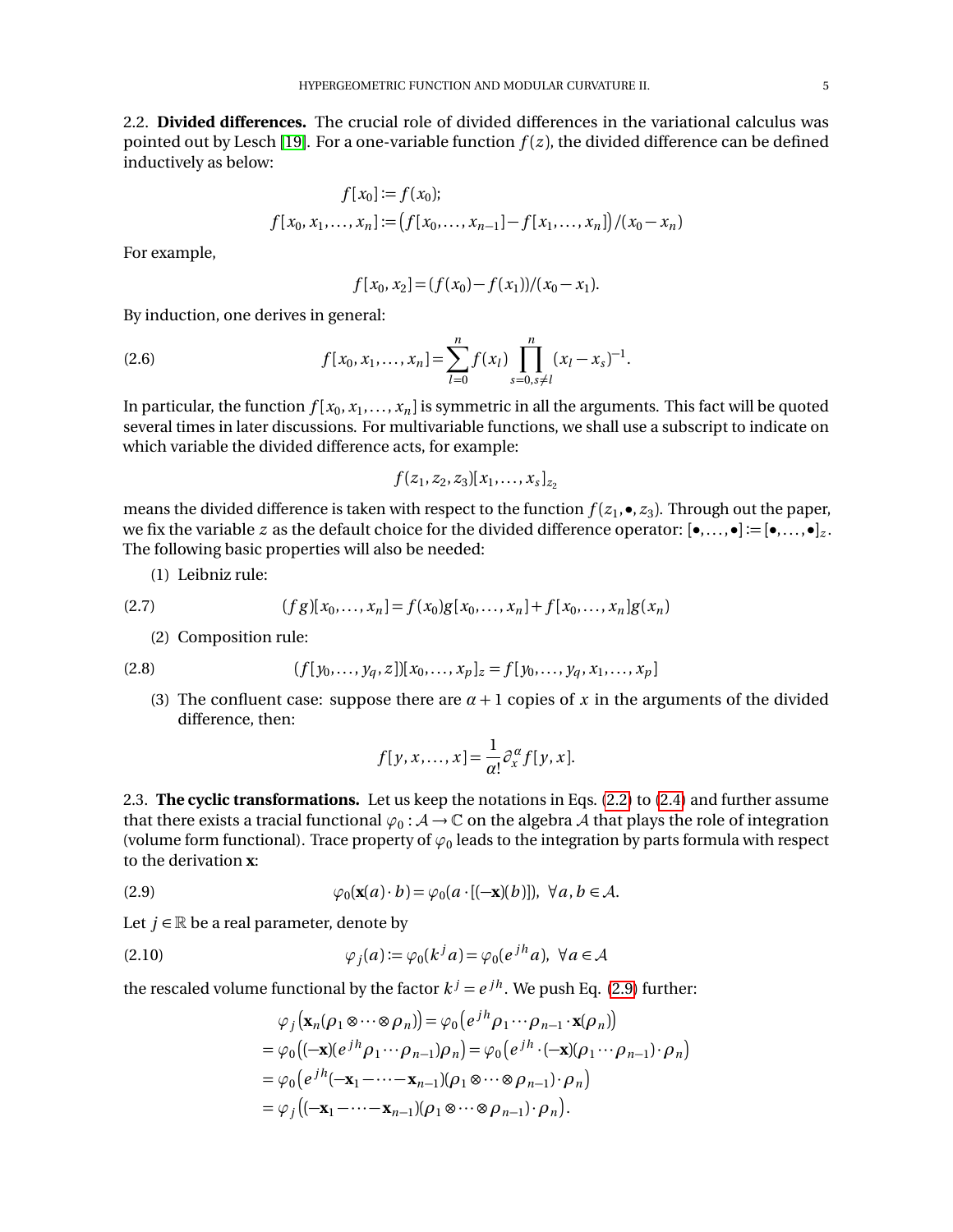The computation suggests that one can reduced the number of arguments of the rearrangement operator  $f(\mathbf{x}_1,...,\mathbf{x}_n)$  defined in Eq. [\(2.5\)](#page-3-3) when the integration  $\varphi_j$  is applied. More precisely, we have transformations:

$$
\iota: C_{\mathscr{S}}(\mathbb{R}^n)\to C_{\mathscr{S}}(\mathbb{R}^{n-1}), \ \eta: C_{\mathscr{S}}(\mathbb{R}^n_+)\to C_{\mathscr{S}}(\mathbb{R}^{n-1}_+), \ \ n=1,2,\ldots.
$$

<span id="page-5-4"></span> $L$ emma 2.1. *Let*  $f \in C_{\mathscr{S}}(\mathbb{R}^n)$  *be a spectral function with*  $n$  *-arguments and*  $\varphi_j$  *is the rescaled weight in*  $(2.10)$  *with*  $j \in \mathbb{R}$ .

(2.11) 
$$
\varphi_j(f(\mathbf{x}_1,\ldots,\mathbf{x}_n)(\rho_1\otimes\cdots\otimes\rho_n))=\varphi_j(\iota(f)(\mathbf{x}_1,\ldots,\mathbf{x}_{n-1})(\rho_1\otimes\cdots\otimes\rho_{n-1})\rho_n)
$$

*where the operator*  $\iota: C_{\mathscr{S}}(\mathbb{R}^n) \to C_{\mathscr{S}}(\mathbb{R}^{n-1})$ ,  $n = 1, 2, ...,$  reduces the number of variable by one by *restricting spectral functions onto a hyperplane:*

(2.12) 
$$
\iota(f)(x_1,\ldots,x_{n-1}) = f(x_1,\ldots,x_{n-1},-x_1-\cdots-x_{n-1}), \quad n > 1, \quad \iota(f)(x) = f(0), \quad n = 1.
$$

<span id="page-5-5"></span>**Lemma 2.2.** Let  $f \in C_{\mathscr{S}}(\mathbb{R}^n_+)$  be a spectral function with *n*-arguments and  $\varphi_j$  is the rescaled weight in  $(2.10)$  *with*  $j \in \mathbb{R}$ .

(2.13) 
$$
\varphi_j(f(\mathbf{y}_1,\ldots,\mathbf{y}_n)(\rho_1\otimes\cdots\otimes\rho_n))=\varphi_j(\boldsymbol{\eta}(\mathbf{y}_1,\ldots,\mathbf{y}_{n-1})(\rho_1\otimes\cdots\otimes\rho_{n-1})\rho_n)
$$

 $a$  *where the operator*  $\pmb{\eta}$  :  $C_{\mathscr{S}}(\mathbb{R}^{n}_+)\to C_{\mathscr{S}}(\mathbb{R}^{n-1}_+)$ ,  $n=1,2,\ldots$ , reduces the number of variable by one: for  $n > 1$ ,

<span id="page-5-6"></span>(2.14) 
$$
\eta(f)(y_1,..., y_{n-1}) = f(y_1,..., y_{n-1}, (y_1 \cdots y_n)^{-1}), \text{ when } n > 1, \eta(f)(y) = f(1), \text{ when } n = 1.
$$

Notice that Eq. [\(2.9\)](#page-4-3) is the infinitesimal version of the KMS-property of the weight  $\varphi_j$ :

(2.15) 
$$
\varphi_j(a \cdot b) = \varphi_j(\mathbf{y}^j(b) \cdot a).
$$

It leads to cyclic transformations  $\pmb{\tau}_j$  and  $\pmb{\sigma}_j$  that generate all cyclic permutations on  $\rho_1, ..., \rho_n$  in Eq. [\(2.16\)](#page-5-0) and Eq. [\(2.19\)](#page-6-1) respectively.

<span id="page-5-3"></span>**Lemma 2.3.** Let  $f(x_1,...,x_n)$  be a function with n-arguments and  $\varphi_j$  is the rescaled weight in [\(2.10\)](#page-4-2) *with*  $j \in \mathbb{R}$ *.* 

<span id="page-5-0"></span>(2.16) 
$$
\varphi_j(f(\mathbf{x}_1,\ldots,\mathbf{x}_n)(\rho_1\otimes\cdots\otimes\rho_n)\cdot\rho_{n+1})=\varphi_j(\tau_j(f)(\mathbf{x}_1,\ldots,\mathbf{x}_n)(\rho_2\otimes\cdots\otimes\rho_{n+1})\cdot\rho_1)
$$

*where*

<span id="page-5-2"></span>(2.17) 
$$
\tau_j(f)(x_1,\ldots,x_n) = \left(e^{-jx_1}f(x_1,\ldots,x_n)\right) \left|M_{\text{cyc}}^{(n)},\right|
$$

*where the notation*  $f(\vec{x})|M := f(M \cdot \vec{x})$  *means applying the linear transformation M onto the arguments* (*as a column vector*)*. The n* × *n matrix is given by:*

<span id="page-5-1"></span>(2.18) 
$$
M_{\text{cyc}}^{(n)} = \begin{bmatrix} -1 & \cdots & -1 & -1 \\ 1 & & 0 & \\ & \ddots & & \vdots \\ & & 1 & 0 \end{bmatrix},
$$

*which implements the substitutions:*

$$
x_1 \mapsto -x_1 - \cdots - x_n, x_2 \mapsto x_1, x_3 \mapsto x_2, \dots, x_n \mapsto x_{n-1}.
$$

*Remark*. Let us abbreviate  $M := M_{\text{cyc}}^{(n)}$ . We compute all  $\tau_j^l$ , for  $1 \leq l \leq n$ :

$$
\tau_j^l(f)(x_1,\ldots,x_n) = (e^{-jx_1}|M)\cdots(e^{-jx_1}|M^l)(f(\vec{x})|M^l)
$$
  
= 
$$
(e^{-jx_1}|M+M^2+\cdots+M^l)(f(\vec{x})|M^l),
$$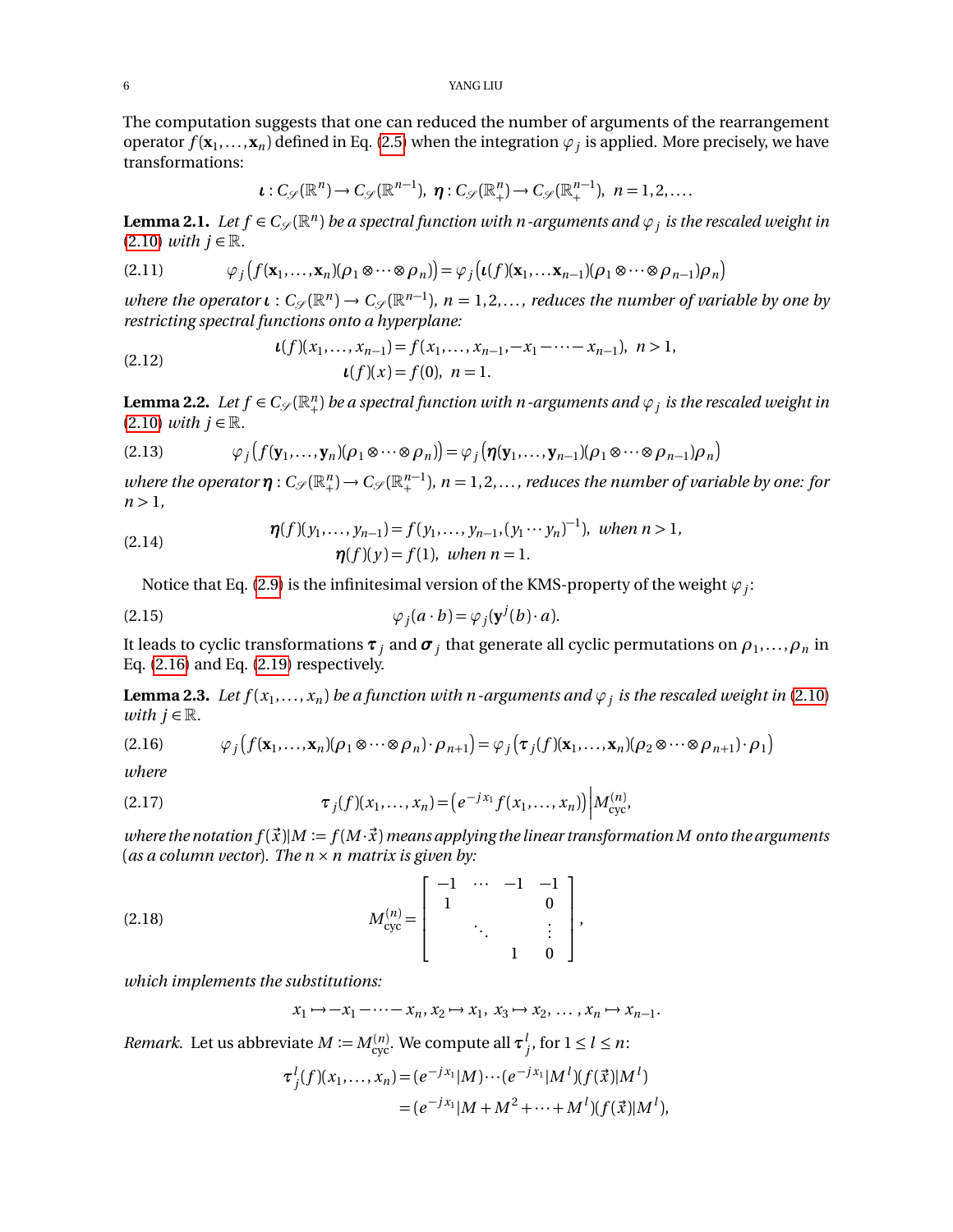where  $\vec{x} = (x_1, \ldots, x_n)$  and

$$
e^{-jx_1}[(M+M^2+\cdots+M^l)=e^{j(x_1+\cdots+x_{n-l+1})}.
$$

They implement all cyclic permutations on  $\{\rho_1, \ldots, \rho_{n+1}\}.$ 

*Proof.* Let  $\vec{x} = (\mathbf{x}_1, ..., \mathbf{x}_n)$  and  $\vec{\xi} = (\xi_1, ..., \xi_n)$ . We first look at the case in which  $j = 0$  and the function  $f(\vec{x}) = e^{i(\xi, x)}$ . Since  $\varphi_0$  is a trace, or using Eq. [\(2.9\)](#page-4-3) instead, we compute:

$$
\varphi_0\Big(e^{i\langle \xi,\vec{x}\rangle}(\rho_1\otimes\cdots\otimes\rho_n)\cdot\rho_{n+1}\Big) \n= \varphi_0\Big(e^{i\xi_1\vec{x}}(\rho_1)\cdots e^{i\xi_n\vec{x}}(\rho_n)\cdot\rho_{n+1}\Big) \n= \varphi_0\Big(\rho_1\cdot e^{-i\xi_1\vec{x}}\Big(e^{i\xi_2\vec{x}}(\rho_2)\cdots e^{i\xi_n\vec{x}}(\rho_n)\cdot\rho_{n+1}\Big)\Big) \n= \varphi_0\Big(\Big[e^{i(\xi_2-\xi_1)\vec{x}}(\rho_2)\cdots e^{i(\xi_n-\xi_1)\vec{x}}(\rho_n)e^{-i\xi_1\vec{x}}(\rho_{n+1})\Big]\cdot\rho_1\Big) \n= \varphi_0\Big(e^{i(\xi_2-\xi_1)\vec{x}_1+\cdots+i(\xi_n-\xi_1)\vec{x}_{n-1}-i\xi_1\vec{x}_n}(\rho_2\otimes\cdots\otimes\rho_{n+1})\cdot\rho_1\Big) \n= \varphi_0\Big(e^{i\langle \vec{\xi},M\vec{x}\rangle}(\rho_2\otimes\cdots\otimes\rho_{n+1})\cdot\rho_1\Big),
$$

where the matrix  $M\coloneqq M_{\mathrm{cyc}}^{(n)}$  is defined in Eq. [\(2.18\)](#page-5-1). The general case follows from the Schwartz functional calculus in Eq.  $(2.5)$ :

$$
\varphi_0\big(f(\vec{\mathbf{x}})(\rho_1 \otimes \cdots \otimes \rho_n) \cdot \rho_{n+1}\big) = \int_{\mathbb{R}^n} \hat{f}(\vec{\xi}) \varphi_0\big(e^{i\langle \vec{\xi}, \vec{\mathbf{x}} \rangle}(\rho_1 \otimes \cdots \otimes \rho_n) \cdot \rho_{n+1}\big) d\vec{\xi}
$$
  
\n
$$
= \int_{\mathbb{R}^n} \hat{f}(\vec{\xi}) \varphi_0\big(e^{i\langle \vec{\xi}, M\vec{\mathbf{x}} \rangle}(\rho_2 \otimes \cdots \otimes \rho_{n+1}) \cdot \rho_1\big) d\vec{\xi}
$$
  
\n
$$
= \varphi_0\bigg(\bigg(\int_{\mathbb{R}^n} \hat{f}(\vec{\xi}) e^{i\langle \vec{\xi}, M\vec{\mathbf{x}} \rangle} d\vec{\xi}\bigg)(\rho_2 \otimes \cdots \otimes \rho_{n+1}) \cdot \rho_1\bigg)
$$
  
\n
$$
= \varphi_0\bigg(f(M \cdot \vec{\mathbf{x}})(\rho_2 \otimes \cdots \otimes \rho_{n+1}) \cdot \rho_1\bigg)
$$

So far, we have proved [\(2.17\)](#page-5-2) for the tracial weight  $\varphi_0$ , that is for  $\tau_0$ . For  $j \neq 0$ ,

$$
\varphi_j(f(\vec{\mathbf{x}})(\rho_1 \otimes \cdots \otimes \rho_n) \cdot \rho_{n+1}) = \varphi_0(e^{jh}f(\vec{\mathbf{x}})(\rho_1 \otimes \cdots \otimes \rho_n) \cdot \rho_{n+1})
$$
  
\n
$$
= \varphi_0(f(\vec{\mathbf{x}})(\rho_1 \cdots \rho_n) \cdot (\rho_{n+1}e^{jh}))
$$
  
\n
$$
= \varphi_0(f(M \cdot \vec{\mathbf{x}})(\rho_2 \otimes \cdots \otimes (\rho_{n+1}e^{jh})) \cdot \rho_1)
$$
  
\n
$$
= \varphi_0(e^{jh}e^{j(\mathbf{x}_1 + \cdots + \mathbf{x}_n)}f(M \cdot \vec{\mathbf{x}})(\rho_2 \otimes \cdots \otimes \rho_{n+1}) \cdot \rho_1),
$$

where is spectral function  $e^{j(x_1+\cdots+x_n)}f(M\cdot\vec{x})$  agrees with the right hand side of [\(2.17\)](#page-5-2).  $\hfill\Box$ 

After the substitution  $y = e^x$ , we obtain the parallel version in terms of the Weyl factor  $k$  and the modular operator **y**:

<span id="page-6-2"></span>**Lemma 2.4.** Let  $f \in C_{\mathscr{S}}(\mathbb{R}^n_+)$  and  $\varphi_j$ ,  $j \in \mathbb{R}$ , be the rescaled volume weight. For all  $\rho_1, \ldots, \rho_{n+1} \in A$ ,

<span id="page-6-1"></span>(2.19) 
$$
\varphi_j(f(\mathbf{y}_1,\ldots,\mathbf{y}_n)(\rho_1\otimes\cdots\otimes\rho_n)\cdot\rho_{n+1})=\varphi_j(\boldsymbol{\sigma}_j(f)(\mathbf{y}_1,\ldots,\mathbf{y}_n)(\rho_2\otimes\cdots\otimes\rho_{n+1})\cdot\rho_1)
$$

*where*

(2.20) 
$$
\boldsymbol{\sigma}_j(f)(y_1,\ldots,y_n)=(y_1\cdots y_n)^{-j}f((y_1\cdots y_n)^{-1},y_1,\ldots,y_{n-1}).
$$

<span id="page-6-0"></span>2.4. **Taylor expansion and the first variation.** Recall the exponential expansion:

$$
e^{a+b} = e^a + \sum_{n=1}^{\infty} \int_{0 \le s_n \le \dots \le s_1 \le 1} e^{(1-s_1)a} \cdot b \cdot e^{(s_1-s_2)a} \cdot b \dots b \cdot e^{s_n a} ds.
$$

The integrand of summands above can be rewritten (using notations in [§2.1\)](#page-2-2) as:

$$
\exp((1-s_1)a^{(0)} + (s_1-s_2)a^{(1)} + \cdots s_na^{(n)}) \cdot (b \otimes \cdots \otimes b).
$$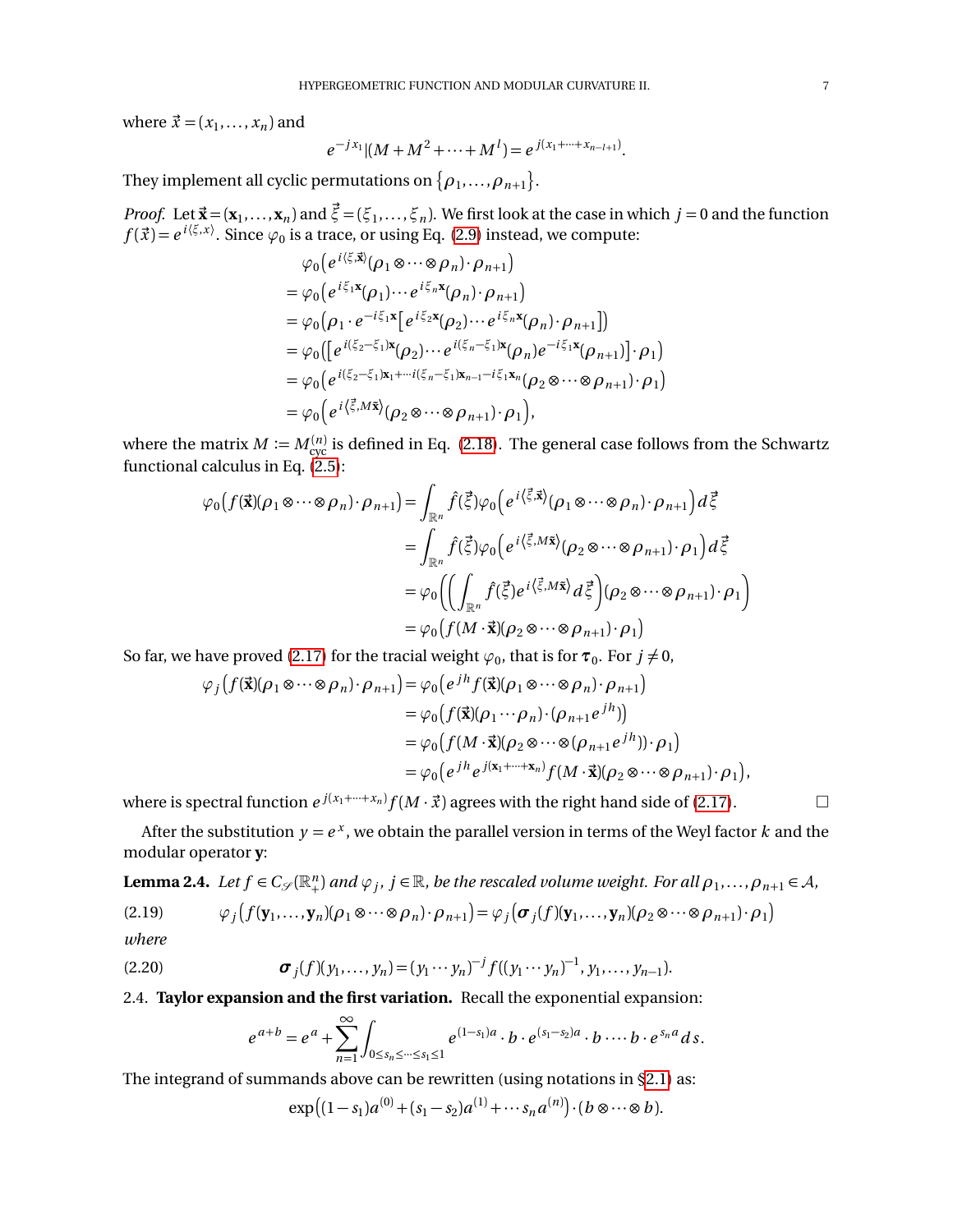The Genocchi–Hermite formula turns integration over the standard *n*-simplex into a divided difference:

$$
\int_{0 \leq s_n \leq \dots \leq s_1 \leq 1} e^{(1-s_1)a} \cdot b \cdot e^{(s_1-s_2)a} \cdot b \cdots b \cdot e^{s_n a} ds = e^{z} [a^{(0)}, \dots, a^{(n)}]_z.
$$

For any self-adjoint elements  $a, b \in A$  and a function f whose Schwartz functional calculus (cf. Eq. [\(2.5\)](#page-3-3)) makes sense, we have the noncommutative Taylor expansion (cf. [[19,](#page-35-8) Prop. 3.7])

<span id="page-7-3"></span>(2.21) 
$$
f(a+b) \sim_{b \to 0} \sum_{n=0}^{\infty} f[a^{(0)},...,a^{(n)}] \cdot (b \otimes \cdots \otimes b).
$$

Let  $\delta : A \to A$  be a derivation with the associated one-parameter group of automorphisms  $\alpha_t$  :  $\mathcal{A} \rightarrow \mathcal{A}, t \in \mathbb{R}$ :

<span id="page-7-0"></span>(2.22) 
$$
\delta(a) = \frac{d}{dt}\Big|_{t=0} \alpha_t(a), \ a \in \mathcal{A}.
$$

As a warm up, we compute the derivatives of the exponential function. Put  $a = h$  and  $b = a_t(h)$  in the exponential expansion, we obtain the Duhamel's formula in terms of divided difference:

$$
\delta(e^h) = \int_0^1 e^{(1-u)h} \delta(h) e^{uh} du = e^h \int_0^1 e^{ux} du (\delta(h)) = e^h \frac{e^{ux}}{x} \Big|_{u=0}^1 (\delta(h))
$$
  
=  $e^h \frac{e^x - 1}{x} (\delta(h)) = e^h \exp[0, x] (\delta(h)).$ 

<span id="page-7-7"></span>**Lemma 2.5.** *Let*  $j \in \mathbb{R}$  and  $h = h^* \in A$  *be a log-Weyl factor and*  $\delta$  *be a derivation as in eq.* [\(2.22\)](#page-7-0). The *first derivative of the exponential is given by:*

<span id="page-7-1"></span>(2.23) 
$$
\delta(e^{jh}) = e^{jh} G_{\text{exp}}^{(1)}(\mathbf{x}; j)(\delta(h)).
$$

In terms of the Weyl factor  $k = e^h$ :

<span id="page-7-2"></span>(2.24) 
$$
\delta(k^{j}) = k^{j-1} G_{\text{pow}}^{(1)}(\mathbf{y};j)(\delta(k)).
$$

*The spectral functions are given in terms of the divided differences of the exponential and power functions:*

<span id="page-7-4"></span>(2.25) 
$$
G_{\text{exp}}^{(1)}(x;j) = e^{jz}[0,x]_z, G_{\text{pow}}^{(1)}(y;j) = z^{j}[1,y]_z.
$$

*Remark.* With  $y = e^x$ , we observe that

<span id="page-7-6"></span>
$$
(2.26) \tGpow(1)(y; j) = Gexp(1)(x; j)(Gexp(1)(x; 1))-1 = ejz[0, x]z(exp[0, x])-1.
$$

*Proof.* Eq. [\(2.23\)](#page-7-1) is simply the Duhamel's formula proved above with  $h \rightarrow jh$ , see also [[19,](#page-35-8) Example 3.9]. As a consequence, we can solve for  $\delta(h)$  (with  $j = 1$ ) in terms of  $\delta(k)$ :

<span id="page-7-5"></span>(2.27) 
$$
\delta(h) = k^{-1} (\exp[0, \mathbf{x}])^{-1} (\delta(k)).
$$

Eq. [\(2.24\)](#page-7-2) follows quickly: for  $j \in \mathbb{R}$ ,

$$
\delta(k^{j}) = \delta(e^{jh}) = e^{jh}(e^{jz}[0, \mathbf{x}]_{z}(\delta(h))) = k^{j} e^{jz}[0, \mathbf{x}]_{z} (k^{-1}(\exp[0, \mathbf{x}])^{-1}(\delta(k)))
$$
  
=  $k^{j-1} (e^{jz}[0, \mathbf{x}]_{z} \exp[0, \mathbf{x}])^{-1} (\delta(k)) = k^{j-1} (z^{j}[0, \mathbf{y}]_{z}(\delta(k))).$ 

 $\Box$ 

Recall that for fixed *h*, the associated commutator and conjugation **x**, **y** belong to  $A^{\otimes 2} \subset L(A, A)$ according to Eq. [\(2.3\)](#page-3-4). One can derive the Taylor expansion below by applying Eq. [\(2.21\)](#page-7-3) to  $\mathcal{A}^{\otimes 2}$ .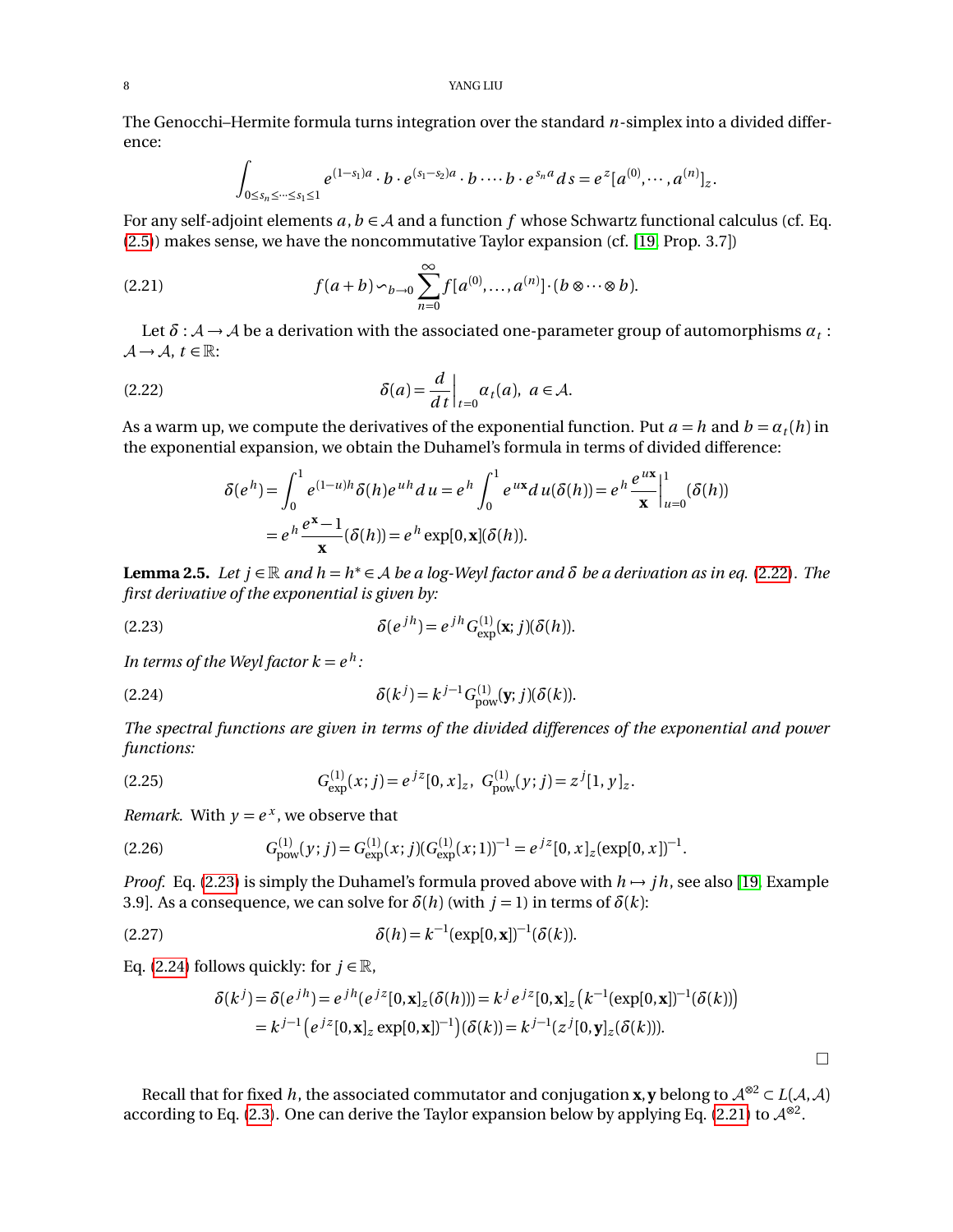**Proposition 2.6** ([[19](#page-35-8)], Prop. 3.11). *Let*  $h = h^* \in A$  *be a log-Weyl factor and*  $\mathbf{x} = -ad_h = [\cdot, h]$  *be the corresponding modular derivation. Let*  $f(x) \in C(\mathbb{R})$ *, given a self-adjoint perturbation:*  $h \to h + b$  *with*  $b = b^*$ , we have the Taylor expansion for the modular action  $f(\mathbf{x}_{h+b})$  upto the first order:

<span id="page-8-0"></span>(2.28) 
$$
f(\mathbf{x}_{h+b})(\rho) = f(\mathbf{x})(\rho) - (f[\mathbf{x}_1 + \mathbf{x}_2, \mathbf{x}_2])(b \cdot \rho) + (f[\mathbf{x}_1 + \mathbf{x}_2, \mathbf{x}_1])(\rho \cdot b) + o(b),
$$

 $as b \rightarrow 0$  *and*  $\forall \rho \in A$ *.* 

*Proof.* See [[19,](#page-35-8) \$3.5].

The first variation of the rearrangement operator  $f(\mathbf{x})$  follows immediately from the Taylor expansion Eq. [\(2.28\)](#page-8-0).

<span id="page-8-3"></span>**Corollary 2.7.** *For*  $f(x) \in C_{\mathcal{S}}(\mathbb{R})$ *,*  $\rho \in A$ *, and a derivation*  $\delta$  *given in Eq.* [\(2.22\)](#page-7-0)*, we have* 

<span id="page-8-1"></span>(2.29) 
$$
\delta(f(\mathbf{x}))(\rho) = [\delta, f(\mathbf{x})](\rho) = \delta(f(\mathbf{x})(\rho)) - f(\mathbf{x})(\delta(\rho))
$$

$$
= (f[\mathbf{x}_1 + \mathbf{x}_2, \mathbf{x}_1])(\rho \otimes \delta(h)) - (f[\mathbf{x}_1 + \mathbf{x}_2, \mathbf{x}_2])(\delta(h) \otimes \rho).
$$

*With new notations:*  $\blacktriangle^{\pm}$  :  $C_{\mathscr{S}}(\mathbb{R}) \rightarrow C_{\mathscr{S}}(\mathbb{R}^2)$ 

$$
\blacktriangle^+(f)(x_1, x_2) = f[x_1, x_1 + x_2], \blacktriangle^-(f)(x_1, x_2) = f[x_2, x_1 + x_2],
$$

*Eq.* [\(2.29\)](#page-8-1) *can be rewritten as*

$$
\delta(f(\mathbf{x})) = [\delta, f(\mathbf{x})] = \mathbf{\Delta}^+(f)(\mathbf{x}_1, \mathbf{x}_2) \delta(h)^{(1)} - \mathbf{\Delta}^-(f)(\mathbf{x}_1, \mathbf{x}_2) \delta(h)^{(0)}.
$$

We also need a similar result for  $[\delta, e^{jh} f(\mathbf{x})]$ , which has an extra component coming from  $\delta(e^{jh})$  =  $e^{jh}G_{\text{exp}}^{(1)}(\mathbf{x};j)(\delta(h)).$ 

<span id="page-8-4"></span>**Corollary 2.8.** *For*  $j \in \mathbb{R}$ *,*  $f(x) \in C_{\mathcal{S}}(\mathbb{R})$ *, we have* 

<span id="page-8-2"></span>(2.30) 
$$
\delta\left(e^{jh}f(\mathbf{x})\right) = [\delta, e^{jh}f(\mathbf{x})] \n= e^{jh^{(0)}}(\mathbf{A}_{0,j}^+(f) - \mathbf{A}^-(f))(\mathbf{x}_1, \mathbf{x}_2)(\delta h)^{(0)} + e^{jh^{(0)}}\mathbf{A}^+(f)(\mathbf{x}_1, \mathbf{x}_2)(\delta h)^{(1)},
$$

*where the operator*  $\blacktriangle^+_{0,j}$ :  $C(\mathbb{R}) \rightarrow C(\mathbb{R}^2)$ *:* 

(2.31) 
$$
\Delta_{0,j}^+(f)(x_1, x_2) = G_{\text{exp}}^{(1)}(\mathbf{x}_1; j) f(x_2),
$$

*where*  $G_{\text{exp}}^{(1)}(x; j)$  *is defined in Eq.* [\(2.25\)](#page-7-4)*.* 

*Proof.* For any  $\rho \in A$ ,

$$
[\delta, e^{jh}]f(\mathbf{x})(\rho) = e^{jh}G_{\text{exp}}^{(1)}(\mathbf{x};j)(\delta(h))f(\mathbf{x})(\rho) = e^{jh^{(0)}}G_{\text{exp}}^{(1)}(\mathbf{x}_1;j)f(\mathbf{x}_2)(\delta(h)\otimes\rho).
$$

The rest follows from

$$
[\delta, e^{jh} f(\mathbf{x})] = [\delta, e^{jh}] f(\mathbf{x}) + e^{jh} [\delta, f(\mathbf{x})]
$$

where  $[\delta, f(\mathbf{x})]$  have been computed in the previous result.

Let us move on to the multiplicative version (regarding to the change of variable  $h \to k = e^{\,h}$ ):

$$
\blacksquare^+_{0,j}, \blacksquare^+, \blacksquare^-: C_{\mathcal{S}}(\mathbb{R}_+) \to C_{\mathcal{S}}(\mathbb{R}_+^2),
$$

<span id="page-8-5"></span>of the operators  $\left\{ \blacktriangle^+_{0,j}, \blacktriangle^+,\blacktriangle^- \right\}$ . They all increase the number of arguments by one via divided difference.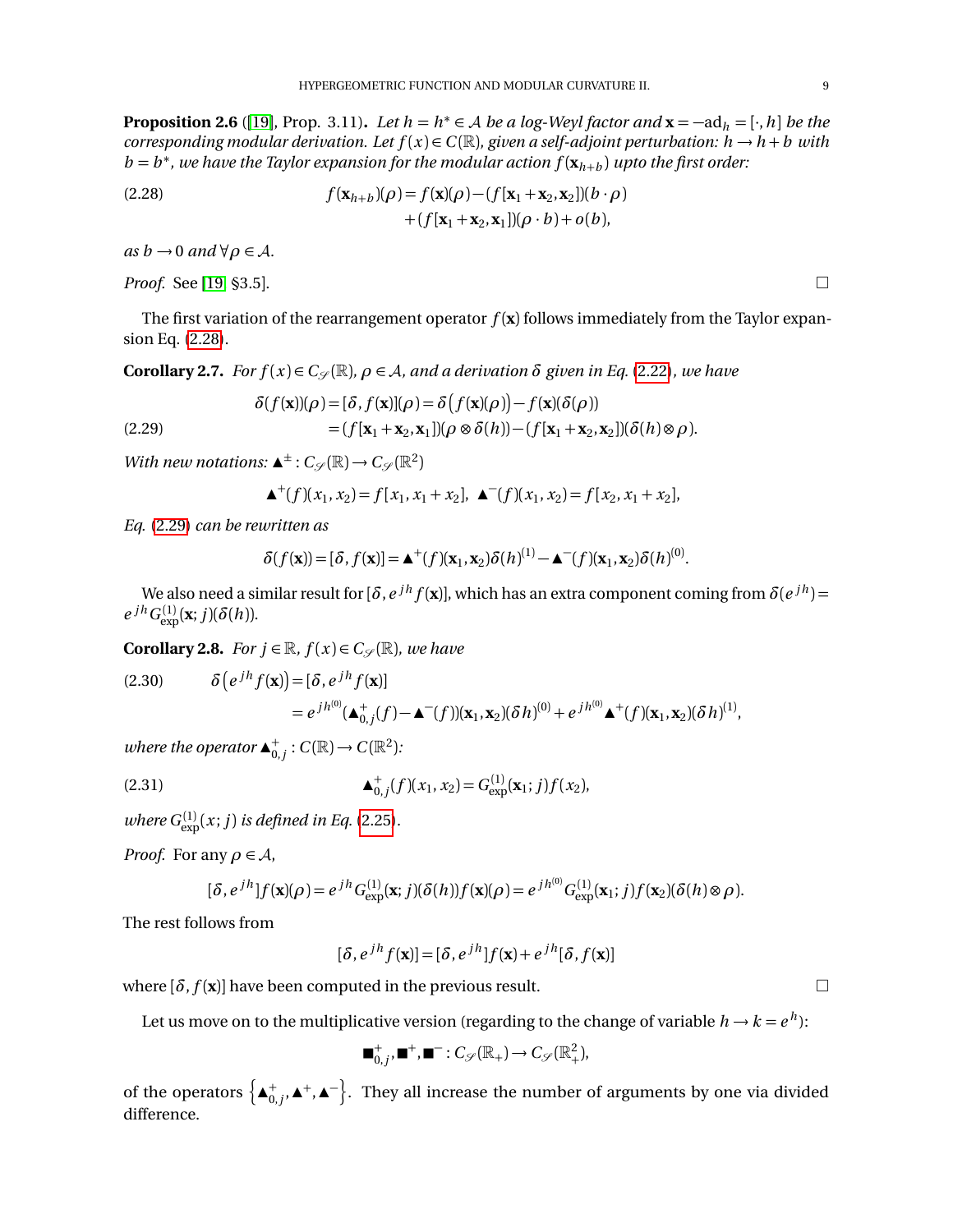**Lemma 2.9.** *Let*  $f \in C_{\mathscr{S}}(\mathbb{R}_{+})$  *and*  $\delta$  *be a derivation on*  $\mathcal{A}$ *,* 

(2.32) 
$$
\delta(k^{j} f(\mathbf{y})) = [\delta, k^{j} f(\mathbf{y})] \n= (k^{j-1})^{(0)} (\blacksquare_{0,j}^{+}(f) - \blacksquare^{-}(f)) (\mathbf{y}_{1}, \mathbf{y}_{2})(\delta k)^{(0)} + (k^{j-1})^{(0)} \blacksquare^{+}(f) (\mathbf{y}_{1}, \mathbf{y}_{2})(\delta k)^{(1)},
$$

*where*

(2.33) 
$$
\begin{aligned}\n&\blacksquare_{0,j}^+(f)(y_1, y_2) = f(y_2)(z^j[0, y_1]_z), \\
&\blacksquare^+(f)(y_1, y_2) = f[y_1, y_1 y_2], \blacksquare^-(f)(y_1, y_2) = y_2(f[y_2, y_1 y_2]).\n\end{aligned}
$$

*Proof.* For  $f \in C_{\mathscr{S}}(\mathbb{R}_+)$ , denote  $f_{exp} = f \circ exp \in C_{\mathscr{S}}(\mathbb{R})$ . For any  $\rho \in \mathcal{A}$ , we apply [\(2.30\)](#page-8-2):

$$
[\delta, k^j f(\mathbf{y})](\rho) = [\delta, e^{jh} f_{\exp}(\mathbf{x})](\rho)
$$
  
=  $e^{jh} (\mathbf{A}_{0,j}^+(f_{\exp}) - \mathbf{A}^-(f_{\exp}))(\mathbf{x}_1, \mathbf{x}_2)(\delta(h) \otimes \rho) + e^{jh} \mathbf{A}^+(f_{\exp})(\mathbf{x}_1, \mathbf{x}_2)(\rho \otimes \delta(h)).$ 

It remains to replace all  $\delta(h)$  by  $\delta(k)$  via Eq. [\(2.27\)](#page-7-5). Let us do it one by one:

$$
\begin{aligned} \n\blacktriangle^+_{0,j}(f_{\exp})(\mathbf{x}_1, \mathbf{x}_2)(\delta(h)\otimes\rho) &= k^{-1}e^{jz}[0, \mathbf{x}_1]_z(\exp[0, \mathbf{x}_1])^{-1}f_{\exp}(\mathbf{x}_2)(\delta(k)\otimes\rho) \\ \n&= k^{-1}z^j[1, \mathbf{y}_1]_zf(\mathbf{y}_2)(\delta(k)\otimes\rho) \\ \n&= k^{-1}\blacksquare^+_{0,j}(f)(\mathbf{y}_1, \mathbf{y}_2)(\rho\otimes\delta(k)), \n\end{aligned}
$$

where we have used Eq. [\(2.26\)](#page-7-6). For the second term,

$$
\begin{aligned} \n\blacktriangle^{-} (f_{\exp})(\mathbf{x}_1, \mathbf{x}_2)(\delta(h) \otimes \rho) &= k^{-1} f_{\exp}[\mathbf{x}_2, \mathbf{x}_1 + \mathbf{x}_2](\exp[0, \mathbf{x}_1])^{-1}(\delta(k) \otimes \rho) \\ \n&= k^{-1} \mathbf{y}_2(f[\mathbf{y}_2, \mathbf{y}_1 \mathbf{y}_2])(\delta(k) \otimes \rho) \\ \n&= k^{-1} \blacksquare^{-} (f)(\mathbf{y}_1, \mathbf{y}_2)(\rho \otimes \delta(k)). \n\end{aligned}
$$

At last,

$$
\begin{aligned} \n\blacktriangle^+(f_{\text{exp}})(\mathbf{x}_1, \mathbf{x}_2)(\rho \,\delta(h)) &= k^{-1} f_{\text{exp}}[\mathbf{x}_1, \mathbf{x}_1 + \mathbf{x}_2] e^{-\mathbf{x}_1}(\text{exp}[0, \mathbf{x}_2])^{-1}(\rho \otimes \delta(k)) \\ \n&= k^{-1} f[\mathbf{y}_1, \mathbf{y}_1 \mathbf{y}_2](\rho \otimes (\delta(k)) \\ \n&= k^{-1} \blacksquare^+(f)(\mathbf{y}_1, \mathbf{y}_2)(\rho \otimes \delta(k)). \n\end{aligned}
$$

So far, we have obtained Lemma [2.3](#page-5-3) , Corollary [2.7](#page-8-3) and [2.8,](#page-8-4) respectively in Lemma [2.4](#page-6-2) and [2.9,](#page-8-5) two sets of transformations:

$$
\left\{\boldsymbol{\tau}_j,\boldsymbol{\Delta}_{0,j}^+,\boldsymbol{\Delta}^+,\boldsymbol{\Delta}^-\right\}\text{ vs. }\left\{\boldsymbol{\sigma}_j,\boldsymbol{\blacksquare}_{0,j}^+,\boldsymbol{\blacksquare}^+,\boldsymbol{\blacksquare}^-\right\}
$$

linked via the change of coordinate  $y = e^x$ . For  $f \in C_{\mathscr{S}}(\mathbb{R}^n_+)$ , we denote the change of variable by  $f_{\text{exp}} = f \circ \exp$ , that is

$$
f_{\exp}(x_1,...,x_n) := f(e^{x_1},...,e^{x_n}) = f(y_1,...,y_n),
$$

where  $y_l = e^{x_l}$ ,  $l = 1, ..., n$ .

<span id="page-9-2"></span>**Proposition 2.10.** *Keep notations as above. For*  $f \in C_{\mathscr{S}}(\mathbb{R}_+)$ ,  $y = e^x$ ,  $y_l = e^{x_l}$  *with l* = 1,2, we have

<span id="page-9-0"></span>
$$
\begin{aligned}\n\blacksquare_{0,j}^+(f)(y_1, y_2) &= \blacktriangle_{0,j}^+(f_{\exp})(x_1, x_2)(\exp[0, x_1])^{-1}, \\
&= -(f)(y_1, y_2) = \blacktriangle^{-}(f_{\exp})(x_1, x_2)(\exp[0, x_1])^{-1}, \\
&= +(f)(y_1, y_2) = \blacktriangle^{+}(f_{\exp})(x_1, x_2)(e^{x_1}\exp[0, x_2])^{-1}.\n\end{aligned}
$$

<span id="page-9-1"></span>For 
$$
f \in C_{\mathscr{S}}(\mathbb{R}_+)
$$
 and  $\tilde{f} \in C_{\mathscr{S}}(\mathbb{R}^2_+)$ ,  
(2.35) 
$$
\sigma_j(f)(y) = \tau_j(f_{\exp})(x), \ \sigma_j(\tilde{f})(y_1, y_2) = \tau_j(\tilde{f}_{\exp})(x_1, x_2).
$$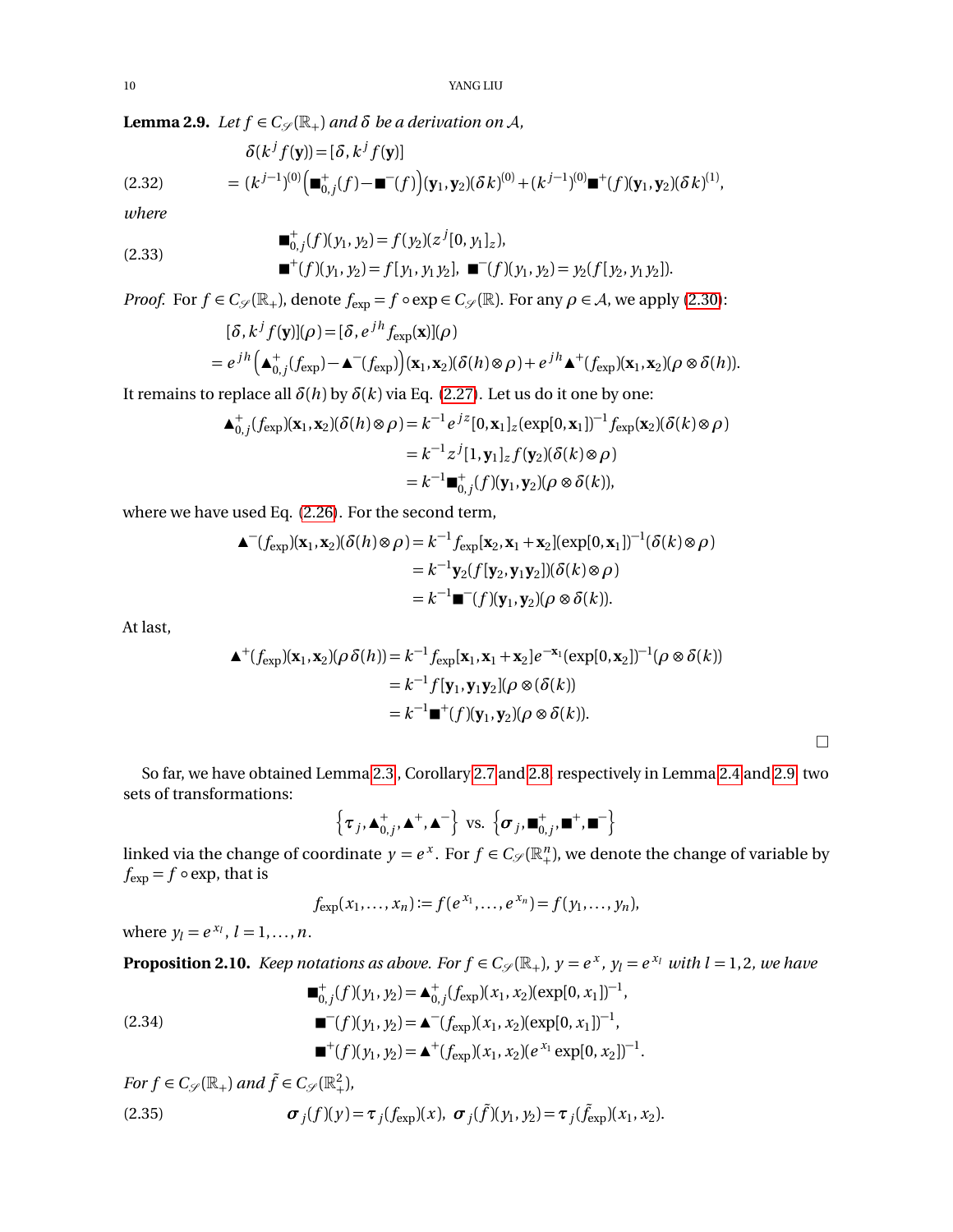*Proof.* The first set of comparison Eq. [\(2.34\)](#page-9-0) is a byproduct of the proof of Lemma [2.9.](#page-8-5) The verification of [\(2.35\)](#page-9-1) is straightforward.  $\square$ 

<span id="page-10-0"></span>2.5. **Reduction relations.** We now have arrived at the first key result of the paper. An important takeaway from the relations described below is the fact that the variational calculus on the rearrangement operators is generated by two transformations:  $\{\bm{\tau}_j,\blacktriangle^+\}$  (resp.  $\{\bm{\sigma}_j,\blacksquare^+\}$ ).

<span id="page-10-1"></span>**Proposition 2.11.** As operators on  $C_{\mathscr{S}}(\mathbb{R})$ , we have:

<span id="page-10-3"></span>(2.36) 
$$
(\blacktriangle^+_{0,j} - \blacktriangle^-)(f)(x_1, x_2) = (\tau_j \cdot \blacktriangle^+ \cdot \tau_j)(f)(x_1, x_2).
$$

*The multiplicative version reads:*  $\forall f \in C_{\mathcal{S}}(\mathbb{R}_{+})$ *:* 

<span id="page-10-2"></span>(2.37) 
$$
(\blacksquare^+_{0,j} - \blacksquare^-)(f)(y_1, y_2) = (\sigma_{j-1} \cdot \blacksquare^+ \cdot \sigma_j)(f)(y_1, y_2).
$$

*Proof.* We only prove [\(2.37\)](#page-10-2) as an example. Recall that on  $C_{\mathscr{S}}(\mathbb{R}_+^2)$  and  $C_{\mathscr{S}}(\mathbb{R}_+^2)$ , the cyclic operator  $\boldsymbol{\sigma}_j$  is given by:

$$
\boldsymbol{\sigma}_j(f)(y) = y^j f(y^{-1}), \ \boldsymbol{\sigma}_j(f)(y_1, y_2) = (y_1 y_2)^j f((y_1 y_2)^{-1}, y_1).
$$

For any  $f \in C_{\mathscr{S}}(\mathbb{R}_+),$ 

$$
(\sigma_j \cdot \mathbf{m}^+ \cdot \sigma_j)(f)(y_1, y_2)
$$
  
=  $(y_1 y_2)^j (\mathbf{A}^+ \cdot \sigma_j)(f)((y_1 y_2)^{-1}, y_1) = (y_1 y_2)^j \sigma_j(f)[(y_1 y_2)^{-1}, y_2^{-1}]$   
=  $(y_1 y_2)^j \frac{\sigma_j(f)((y_1 y_2)^{-1}) - \sigma_j(f)(y_2^{-1})}{(y_1 y_2)^{-1} - y_2^{-1}} = \frac{\sigma_j^2(f)(y_1 y_2) - y_1^j \sigma_j^2(f)(y_2)}{(y_1 y_2)^{-1} - y_2^{-1}}$   
=  $(y_1 y_2) \frac{f(y_1 y_2) - y_1^j f(y_2)}{1 - y_1},$ 

here we have used the fact that  $\bm{\sigma}_j$  is of order two when acting on one-variable functions  $C_{\mathscr{S}}(\mathbb{R}_+).$ Observe that  $\sigma_j = (y_1 y_2) \sigma_{j-1}$  on  $C_{\mathscr{S}}(\mathbb{R}^2_+),$  thus:

$$
(\boldsymbol{\sigma}_{j-1}\cdot\mathbf{m}^+\cdot\boldsymbol{\sigma}_j)(f)(y_1,y_2)=\frac{f(y_1y_2)-y_1^j f(y_2)}{1-y_1},
$$

On the other hand,

$$
(\blacksquare_{0,j}^+ - \blacksquare^{-})(f)(y_1, y_2) = \frac{y_1^j - 1}{y_1 - 1} f(y_2) - \frac{f(y_1 y_2) - f(y_2)}{y_1 - 1}
$$
  
= 
$$
\frac{y_1^j f(y_2) - f(y_1 y_2)}{y_1 - 1},
$$

which agrees with  $(\sigma_{j-1} \cdot \blacksquare^+ \cdot \sigma_j)(f)$  obtained above. The proof of [\(2.37\)](#page-10-2) is complete.

 $\Box$ 

In fact, [\(2.37\)](#page-10-2) and [\(2.36\)](#page-10-3) are equivalent due to the correspondence in Prop. [2.10.](#page-9-2) For instance, let us assume [\(2.36\)](#page-10-3) and would like to derive [\(2.37\)](#page-10-2). Denote  $y_l = e^{x_l}$  for  $l = 1, 2$ . We compute  $(\blacksquare^+ \cdot \sigma_j)(f)$ in terms of  $x_1, x_2$  fowllowing Prop. [2.10:](#page-9-2)

$$
(\blacksquare^+ \cdot \sigma_j)(f)(y_1, y_2) = (\blacktriangle^+ \cdot \tau_j)(f_{\exp})(x_1, x_2)(e^{x_1} \exp[0, x_2])^{-1}
$$

Now apply  $\sigma_j$  on both sides:

$$
(\boldsymbol{\sigma}_j \cdot \mathbf{I}^+ \cdot \boldsymbol{\sigma}_j)(f)(y_1, y_2) = (\boldsymbol{\tau}_j \cdot \mathbf{A}^+ \cdot \boldsymbol{\tau}_j)(f_{\exp})(x_1, x_2)\boldsymbol{\tau}_0((e^{x_1}\exp[0, x_2])^{-1}),
$$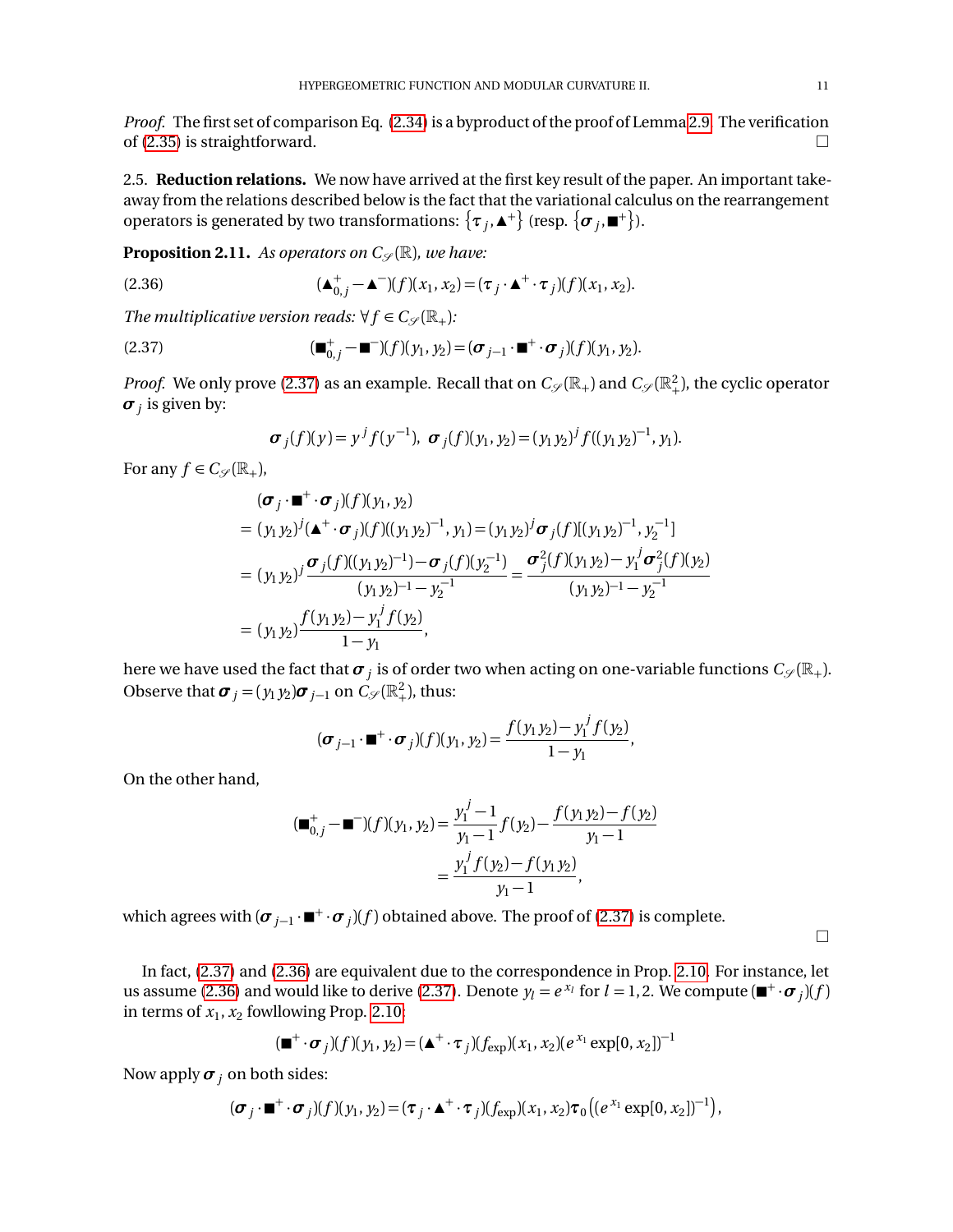here we have used the fact that  $\tau_j(f f') = \tau_0(f) \tau_j(f') = \tau_0(f') \tau_j(f)$ . To continue, we now make use of Eq. [\(2.36\)](#page-10-3):

$$
(\tau_j \cdot \mathbf{A}^+ \cdot \tau_j)(f_{\exp})(x_1, x_2) = (\mathbf{A}_{0,j}^+ - \mathbf{A}^-)(f_{\exp})(x_1, x_2) = \exp[0, x_1] (\blacksquare_{0,j}^+ - \blacksquare^-)(f)(y_1, y_2)
$$

$$
\tau_0 \big( (e^{x_1} \exp[0, x_2])^{-1} \big) = \big( e^{x_1 + x_2} \exp[0, x_1] \big)^{-1}
$$

Finally, we have reached [\(2.37\)](#page-10-2) by multiplying the two terms together:

$$
(\tau_j \cdot \blacktriangle^+ \cdot \tau_j)(f_{\exp})(x_1, x_2) = e^{x_1 + x_2}(\blacksquare^+_{0,j} - \blacksquare^-)(f)(y_1, y_2) = (y_1 y_2)(\blacksquare^+_{0,j} - \blacksquare^-)(f)(y_1, y_2).
$$

<span id="page-11-5"></span>**Corollary 2.12.** Let  $\mathbf{x} = [\cdot,h]$  and  $\mathbf{y} = e^{-h}(\cdot)e^{h}$  be the modular derivation and modular operator of a  $self\text{-}adjoint\ h\in A$ , and  $f\in C(\mathbb{R})$ ,  $\tilde{f}\in C_{\mathscr{S}}(\mathbb{R}_+)$  and  $j\in\mathbb{R}$ . For a derivation  $\delta:\mathcal{A}\to\mathcal{A}$ , we have

(2.38) 
$$
\delta(e^{jh}f(\mathbf{x})) = (e^{jh})^{(0)}(\tau_j \cdot \mathbf{A}^+ \cdot \tau_j)(f)(\mathbf{x}_1, \mathbf{x}_2)(\delta h)^{(0)} + (e^{jh})^{(0)}\mathbf{A}^+(f)(\mathbf{x}_1, \mathbf{x}_2)(\delta h)^{(1)},
$$

<span id="page-11-2"></span>(2.39) 
$$
\delta(k^{j}\tilde{f}(\mathbf{y})) = (k^{j-1})^{(0)}(\boldsymbol{\sigma}_{j-1}\cdot\mathbf{m}^{+}\cdot\boldsymbol{\sigma}_{j})(\tilde{f})(\mathbf{y}_{1},\mathbf{y}_{2})(\delta k)^{(0)} + (k^{j-1})^{(0)}\mathbf{m}^{+}(\tilde{f})(\mathbf{y}_{1},\mathbf{y}_{2})(\delta k)^{(1)}.
$$

As an example, we apply the result onto Eq. [\(2.23\)](#page-7-1) and Eq. [\(2.24\)](#page-7-2) to compute the second derivative of  $e^{jh} = k^j$ ,  $j \in \mathbb{R}$ , in terms of *h* and *k* respectively, by taking advantage of the following identities:

<span id="page-11-0"></span>(2.40) 
$$
\tau_j\Big(G_{\text{exp}}^{(1)}(x;j)\Big)=G_{\text{exp}}^{(1)}(x;j), \ (\tau_j \cdot \blacktriangle^+)\Big(G_{\text{exp}}^{(1)}(x;j)\Big)=\blacktriangle^+\Big(G_{\text{exp}}^{(1)}(x;j)\Big)
$$

and

<span id="page-11-1"></span>
$$
(2.41) \t\boldsymbol{\sigma}_{j-1}\Big(G_{\text{pow}}^{(1)}(y;j)\Big)=G_{\text{pow}}^{(1)}(y;j),\ (\boldsymbol{\sigma}_{j-2}\cdot\mathbf{m}^+)\Big(G_{\text{pow}}^{(1)}(y;j)\Big)=\mathbf{m}^+\Big(G_{\text{pow}}^{(1)}(y;j)\Big),
$$

where  $G_{\rm exp}^{(1)}$  and  $G_{\rm pow}^{(1)}$  are given in Eq. [\(2.25\)](#page-7-4). To see the identities, we first observe that the functions  $e^{jz}$  and  $z^{j}$  are multiplicative, thus

$$
e^{jx_0}(e^{jz}[x_1,\ldots,x_n]_z) = e^{jz}[x_1+x_0,\ldots,x_n+x_0]_z
$$
  

$$
y_0^{j-n+1}(z^j[y_1,\ldots,y_n]_z) = z^j[y_0y_1,\ldots,y_0y_n]_z.
$$

In particular,

$$
\tau_j(e^{jz}[0, x]) = e^{jx}(e^{jz}[0, -x]) = e^{jz}[0, x]
$$
  

$$
\tau_j(e^{jz}[0, x_1, x_1 + x_2]) = e^{j(x_1 + x_2)}(e^{jz}[0, -x_1 - x_2, -x_2]) = e^{jz}[x_1 + x_2, 0, x_1].
$$

For the function *z j* ,

$$
\boldsymbol{\sigma}_{j-1}(z^{j}[1, y]) = y^{j-1}z^{j}[1, y^{-1}] = z^{j}[y, 1],
$$
  

$$
\boldsymbol{\sigma}_{j-2}(z^{j}[1, y_{1}, y_{1}y_{2}]) = (y_{1}y_{2})^{j-2}z^{j}[1, (y_{1}y_{2})^{-1}, y_{2}^{-1}] = z^{j}[y_{1}y_{2}, 1, y_{1}].
$$

Since divided differences are symmetric in their arguments, we have verified [\(2.40\)](#page-11-0) and [\(2.41\)](#page-11-1).

**Lemma 2.13.** Let  $\delta_1$ ,  $\delta_2$  be derivations on A and  $j \in \mathbb{R}$ . We have

<span id="page-11-4"></span>(2.42) 
$$
\delta_1(\delta_2(e^{jh})) = e^{jh} G_{\text{exp}}^{(2)}(\mathbf{x}; j)(\delta_1(\delta_2 h)) + G_{\text{exp}}^{(1,1)}(\mathbf{x}_1, \mathbf{x}_2; j)(\delta_1(h) \otimes \delta_2(h) + \delta_2(h) \otimes \delta_1(h)).
$$

*In terms of*  $k = e^h$ ,

<span id="page-11-3"></span>(2.43) 
$$
\delta_1(\delta_2(k^j)) = k^{j-1} G_{\text{pow}}^{(2)}(\mathbf{y}; j)(\delta_1 \delta_2(k)) + k^{j-2} G_{\text{pow}}^{(1,1)}(\mathbf{y}_1, \mathbf{y}_2; j)(\delta_1(k) \otimes \delta_2(k) + \delta_2(k) \otimes \delta_1(k)),
$$

*where the spectral functions are given by:*

$$
(2.44) \tG_{\text{exp}}^{(2)}(x;j) = G_{\text{exp}}^{(1)}(x;j) = e^{jz}[0,x]_z, \ G_{\text{pow}}^{(2)}(y;j) = G_{\text{pow}}^{(1)}(y;j) = z^j[1,y]_z,
$$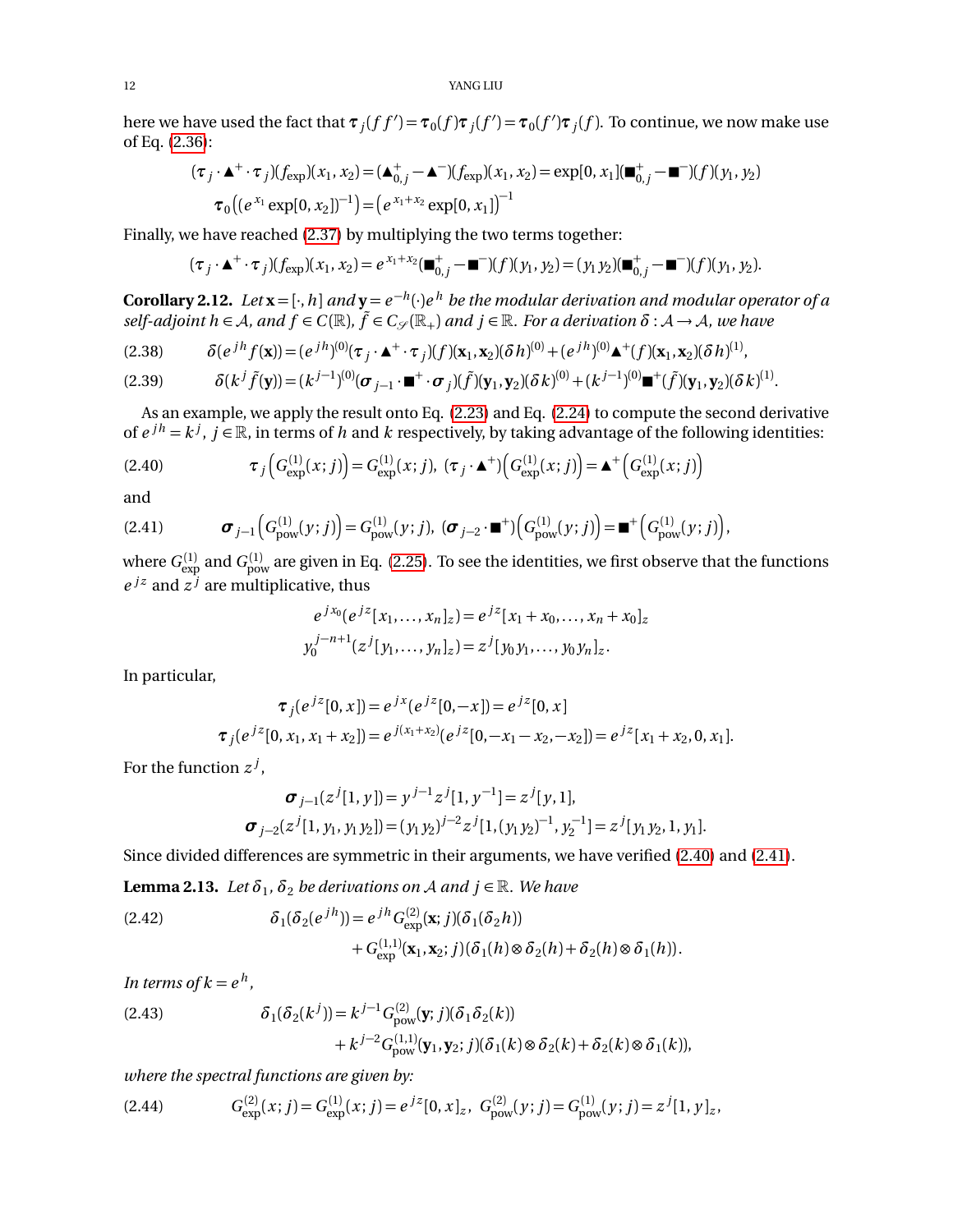*and*

$$
(2.45) \qquad G_{\text{exp}}^{(1,1)}(x_1, x_2; j) = \mathbf{A}^+ \Big( G_{\text{exp}}^{(2)}(x; j) \Big) = (e^{jz} [0, x]_z [x_1, x_1 + x_2]_x = e^{jz} [0, x_1, x_1 + x_2]_z,
$$

$$
(2.46) \tGpow(1,1)(y1, y2; j) = \blacksquare^+\Big(Gpow(1)(y; j)\Big) = (zj[1, y1, y1y2]y = zj[1, y1, y1y2].
$$

*Remark.* One usually computes higher derivatives of  $e^{jh}$  by the exponential expansion (cf. [[7,](#page-35-3) §6.1]). Our argument is very similar to [[19,](#page-35-8) Example 3.9], but the new notations seem to reveal some hierarchy behind the noncommutative analogue of Taylor coefficients, such as  $G^\mu_{\rm exp}$  and  $G^\mu_{\rm pow}$ ,  $\mu$   $\in$  {(2),(1,1)}, of the functions  $e^{jz}$  and  $z^j$ . We leave the exploration to future papers.

*Proof.* According to Eq. [\(2.39\)](#page-11-2):

$$
\delta_1(\delta_2(k^{j})) = \delta_1(k^{j-1}G_{\text{pow}}^{(1)}(\mathbf{y};j)(\delta_2(k)))
$$
  
=  $k^{j-1}(\sigma_{j-2} \cdot \mathbf{m}^+ \cdot \sigma_{j-1})(G_{\text{pow},j}^{(1)})(\mathbf{y}_1, \mathbf{y}_2)(\delta_1(k)\delta_2(k)) + k^{j-1}\mathbf{m}^+ (G_{\text{pow},j}^{(1)})(\mathbf{y}_1, \mathbf{y}_2)(\delta_2(k)\delta_1(k))$   
+  $k^{j-1}G_{\text{pow}}^{(1)}(\mathbf{y};j)((\delta_1 \delta_2)(k)).$ 

To reach [\(2.43\)](#page-11-3), it suffices to show  $\blacksquare^+(G_{\text{pow},j}^{(1)})$   $=$   $(\pmb{\sigma}_{j-2}\cdot\blacksquare^+\cdot\pmb{\sigma}_{j-1})(G_{\text{pow},j}^{(1)})$ , which follows immediately from Eq. [\(2.41\)](#page-11-1). Similarly, [\(2.42\)](#page-11-4) follows from [\(2.40\)](#page-11-0).

$$
\Box
$$

<span id="page-12-0"></span>2.6. **Variation on Local Expressions.** For a fixed Weyl factor  $k = e^h$ ,  $h = h^* \in A$ . A differential calculus is usually generated by a family of derivations. We consider only one derivation *δ* (on A) to simplify the notation. Similar to the commutative setting, differential expressions like  $L =$  $L(h, \delta(h), \delta^2(h), \ldots)$  are generated by  $h$  and its derivatives. The new ingredients are rearrangement operators of the form: with  $f \in C_{\mathscr{S}}(\mathbb{R}^n)$ ,  $\tilde{f} \in C_{\mathscr{S}}(\mathbb{R}^n_+)$ ,  $\mathbf{x} = [\cdot, h]$  and  $\mathbf{y} = k^{-1}(\cdot)k$ :

$$
f(\mathbf{x}_1,\ldots,\mathbf{x}_n),\ \tilde{f}(\mathbf{y}_1,\ldots,\mathbf{y}_n):A^{\otimes n}\to A,
$$

appearing as "coefficients "of differential operators. We shall refer the corresponding integrations  $\varphi_0(L)$  as local expressions, where  $\varphi_0: \mathcal{A} \to \mathbb{C}$  is a tracial functional.

Let us start with a change of coordinate  $k \mapsto \log k$  formula for differential expressions consisting of (upto) second derivatives of *k*.

<span id="page-12-1"></span>**Lemma 2.14.** Let  $\delta$  be a derivation on A and  $j \in \mathbb{R}$ . Consider the following element  $R \in \mathcal{A}$ 

$$
R = k^{j-1} K(\mathbf{y}) (\delta^2(k)) + k^{j-2} H(\mathbf{y}_1, \mathbf{y}_2) (\delta(k) \otimes \delta(k)).
$$

*The change of variable*  $k \rightarrow h = \log k$  *is given by* 

$$
R = e^{jh} \left( \tilde{K}(\mathbf{x}) (\delta^2 h) + \tilde{H}(\mathbf{x}_1, \mathbf{x}_2) (\delta(h) \otimes \delta(h)) \right),
$$

*where the spectral functions are transformed as below:*

$$
\tilde{K}(x) = K(e^x)G_{\text{exp}}^{(1)}(x) = K(e^x)\exp[0, x],
$$
\n
$$
\tilde{H}(x_1, x_2) = 2K(e^{x_1+x_2})G_{\text{exp}}^{(1,1)}(x_1, x_2) + H(e^{x_1}, e^{x_2})e^{x_1}G_{\text{exp}}^{(1)}(x_1)G_{\text{exp}}^{(1)}(x_2)
$$
\n
$$
= 2K(e^{x_1+x_2})\exp[0, x_1, x_1 + x_2] + H(e^{x_1}, e^{x_2})\exp[0, x_1]\exp[x_1, x_1 + x_2].
$$

*Proof.* We apply Eq.  $(2.42)$  (with  $j = 1$ )

$$
K(\mathbf{y})(\delta^2 k) = k K(\mathbf{y}) (\exp[0, \mathbf{x}](\delta^2 h) + \exp[0, \mathbf{x}_1, \mathbf{x}_1 + \mathbf{x}_2](\delta(h) \otimes \delta(h)))
$$
  
=  $k K(e^{\mathbf{x}}) \exp[0, \mathbf{x}](\delta^2 h) + k K(e^{\mathbf{x}_1 + \mathbf{x}_2}) \exp[0, \mathbf{x}_1, \mathbf{x}_1 + \mathbf{x}_2](\delta(h) \otimes \delta(h)).$ 

To get  $\tilde{H}$ , we start with Eq. [\(2.23\)](#page-7-1):

$$
H(\mathbf{y}_1, \mathbf{y}_2)(\delta(k)\delta(k)) = H(\mathbf{y}_1, \mathbf{y}_2)((k \exp[0, \mathbf{x}](\delta h)) \otimes (k \exp[0, \mathbf{x}](\delta h)))
$$
  
=  $k^2 H(e^{\mathbf{x}_1}, e^{\mathbf{x}_2})e^{\mathbf{x}_1} \exp[0, \mathbf{x}_1] \exp[0, \mathbf{x}_2](\delta(h) \otimes \delta(h)).$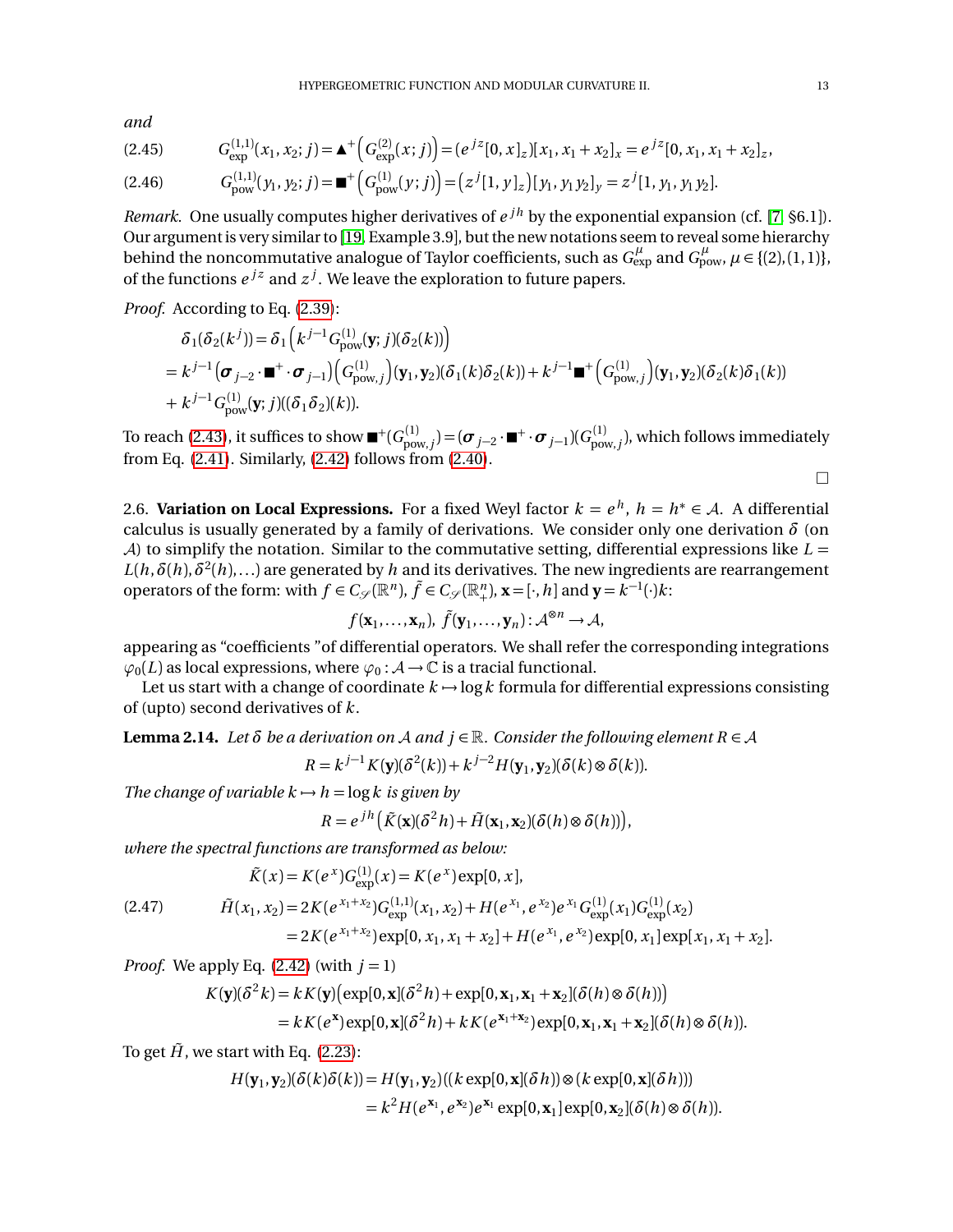Notice that the rearrangement operator  $e^{x_1}$  in the second line moves the second  $k$  (in the first line) to the very left. Since the exponential function is multiplicative, we have  $e^{x_1} \exp[0, x_2] = \exp[x_1, x_1 + x_2]$ . The proof is complete.  $\Box$ 

For a real parameter  $j \in \mathbb{R}$ , consider functional of the form:

<span id="page-13-1"></span>(2.48) 
$$
F(h) = \varphi_0(e^{jh} f(\mathbf{x})(\delta h) \cdot \delta h), \ f \in C_{\mathcal{S}}(\mathbb{R})
$$

For any self-adjoint  $a \in A$ , denote by  $\delta_a$  the variation along  $a$ :

(2.49) 
$$
h \to h + \varepsilon a, \text{ and } \delta_a := \frac{d}{d\varepsilon}\Big|_{\varepsilon=0}.
$$

<span id="page-13-4"></span>**Definition 2.2.** Let  $F(h)$  be the functional on self-adjoint elements given in Eq. [\(2.48\)](#page-13-1). The functional gradient grad<sub>*h*</sub>  $F \in A$  at *h* with respect to the inner produce given by  $\varphi_0$  is the unique element determined by the equation:

<span id="page-13-2"></span>(2.50) 
$$
\delta_a F(h) = \varphi_0(\delta_a(h) \text{grad}_h F), \ \forall a = a^* \in \mathcal{A}.
$$

<span id="page-13-0"></span>**Theorem 2.15.** *Keep the notations as above. For the functional F* (*h*) *given in eq.* [\(2.48\)](#page-13-1)*, the gradient defined in* [\(2.50\)](#page-13-2) *has the following explicit formula:*

$$
\operatorname{grad}_h F = e^{jh} \big( K_f(\mathbf{x}) (\delta^2 h) + H_f(\mathbf{x}_1, \mathbf{x}_2) (\delta(h) \otimes \delta(h)) \big),
$$

*where the one-variable spectral function is the average of f with respect to the cyclic operator (of order two) τ<sup>j</sup> :*

<span id="page-13-3"></span>(2.51) 
$$
K_f = -(1 + \tau_j)(f).
$$

*The two-variable function H<sup>f</sup> is determined by K<sup>f</sup> in terms of the following Connes-Moscovici type functional relation:*

(2.52) 
$$
H_f = ((1 + \tau_j - \tau_j^2) \cdot \mathbf{\Delta}^+)(K_f)
$$

*Remark.* After substituting the definitions of  $\tau_j$  and  $\Delta^+$  in the previous section, we have explicit relations:

$$
K_f(x) = f(x) + e^{jx} f(-x)
$$

and for  $H_f$ :

$$
\mathbf{\Delta}^+(K_f)(x_1, x_2) = K_f[x_1, x_1 + x_2], \ (\tau_j^2 \cdot \mathbf{\Delta}^+(K_f))(x_1, x_2) = e^{jx_1} K_f[x_2, -x_1],
$$
  

$$
(\tau_j \cdot \mathbf{\Delta}^+)(K_f)(x_1, x_2) = e^{-j(x_1 + x_2)} K_f[-x_1 - x_2, -x_2].
$$

*Proof.* According to the Leibniz property, the variation splits into three terms:

$$
\delta_a F(h) = \varphi_0 \big( \delta_a (e^{jh} f(\mathbf{x})) (\delta h) \cdot (\delta h) \big) + \varphi_0 \big( e^{jh} f(\mathbf{x}) (\delta(\delta_a(h)) \cdot (\delta h) \big) + \varphi_0 \big( e^{jh} f(\mathbf{x}) (\delta h) \cdot (\delta(\delta_a(h)) \big)
$$

where we have used the fact that  $\tau_a$  and  $\delta$  commute. We postpone the computation of the first term to Lemma [2.16](#page-14-1) which gives rise to a contribution Grad( $f$ ,  $\delta h$ ,  $\delta h$ ) (cf. Eq. [\(2.54\)](#page-14-2))

,

$$
\text{Grad}(f, \delta h, \delta h) = -e^{jh}(\tau_j^2 \cdot \mathbf{A}^+)(K_f)(\mathbf{x}_1, \mathbf{x}_2)(\delta(h) \otimes \delta(h)).
$$

The last two terms are of the same form and can be handled together:

$$
\varphi_0\big(e^{jh}f(\mathbf{x})(\delta(\delta_a(h))\cdot(\delta h)\big)+\varphi_0\big(e^{jh}f(\mathbf{x})(\delta h)\cdot(\delta(\delta_a(h))\big)\newline=\varphi_0\big(e^{jh}(1+\tau_j)(f)(\mathbf{x})(\delta h)\cdot(\delta(\delta_a h))\big)=\varphi_0\big((\delta_a h)\delta\big(e^{jh}K_f(\mathbf{x})(\delta h)\big)\big),
$$

Note that, in both equations above,  $K_f$  appears through  $K_f = -(1 + \tau_j)(f)$  (cf. Eq. [\(2.51\)](#page-13-3)). So far, we have reached:

$$
\operatorname{grad}_h F = \operatorname{Grad}(f, \delta h, \delta h) + \delta \left( e^{jh} K_f(\mathbf{x}) (\delta h) \right).
$$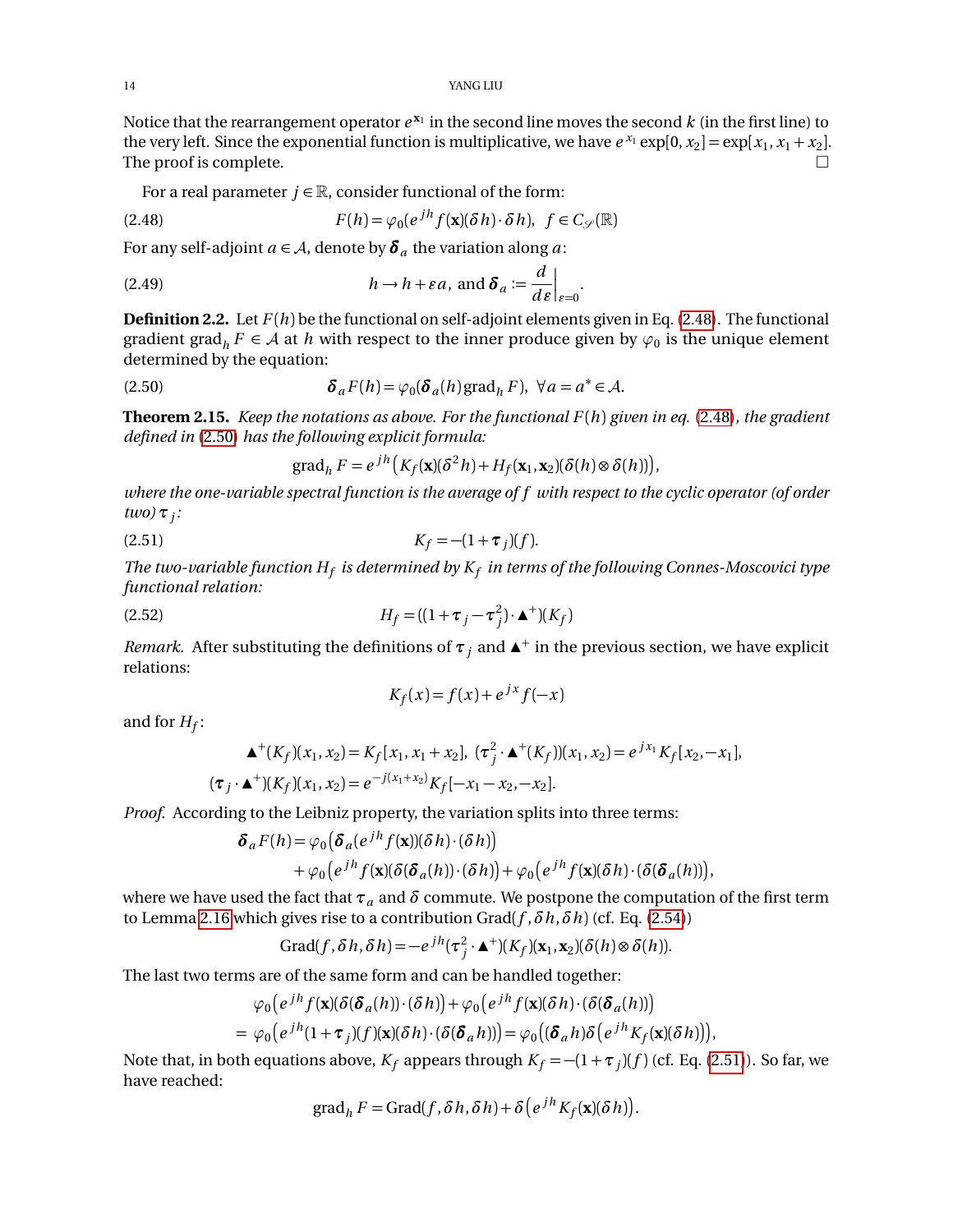It remains to compute:

$$
\delta(e^{jh}K_f(\mathbf{x})(\delta h)) = e^{jh}K_f(\mathbf{x})(\delta^2 h) + \delta(e^{jh}K_f(\mathbf{x}))(\delta h)
$$
  
\n
$$
= e^{jh}K_f(\mathbf{x})(\delta^2 h) + e^{jh}(\tau_j \cdot \mathbf{A}^+ \cdot \tau_j + \mathbf{A}^+)(K_f)(\mathbf{x}_1, \mathbf{x}_2)(\delta(h) \otimes \delta(h))
$$
  
\n
$$
= e^{jh}K_f(\mathbf{x})(\delta^2 h) + e^{jh}((\tau_j + 1) \cdot \mathbf{A}^+)(K_f)(\mathbf{x}_1, \mathbf{x}_2)(\delta(h) \otimes \delta(h)).
$$

To see the second = sign, we expand  $\delta(e^{jh}K_f(\mathbf{x}))$  via Corollary [2.12](#page-11-5) with  $\rho = \delta h$ . To reach the third = sign, we need the fact that  $K_f$  is  $\pmb{\tau}_j$ -invariant because  $\pmb{\tau}_j$  is of order two when acting on one-variable functions.

<span id="page-14-1"></span>**Lemma 2.16.** *Keep notations. For any*  $\rho_1$ ,  $\rho_2 \in A$  *and self-adjoint a*  $\in A$ *:* 

<span id="page-14-3"></span>(2.53) 
$$
\varphi_0(\boldsymbol{\delta}_a(e^{jh}f(\mathbf{x}))(\rho_1)\cdot\rho_2) = \varphi_0(\boldsymbol{\delta}_a(h)\text{Grad}_I(h,\rho_1,\rho_2))
$$

*where*

<span id="page-14-2"></span>(2.54) Grad
$$
(h, \rho_1, \rho_2) = e^{jh}(\tau_j^2 \cdot \mathbf{A}^+ \cdot (1 + \tau_j))(f)(\mathbf{x}_1, \mathbf{x}_2)(\rho_1 \cdot \rho_2).
$$

*Proof.* We first expand  $\bm{\delta}_a(e^{jh}f(\bm{x}))(\rho_1)$  using Corollary [2.12](#page-11-5) and then apply the  $\bm{\tau}_j$  operation (see, Lemma [\(2.3\)](#page-5-3)) to move  $\delta_a(h)$  to the very left as indicated in [\(2.53\)](#page-14-3):

$$
\varphi_0(\delta_a(e^{jh}f(\mathbf{x})(\rho_1)\cdot\rho_2))
$$
\n
$$
= \varphi_0(e^{jh}(\tau_j\cdot\mathbf{A}^+\cdot\tau_j)(f)(\mathbf{x}_1,\mathbf{x}_2)(\delta_a(h)\otimes\rho_1)\cdot\rho_2) + \varphi_0(e^{jh}(\mathbf{A}^+)(f)(\mathbf{x}_1,\mathbf{x}_2)(\rho_1\otimes\delta_a(h))\cdot\rho_2)
$$
\n
$$
= \varphi_0(e^{jh}(\tau_j^2\cdot\mathbf{A}^+\cdot\tau_j)(f)(\mathbf{x}_1,\mathbf{x}_2)(\rho_1\otimes\rho_2)\cdot\delta_a(h)) + \varphi_0(e^{jh}(\tau_j^2\cdot\mathbf{A}^+)(f)(\mathbf{x}_1,\mathbf{x}_2)(\rho_1\otimes\rho_2)\cdot\delta_a(h))
$$
\n
$$
= \varphi_0(\delta_a(h)\{e^{jh}(\tau_j^2\cdot\mathbf{A}^+\cdot(1+\tau_j))(f)(\mathbf{x}_1,\mathbf{x}_2)(\rho_1\otimes\rho_2)\}).
$$

By definition, Grad( $h, \rho_1, \rho_2$ ) is given by the expression enclsoed by the curly brackets.

We perform the parallel computation with respect to the Weyl factor  $k=e^{\,h}$  itself. Same functional  $F(h)$  in Eq. [\(2.48\)](#page-13-1) can be written as:

<span id="page-14-4"></span>(2.55) 
$$
F(k) = \varphi_0(k^j \tilde{f}(\mathbf{y})(\delta k) \cdot \delta k), \ \tilde{f} \in C_{\mathscr{S}}(\mathbb{R}_+)
$$

The variation is identical: for any self-adjoint  $a \in A$ , we perturb the its logarithm along *a*:

$$
k \mapsto \exp(\log k + \varepsilon a), \ \boldsymbol{\delta}_a := \frac{d}{d\varepsilon}\Big|_{\varepsilon=0}
$$

The functional gradient grad<sub>k</sub>  $F$  is defined in a slightly different way:

<span id="page-14-5"></span>(2.56) 
$$
\delta_a F(k) = \varphi_0 \big( \delta_a(k) \text{grad}_k F \big), \ \forall a = a^* \in \mathcal{A}.
$$

Observe that  $\delta_a(h) = a$  and

$$
\varphi_0(a \operatorname{grad}_h F) = \varphi_0(\delta_a(k) \operatorname{grad}_k F) = \varphi_0(ke^z[0, \mathbf{x}](\delta_a(h)) \operatorname{grad}_k F)
$$
  
\n
$$
= \varphi_0(e^z[0, \mathbf{x}](a) \operatorname{grad}_k Fk) = \varphi_0(a e^z[0, -\mathbf{x}]((\operatorname{grad}_k F)k))
$$
  
\n
$$
= \varphi_0(a ke^x e^z[0, -\mathbf{x}](\operatorname{grad}_k F)) \varphi_0(a ke^z[\mathbf{x}, 0](\operatorname{grad}_k F))
$$

that is:

<span id="page-14-6"></span>(2.57) 
$$
\operatorname{grad}_h F = k e^z [0, \mathbf{x}] (\operatorname{grad}_k F).
$$

<span id="page-14-0"></span>**Theorem 2.17.** *Consider the functional F given in Eq.* [\(2.55\)](#page-14-4). *The functional gradient* grad<sub>k</sub>  $F$  *defined in Eq.* [\(2.56\)](#page-14-5) *is of the form:*

grad<sub>k</sub> 
$$
F = k^j \tilde{K}_{\tilde{f}}(\mathbf{y})(\delta^2 k) + k^{j-1} \tilde{H}_{\tilde{f}}(\mathbf{y}_1, \mathbf{y}_2)(\delta(k) \otimes \delta(k)),
$$

 $\Box$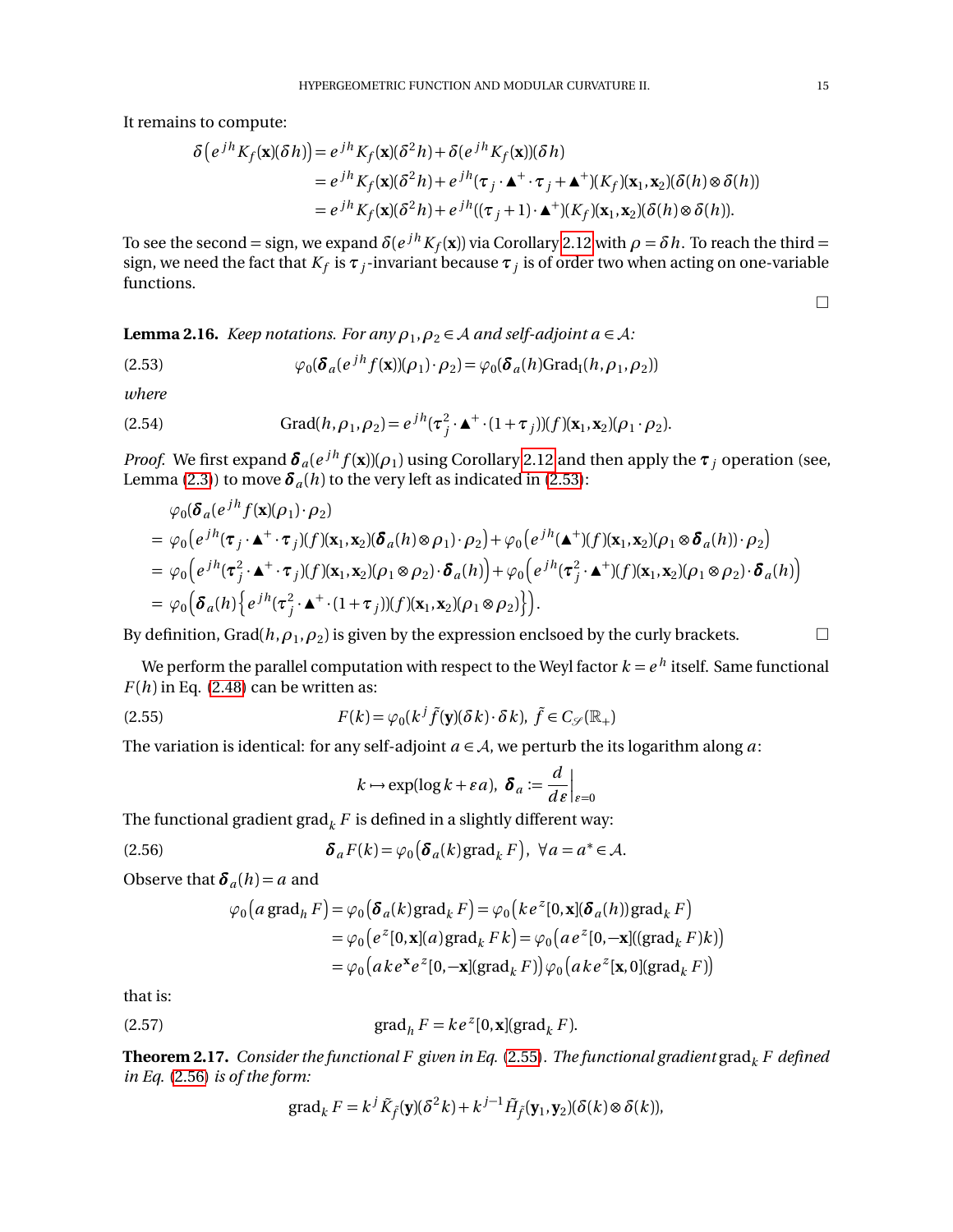*where*

<span id="page-15-0"></span>
$$
\tilde{K}_{\tilde{f}}(y) = -(1 + \boldsymbol{\sigma}_j)(\tilde{f})(y),
$$

<span id="page-15-2"></span>(2.59) 
$$
\tilde{H}_{\tilde{f}}(y_1, y_2) = (1 + \boldsymbol{\sigma}_{j-1} - \boldsymbol{\sigma}_{j-1}^2) \cdot \mathbf{m}^+(\tilde{K}_{\tilde{f}})(y_1, y_2)
$$

*Remark.* We have the explicit form for  $\tilde{K}_{\tilde{f}}$ :

$$
-\tilde{K}_{\tilde{f}}(y) = \tilde{f}(y) + y^j \tilde{f}(y^{-1}).
$$

and for  $\tilde{H}_{\tilde{f}}$ :

$$
\mathbf{w}^{+}(\tilde{K}_{\tilde{f}})(y_1, y_2) = \tilde{K}_{\tilde{f}}[y_1, y_1 y_2],
$$
  
\n
$$
(\sigma_{j-1} \cdot \mathbf{w}^{+})(\tilde{K}_{\tilde{f}})(y_1, y_2) = (y_1 y_2)^{j-1} \tilde{K}_{\tilde{f}}[(y_1 y_2)^{-1}, y_2^{-1}]
$$
  
\n
$$
(\sigma_{j-1}^{2} \cdot \mathbf{w}^{+})(\tilde{K}_{\tilde{f}})(y_1, y_2) = (y_1)^{j-1} \tilde{K}_{\tilde{f}}[y_2, y_1^{-1}].
$$

*Proof.* Let us start with the Leibniz property:

$$
\delta_a F(k) = \varphi_0 \big( \delta_a (k^j \tilde{f}(\mathbf{y})) (\delta(k)) \cdot \delta(k) \big) + \varphi_0 \big( k^j \tilde{f}(\mathbf{y}) (\delta(\delta_a(k))) \cdot \delta(k) \big) + \varphi_0 \big( k^j \tilde{f}(\mathbf{y}) \delta(k) \cdot (\delta(\delta_a(k))) \big).
$$

To combine the two terms in the second line, we first use the cyclic operator  $\bm{\sigma}_j$  to move  $\bm{\delta}_a(k)$  to the very left and then add up the spectral functions:

$$
\varphi_0(k^j \tilde{f}(\mathbf{y}) (\delta(\boldsymbol{\delta}_a(k))) \cdot \delta(k)) + \varphi_0(k^j \tilde{f}(\mathbf{y}) \delta(k) \cdot (\delta(\boldsymbol{\delta}_a(k))))
$$
  
= 
$$
\varphi_0(k^j (1 + \boldsymbol{\sigma}_j) (\tilde{f}) (\mathbf{y}) \delta(k) \cdot (\delta(\boldsymbol{\delta}_a(k)))) = \varphi_0(\boldsymbol{\delta}_a(k) \delta(k^j \tilde{K}_{\tilde{f}}(\mathbf{y}) \delta(k))).
$$

Again, Eq. [\(2.58\)](#page-15-0) brings in  $\tilde{K}_f$ . The first line is computed in Lemma [2.18](#page-15-1) below. As a result,

grad<sub>k</sub> 
$$
F = k^{j-1} \text{Grad}_{\text{exp}}(\tilde{f}, \delta(k), \delta(k)) + \delta \left( k^j \tilde{K}_{\tilde{f}}(\mathbf{y}) \delta(k) \right),
$$

where

$$
\begin{aligned} \text{Grad}_{\text{exp}}(\tilde{f}, \delta(k), \delta(k)) &= (\sigma_{j-1}^2 \cdot \blacksquare^+)(1 + \sigma_j)(\tilde{f})(\mathbf{y}_1, \mathbf{y}_2)(\delta(k)\delta(k)) \\ &= -(\sigma_{j-1}^2 \cdot \blacksquare^+)(\tilde{K}_{\tilde{f}})(\mathbf{y}_1, \mathbf{y}_2)(\delta(k)\delta(k)). \end{aligned}
$$

The second term is given by Eq. [\(2.39\)](#page-11-2) in Corollary [2.12:](#page-11-5)

$$
\delta\left(k^{j}\tilde{K}_{\tilde{f}}(\mathbf{y})(\delta(k))\right) = k^{j-1}(\boldsymbol{\sigma}_{j-1}\cdot\mathbf{m}^{+}\cdot\boldsymbol{\sigma}_{j} + \mathbf{m}^{+})(\tilde{K}_{\tilde{f}})(\mathbf{y}_{1},\mathbf{y}_{2})(\delta(k)\delta(k)) + k^{j}\tilde{K}_{\tilde{f}}(\mathbf{y})(\delta^{2}(k))
$$
  
=  $k^{j-1}((1+\boldsymbol{\sigma}_{j-1})\cdot\mathbf{m}^{+})(\tilde{K}_{\tilde{f}})(\mathbf{y}_{1},\mathbf{y}_{2})(\delta(k)\delta(k)) + k^{j}\tilde{K}_{\tilde{f}}(\mathbf{y})(\delta^{2}(k)).$ 

We complete the proof of Eq. [\(2.59\)](#page-15-2) by adding up the corresponding terms.  $\Box$ 

<span id="page-15-1"></span>**Lemma 2.18.** *Keep notations. For any*  $\rho_1$ ,  $\rho_2 \in A$ , and  $a = a^* \in A$ , we have

(2.60) 
$$
\varphi_0\big(\boldsymbol{\delta}_a\big(k^j\tilde{f}(\mathbf{y})\big)(\rho_1)\cdot\rho_2\big)=\varphi_0\big(\boldsymbol{\delta}_a(k)k^{j-1}\text{Grad}_{\exp}(\tilde{f},\rho_1,\rho_2)\big),
$$

*with*

$$
\text{Grad}_{\text{exp}}(\tilde{f}, \rho_1, \rho_2) = (\sigma_{j-1}^2 \cdot \blacksquare^+ \cdot (1 + \sigma_j))(\tilde{f})(\mathbf{y}_1, \mathbf{y}_2)(\rho_1 \rho_2).
$$

*Proof.* We first apply Corollary [2.12](#page-11-5) to expand  $\bm{\delta}_a\big(k^j\tilde{f}({\bf y})\big)$  and then use  $\bm{\sigma}_j$  to move  $\bm{\delta}_a(k)$  to the vary right in the local expression (cf. Lemma [2.4\)](#page-6-2):

$$
\varphi_0\big(\delta_a\big(k^j\tilde{f}(\mathbf{y})\big)(\rho_1)\cdot\rho_2\big) = \varphi_0\big(k^{j-1}(\sigma_{j-1}\cdot\mathbf{m}^+\cdot\sigma_j)(\tilde{f})(\mathbf{y}_1,\mathbf{y}_2)(\delta_a(k)\otimes\rho_1)\cdot\rho_2\big) \n+ \varphi_0\big(k^{j-1}(\mathbf{m}^+)(\tilde{f})(\mathbf{y}_1,\mathbf{y}_2)(\rho_1\otimes\delta_a(k))\cdot\rho_2\big) \n= \varphi_0\big(k^{j-1}(\sigma_{j-1}^2\cdot\mathbf{m}^+\cdot(1+\sigma_j))(\tilde{f})(\mathbf{y}_1,\mathbf{y}_2)(\rho_2\otimes\rho_2)\delta_a(k)\big) \n= \varphi_0\big(\delta_a(k)\big\{k^{j-1}(\sigma_{j-1}^2\cdot\mathbf{m}^+\cdot(1+\sigma_j))(\tilde{f})(\mathbf{y}_1,\mathbf{y}_2)(\rho_2\otimes\rho_2)\big\}\big).
$$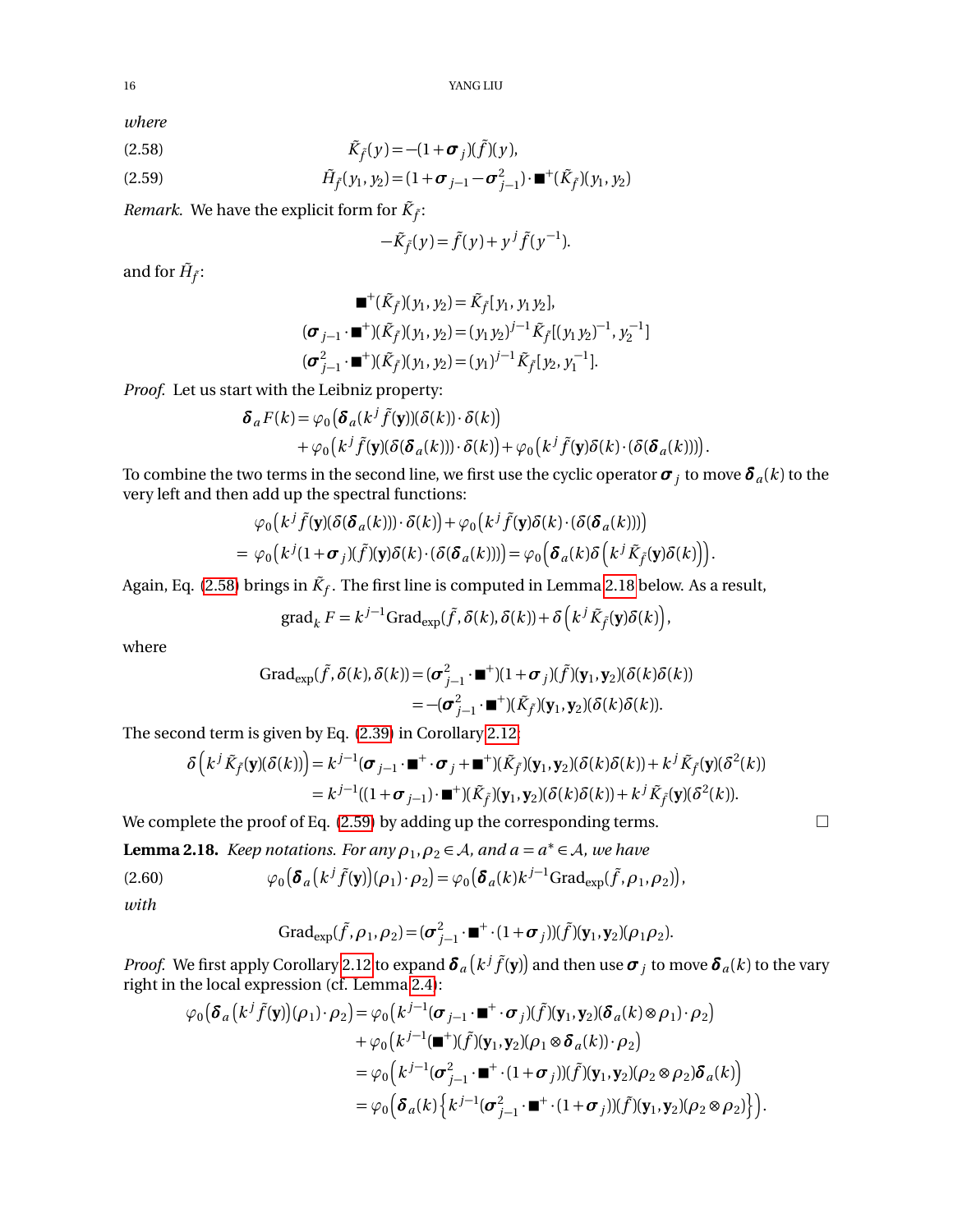By definition, Gra $\text{d}_{\text{exp}}(\tilde{f},\rho_1,\rho_2)$  is equal to the part between curly brackets.  $\hfill\Box$ 

**Corollary 2.19.** *The functional F* (*k*) *in Eq.* [\(2.55\)](#page-14-4) *is the zero functional if and only if the spectral function satisfies*  $(1 + \sigma_j)(f) = 0$ *.* 

*Proof.* As shown in Eq. [\(2.58\)](#page-15-0) and Eq. [\(2.59\)](#page-15-2),  $\tilde{K}_{\tilde{f}} = 0$  implies  $\tilde{H}_{\tilde{f}} = 0$ . In particular,  $\text{grad}_k F = 0$  if and only if  $\tilde{K}_{\tilde{f}} = 0$ , that is  $(1 + \sigma_j)$  $)(f)=0.$ 

In fact, the relation  $(1 + \sigma_j)(f) = 0$  implies directly that  $F(k) = F(e^{\,h}) = 0$  for all self-adjoint  $h$ without using Eq. [\(2.58\)](#page-15-0) and Eq. [\(2.59\)](#page-15-2): with the help of  $\bm{\sigma}_j$  (cf. Lemma [2.3\)](#page-5-3), we get

$$
F(k) = \varphi_j(f(\mathbf{y})(\delta k) \cdot (\delta k)) = \varphi_j(\boldsymbol{\sigma}_j(f)(\mathbf{y})(\delta k) \cdot (\delta k)).
$$

The argument was first used in the first proof of Gauss-Bonnet on  $\mathbb{T}_{\theta}^2$ , cf. [[8,](#page-35-1) §3.3].

### 3. MODULAR CURVATURE AS A FUNCTIONAL GRADIENT

<span id="page-16-1"></span><span id="page-16-0"></span>3.1. **Notations for**  $\mathbb{T}_{\theta}^m$ . Let us quickly review the basic notations of the differential calculus on noncommutative  $m$ -tori  $\mathbb{T}_{\theta}^{m}$  from deformation point of view (along a  $m$ -torus action). The smooth structure of the noncommutative manifold  $\mathbb{T}_{\theta}^m$  is represented by the deformed algebra  $C^{\infty}(\mathbb{T}_{\theta}^m)$  =  $(C^\infty(\mathbb{T}^m),\times_\theta)$  which takes the underlying topological vector space from its commutative counterpart and the multiplication ×*<sup>θ</sup>* is deformed along a torus action and parametrized by *m* by *m* skewsymmetric matrices  $\theta$ : for any  $f, g \in C^{\infty}(\mathbb{T}_{\theta}^{m})$ ,

(3.1) 
$$
f \times_{\theta} g := \sum_{r,l \in \mathbb{Z}^m} \exp(2\pi i \langle \theta r, l \rangle) f_r g_l.
$$

where  $f = \sum_{r \in \mathbb{Z}^m} f_r$  and  $g = \sum_{l \in \mathbb{Z}^m} g_l$  are the isotypical decomposition with respect to the  $\mathbb{T}^m$ -action. Any translation invariant (i.e.  $\mathbb{T}^m$ -invaraint) measure  $d\mu$  on  $\mathbb{T}^m$  can be deform to a tracial functional:

$$
\varphi_0: C^\infty(\mathbb{T}_\theta^m)\to \mathbb{C}: f\mapsto \int_{\mathbb{T}^m} f d\mu,
$$

where we further assume that  $\varphi_0$  is normalized  $\varphi_0(1)$  = 1. The Hilbert space of  $L^2$ -functions can be recovered by the standard GNS construction with respect to  $\varphi_0$ :

<span id="page-16-4"></span>(3.2) 
$$
\mathcal{H} := L^2(C^\infty(\mathbb{T}_\theta^m), \varphi_0)
$$

whose the inner product is given by

<span id="page-16-3"></span>(3.3) 
$$
\langle a,b\rangle := \langle a,b\rangle_{\varphi_0} = \varphi_0(b^*a), \ \forall a,b \in C^\infty(\mathbb{T}_\theta^m).
$$

The coordinate system on  $\mathbb{R}^m$ :  $(x_1, \ldots, x_m)$  induces one on the quotient  $\mathbb{T}^m = \mathbb{R}^m/2\pi i \mathbb{Z}^m$ . We use the standard Euclidean metric and denote by  $\nabla$  the metric connection. The associated covariant differentials

$$
\nabla_l := \nabla_{\partial_{x_l}}, \ l = 1, \ldots, m,
$$

generate the algebra of differential operators. In particular, the flat Laplacian reads:

<span id="page-16-2"></span>(3.5) 
$$
\Delta = -(\nabla_1^2 + \dots + \nabla_m^2).
$$

We will also feel free to use the classical notations [[7,](#page-35-3) §1.3] (for  $\mathbb{T}_\theta^2$ ) and [[28,](#page-36-4) §6] (for general  $\mathbb{T}_\theta^m$ ). The volume functional is denoted by  $\varphi_0$  in all the references and the basic derivations  ${\delta}_l$  in [[28,](#page-36-4) §6] are slightly different from the covariant differential above, that is,  $\delta_l = -i \nabla_l$ ,  $l = 1, \ldots, m$ .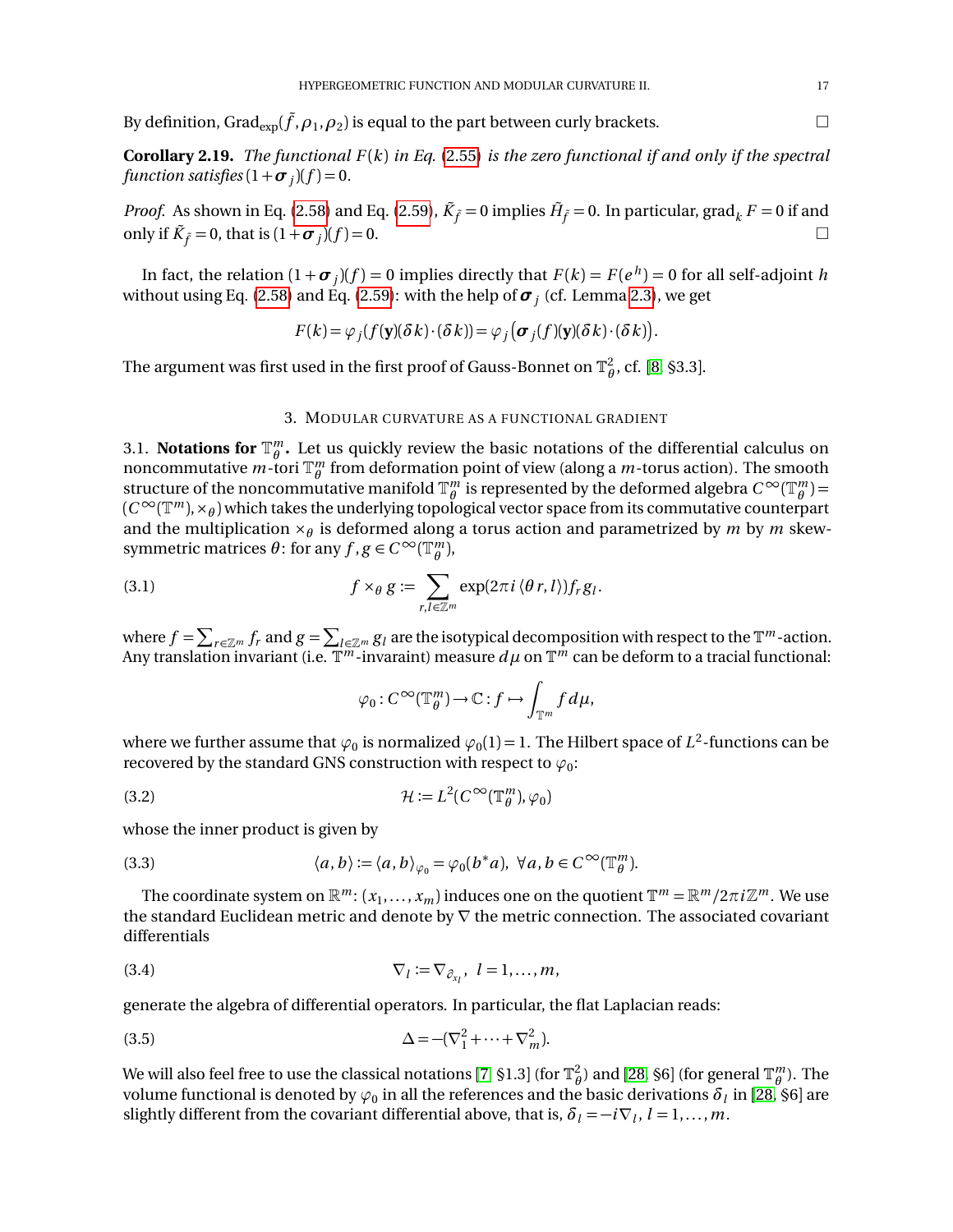#### 18 YANG LIU

<span id="page-17-0"></span>3.2. **Modular Gaussian Curvature on**  $\mathbb{T}^2_\theta$ . Modeled on spectral geometry of Riemannian manifolds (cf. [[16,](#page-35-13) Ch. 4]), local invariants to be investigated are derived from spectral asymptotic of some Laplacian type operators attached to the underlying Riemannian metric. On noncommutative two tori  $\mathbb{T}_\theta^2$ ,  $\theta \in \mathbb{R} \setminus \mathbb{Q}$ , we consider conformal change of the flat metric, starting with rescaling the flat volume functional, i.e., the canonical trace  $\varphi_0$ , by a Weyl factor  $k = e^h$  where  $h = h^* \in C^\infty(\mathbb{T}_\theta^2)$ :

(3.6) 
$$
\varphi(a) = \varphi_0(a e^{-h}) = \varphi_0(a k^{-1}).
$$

The associated Dolbeault Laplacian is changed from the flat one  $\Delta$  =  $\bar\partial^*\bar\partial$  in Eq. [\(3.5\)](#page-16-2) to  $\bar\partial^*_\varphi$ *ϕ* ¯*∂* , where the new adjoint is taken with respect to the inner product:  $\langle a,b\rangle_\varphi:=\varphi(b^*a),\forall a,b\in C^\infty(\mathbb{T}_\theta^2).$  To keep the same Hilbert space  ${\cal H}$  (or the same inner product in Eq. [\(3.3\)](#page-16-3)) of  $L^2$ -functions defined in Eq. [\(3.2\)](#page-16-4), we shall work with

$$
\Delta_{\varphi} = k^{1/2} \Delta k^{1/2} : \mathcal{H} \to \mathcal{H}
$$

which is anti-unitary equivalent to ¯*∂* ∗ *ϕ* ¯*∂* , see [[7,](#page-35-3) §1.5].

The analogue of the Gaussian curvature is based on the following spectral realization on Riemann surfaces, known as the conformal anormaly, due to Polyakov [[27,](#page-36-5) [26](#page-36-6)], of the functional assigning each metric *g* to the Ray-Singer determinant of its scalar Laplacian  $\Delta_g$ : *g* → −logDet<sup>'</sup>  $\Delta_g$  :=  $\zeta'_2$  $\Delta_{\rm g}^{\prime}(0).$ In [[25](#page-36-7)]), a slightly modified version was introduced whose gradient flow recovers Hamilton's Ricci flow.

**Definition 3.1** (Modular Gaussian Curvature)**.** In [[7](#page-35-3)], the precise analogue of the OPS-functional (Osgood-Phillips-Sarnak) on  $\mathbb{T}_{\theta}^2$  is defined to be

<span id="page-17-3"></span>(3.7) 
$$
F_{\rm OPS}(h) = \zeta'_{\Delta_{\varphi}}(0) + \log \varphi_0(e^{-h})
$$

as a function on self-adjoint elements in  $C^\infty(\mathbb{T}_\theta^2).$  The functional gradient in the sense of Eq. [\(2.50\)](#page-13-2) yields the notion of modular Gaussian curvature:  $K_{\varphi}$  := grad<sub>h</sub>  $F_{OPS}$ .

The analytic continuation of the spectral zeta function is often proved by means of the heat trace asymptotic. On general noncommutative tori  $\mathbb{T}_{\theta}^m$ , we can establish the small time asymptotic by, for instance, Connes pseudo-differential calculus  $^6$  $^6$ :

<span id="page-17-2"></span>(3.8) 
$$
\text{Tr}(fe^{-t\Delta_{\varphi}}) \sim \sum_{j=0}^{\infty} V_j(f, \Delta_{\varphi}) t^{(j-m)/2}, \ \forall f \in C^{\infty}(\mathbb{T}_{\theta}^m).
$$

Each  $V_j(\cdot,\Delta_\varphi)$  is a linear functional in  $f$  and is absolutely continuous with respect to the volume functional  $\varphi_0$  with a smooth functional density in  $C^\infty(\mathbb{T}^m_\theta)$ . For instance, the density  $R_{\Delta_\varphi}\in C^\infty(\mathbb{T}^m_\theta)$ of the *V*<sup>2</sup> -term is determined by the property:

(3.9) 
$$
V_2(f, \Delta_{\varphi}) = \varphi_0(f R_{\Delta_{\varphi}}), \ \forall f \in C^{\infty}(\mathbb{T}_\theta^m).
$$

Back to dimension  $m = 2$ , let  $P_{\varphi}$  be the orthogonal projection onto ker $\Delta_{\varphi}$ . For any  $f \in C^{\infty}(\mathbb{T}_{\theta}^2)$ , consider the zeta function  $\zeta_{\Delta_\varphi}(z)\!:=\!\zeta_{\Delta_\varphi}(1;z)$ , where

(3.10) 
$$
\zeta_{\Delta_{\varphi}}(f;z) = \text{Tr}(f \Delta_{\varphi}^{-z} (1 - P_{\varphi})), \ \Re z > 2,
$$

in which we define the inverse restricted on the kernel  $\Delta_k^{-1}|_{\ker\Delta_k}=1$  . It is related to the heat trace by Mellin transform:

(3.11) 
$$
\zeta_{\Delta_{\varphi}}(f; z) = \frac{1}{\Gamma(z)} \int_0^{\infty} t^{z-1} \left( \text{Tr}(f e^{-t\Delta_{\varphi}} (1 - P_{\varphi})) \right) dt
$$

<span id="page-17-1"></span> $6$ We also mention two other approaches: [[18](#page-35-14)] using Duhamel type perturbation series of the exponential function and [[31](#page-36-8)] using harmonic analysis on  $\mathbb{T}_{\theta}^2$ .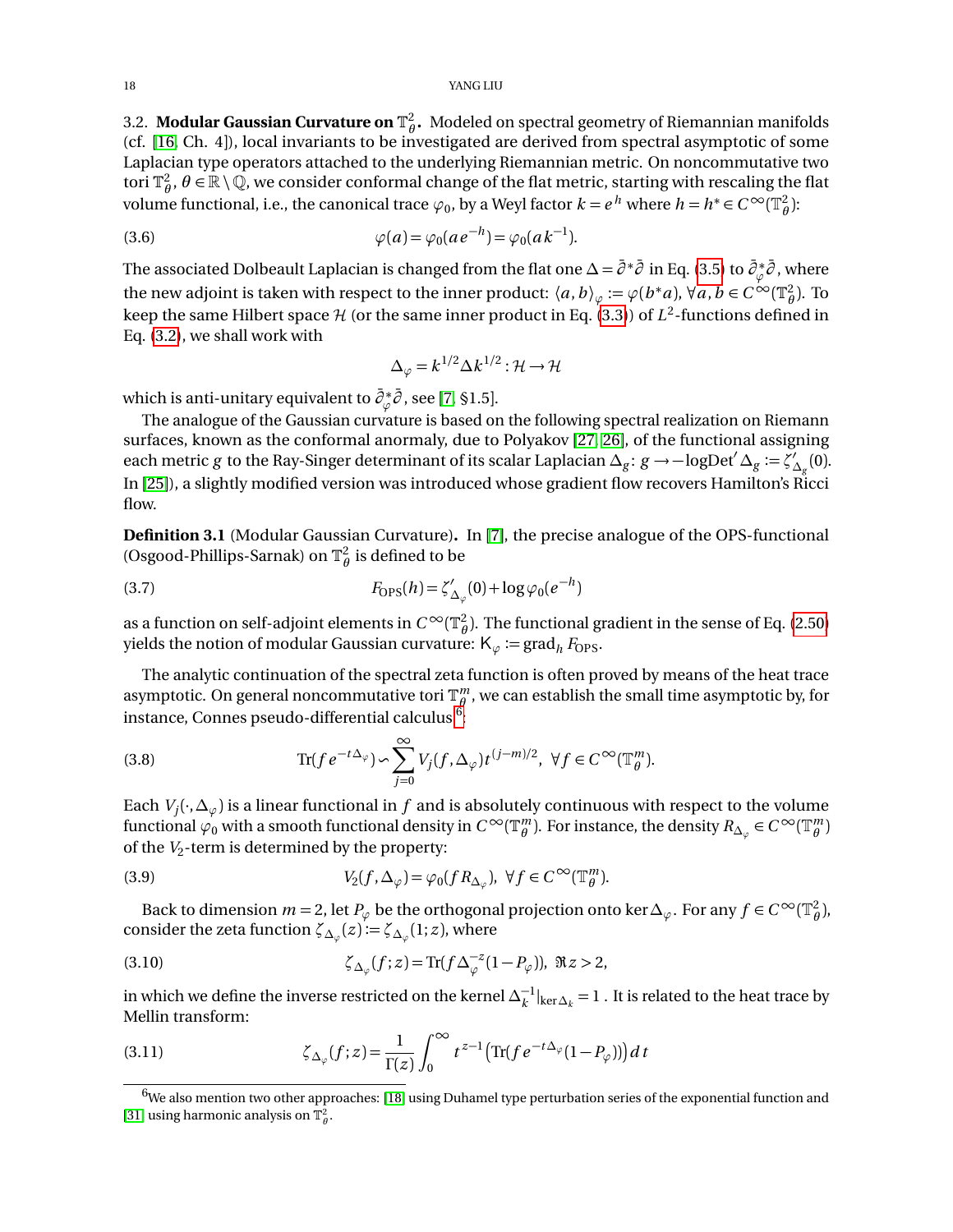and asymptotic in [\(3.8\)](#page-17-2) implies that the right hand side above is a meromorphic function in *z* . Moreover,  $z = 0$  is a regular point (cf. [[7](#page-35-3)] Eq.(3.11)) and:

(*f k* <sup>−</sup><sup>1</sup>

<span id="page-18-0"></span>(3.12) 
$$
\zeta_{\Delta_{\varphi}}(f;0) = V_2(f,\Delta_{\varphi}) - \text{Tr}(f P_{\varphi}) = V_2(f,\Delta_{\varphi}) - \frac{\varphi_0(f k^{-1})}{\varphi_0(k^{-1})}.
$$

In particular,

$$
\zeta_{\Delta_{\varphi}}(1;0) = V_2(1,\Delta_{\varphi}) - 1.
$$

One has the following variational formulas for  $\zeta_{\Delta_\varphi}(0)$  and  $\zeta'_{\Delta_\varphi}(0)$  $_{\Delta_\varphi}'(0).$ 

**Lemma 3.1.** *Consider the two types of variation: dilation*  $h_s = sh$  *by*  $s \in \mathbb{R}$  *so that*  $k_s := k^s$  *and*  $\Delta_{\varphi_s}=k^{s/2}\Delta k^{s/2}$ , and a small perturbation along a self-adjoint  $a=a^*\in C^\infty(\mathbb{T}_\theta^2)$ :  $h_\varepsilon=h+\varepsilon a$  and  $\Delta_{\varphi_{\varepsilon}} = e^{(h+\varepsilon a)/2} \Delta e^{(h+\varepsilon a)/2}$ . We have

$$
(3.13) \qquad \frac{d}{ds}\zeta_{\Delta_{\varphi_s}}(z)=-z\zeta_{\Delta_{\varphi_s}}(\log k;z),\ \frac{d}{d\epsilon}\Big|_{\epsilon=0}\zeta_{\Delta_{\varphi_\epsilon}}(z)=-\frac{z}{2}\zeta_{\Delta_{\varphi}}\big(e^{-x/2}e^z[\mathbf{x},0]_z(a);z\big).
$$

*Applying*  $d/dz|_{z=0}$  *on both sides above yields:* 

<span id="page-18-1"></span>
$$
(3.14) \qquad \qquad -\frac{d}{ds}\zeta'_{\Delta_{\varphi_s}}(0)=\zeta_{\Delta_{\varphi_s}}(\log k;0),\ \ -\frac{d}{d\varepsilon}\Big|_{\varepsilon=0}\zeta'_{\Delta_{\varphi_\varepsilon}}(z)=\zeta_{\Delta_{\varphi}}\big(e^{-x/2}e^z[\mathbf{x},0]_z(a);z\big).
$$

*Remark.* The first type of the variation is a special case of the second type with  $a = h$ .

*Proof.* See [[7,](#page-35-3) §4.1, 4.2], in which  $e^{-x/2}e^{z}$ [**x**, 0]<sub>*z*</sub>(*a*) is written as  $\frac{1}{2}\int_{-1}^{1}e^{\frac{uh}{2}}ae^{\frac{-uh}{2}}du$ . □

After substituting Eq. [\(3.12\)](#page-18-0) to the right hand sides of Eq. [\(3.14\)](#page-18-1), we have arrived at:

**Proposition 3.2.** *The OPS-functional in Eq.* [\(3.7\)](#page-17-3) *is determined by the second heat coefficient in the following way*:

<span id="page-18-5"></span>(3.15) 
$$
F_{\mathrm{OPS}}(k) = \int_0^1 V_2(\log k, \Delta_{\varphi_s}) ds + \zeta'_{\Delta}(0),
$$

 $where \Delta_{\varphi_s} = k^{s/2} \Delta k^{s/2}$  *with*  $s \in \mathbb{R}$ .

*Proof.* Again, we refer the details to [[7,](#page-35-3)  $\S 4.1$ ,  $4.2$ ].

**Proposition 3.3.** *For any self-adjoint a*  $\in C^\infty(\mathbb{T}_\theta^2)$ *, the variation of the OPS-functional* (*see Eq.* [\(3.7\)](#page-17-3)) *is given by*:

(3.16) 
$$
\varphi_0(a \operatorname{grad}_h F_{\text{OPS}}) = \frac{d}{d\varepsilon}\Big|_{\varepsilon=0} F_{\text{OPS}}(e^{h+\varepsilon a}) = -V_2\big(e^{-x/2}e^z[\mathbf{x},0]_z(a),\Delta_\varphi\big).
$$

*In particular,*

<span id="page-18-3"></span>(3.17) 
$$
\text{grad}_h F_{\text{OPS}} = -e^{\mathbf{x}/2} e^z [-\mathbf{x}, 0]_z (R_{\Delta_\varphi}).
$$

We also work with the operator

<span id="page-18-4"></span>(3.18) 
$$
\Delta_k := k \Delta = k^{1/2} (k^{1/2} \Delta k^{1/2}) k^{-1/2} = k^{1/2} \Delta_{\varphi} k^{-1/2},
$$

whose complete symbol  $\sigma(\Delta_k)(\xi) = k |\xi|^2$  has only one term, the leading part so that the heat asymptotic is much easier to compute. Their heat traces are related in a similar way: Tr( $f e^{-t\Delta_{\varphi}}$ ) =  $\text{Tr}((k^{1/2} f k^{-1/2} e^{-t\Delta_k})$  for all  $f \in C^{\infty}(\mathbb{T}_{\theta}^2)$ . Therefore,  $V_l(f, \Delta_{\varphi}) = V_l(\mathbf{y}^{-1/2}(f), \Delta_k)$ ,  $l \in \mathbb{N}$ . For the second coefficient, we have  $\varphi_0(f R_{\Delta_\varphi}) = \varphi_0(\mathbf{y}^{-1/2}(f) R_{\Delta_k})$ , that is

<span id="page-18-2"></span>
$$
R_{\Delta_{\varphi}} = \mathbf{y}^{1/2} (R_{\Delta_k}).
$$

 $\bf{Corollary 3.4.}$   $\it{In terms of R_{\Delta_k}}$  defined above, the two versions of gradient (cf. Eq. [\(2.50\)](#page-13-2) and Eq. [\(2.57\)](#page-14-6)) *can be rewritten as below:*

(3.20) grad<sub>k</sub> 
$$
F_{\text{OPS}} = -k^{-1} R_{\Delta_k}
$$
, grad<sub>h</sub>  $F_{\text{OPS}} = -\exp[0, \mathbf{x}](R_{\Delta_k})$ .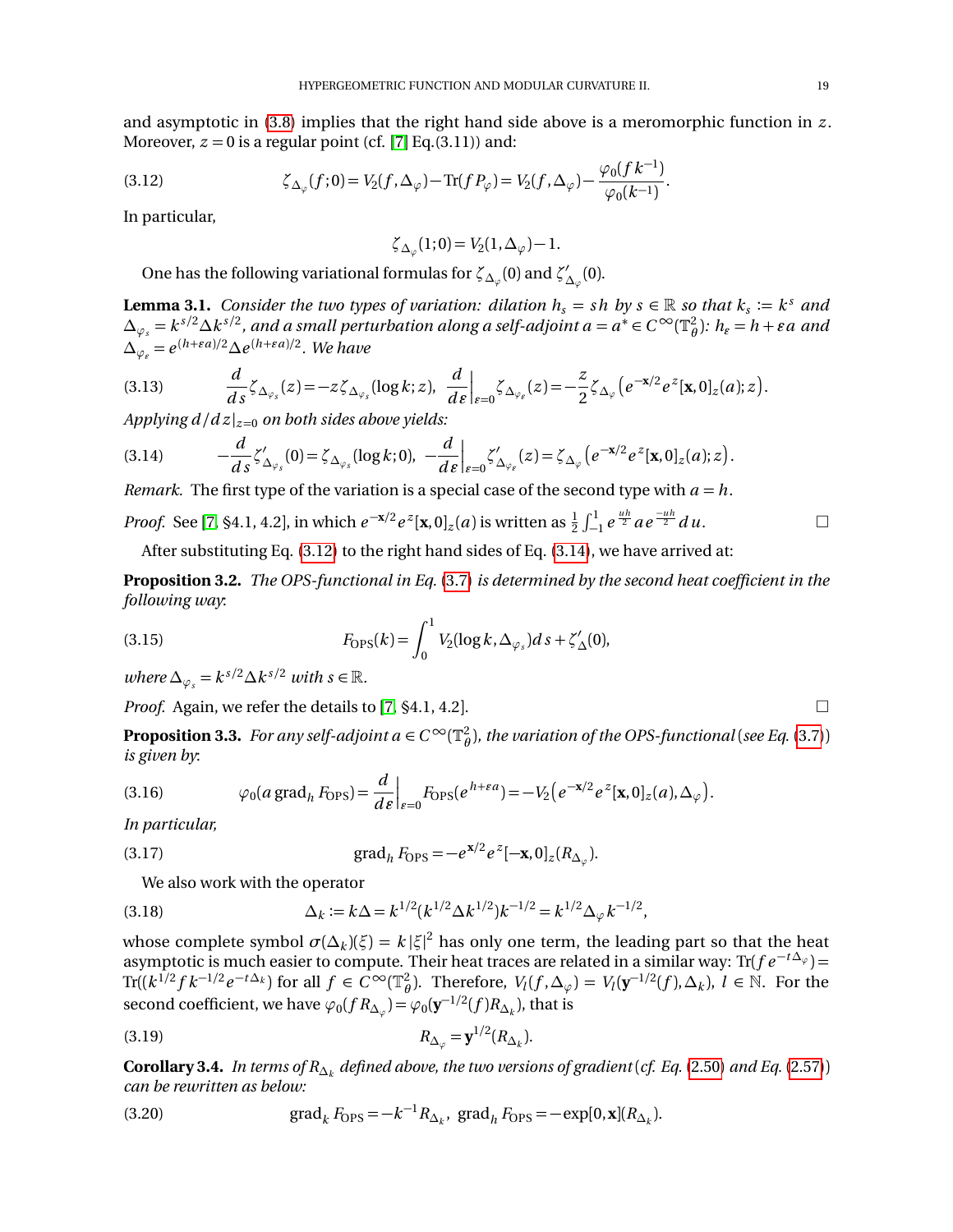*Remark.* The OPS-functional gives rise to a renormalization of the coefficient  $(2 - m)/2$  of the EHfunctional in Eq. [\(3.24\)](#page-20-3) in later section.

*Proof.* We apply Eq. [\(3.19\)](#page-18-2) to replace  $R_{\Delta_\varphi}$  in Eq. [\(3.17\)](#page-18-3):

grad<sub>h</sub> 
$$
F_{\text{OPS}} = -e^{\mathbf{x}/2} e^z [-\mathbf{x}, 0]_z (R_{\Delta_\varphi}) = -\left(e^{\mathbf{x}/2} e^z [-\mathbf{x}, 0]_z e^{\mathbf{x}/2}\right) (R_{\Delta_k}) = -\exp[0, \mathbf{x}] (R_{\Delta_k}),
$$

where we have used the multiplicative property of the exponential function:

$$
e^x e^z [-x, 0]_z = e^z [-x + x, x]_z = e^z [0, x]_z.
$$

The formula for grad<sub>k</sub>  $F_{\text{OPS}}$  follows immediately from the relation in Eq. [\(2.57\)](#page-14-6).

<span id="page-19-0"></span>3.3. Modular curvature on higher dimensional  $\mathbb{T}_{\theta}^m$ . Among known examples of noncommutative manifolds, not even the conformal geometry has been fully explored. The author did a case study on a larger class toric noncommutative manifold in [[22](#page-36-1)], and on noncommutative tori, some variations related to exploration of scalar curvature  $^7$  $^7$  can be found in [[1](#page-35-15)], [[9](#page-35-16)] and [[15](#page-35-17)]. To go beyond conformal geometry on  $\mathbb{T}_{\theta}^m$ , Ponge and Ha [[17](#page-35-18)] proposed a construction of Laplace-Beltrami operators for more general Riemannian metrics (influenced by [[30](#page-36-9)]), but no explicit forms of local invariants are available at the current stage.

In the paper, we take the setting in dimension two  $\Delta \mapsto \Delta_{\varphi} = e^{h/2} \Delta e^{h/2}$ , where  $h = h^* \in C^\infty(\mathbb{T}_\theta^m)$ , as a simplified model of the conformal change of metric  $g \mapsto e^{-h}g$  for general noncommutative tori  $\mathbb{T}_{\theta}^m$ . What is crucial to our discussion is some variational properties like Proposition [3.5](#page-20-4) which shall hold for so-called conformally covariant operators in the sense of [[3,](#page-35-19) Eq. (1.1)]. The squared spinorial Dirac operator on toric noncommutative manifold in [[22](#page-36-1)]  ${\not\!{\!D}}^2_{\,h}$  $\frac{a}{h}$ , where  $D\!\!\!\!/ \, h = e^h D\!\!\!\!/ \, e^h$ , is other set of examples in noncommutative geometry.

It well-known that, on Riemannian manifolds  $(M, g)$ , the EH (Einstein-Hilbert) action  $g \mapsto \int_M S_g d\,g$ has a spectral realization as the second heat coefficient of the scalar Laplacian  $\Delta_g$ :

$$
f \mapsto V_2(f, \Delta_g) = c_m \int_M (f S_g) / 6dg
$$

for some universal constant  $c_m$  (depending on the dimension). Moreover, when dim  $M \geq 3$ , that is without the restriction of Gauss-Bonnet, the EH-action has non-trivial variation inside a conformal class of metrics, and the functional gradient gives the scalar curvature  $S_g$  a variational interpretation. Consequently, on noncommutative tori  $\mathbb{T}_{\theta}^{m}$ ,  $m \geq 2$ , we define the modular curvature to be the functional gradient of the following Riemannian functional.

**Definition 3.2.** On  $\mathbb{T}_{\theta}^m$ , we view  $\Delta \mapsto \Delta_{\varphi} = e^{h/2} \Delta e^{h/2}$  as a conformal change of the flat metric represented by  $\Delta$  in Eq. [\(3.5\)](#page-16-2). The Riemannian functional  $F$  is defined on the conformal class of metrics parametrized by Weyl factors  $k=e^{\,h}$ , whose tangent space consists of self-adjoint elements  $h = h^* \in C^\infty(\mathbb{T}_{\theta}^m)$ :

(3.21) 
$$
F(k) := F(h) = \begin{cases} F_{\text{OPS}}(h) = \zeta'_{\Delta_{\varphi}}(0) + \log \varphi_0(k^{-1}), & \text{if } m = 2, \\ F_{\text{EH}}(h) = V_2(1, \Delta_{\varphi}), & \text{if } m > 2, \end{cases}
$$

where  $V_2(\cdot,\Delta_\varphi)$  is the second heat coefficient in Eq. [\(3.8\)](#page-17-2).

**Definition 3.3** (Moduar Curvature)**.** We call the gradients of *F* above (in terms of *k* or *h*),

$$
\operatorname{grad}_k F \text{ or } \operatorname{grad}_h F \in C^{\infty}(\mathbb{T}_\theta^m)
$$

the *modular curvature* of the metric associated with the Laplacian ∆*ϕ*.

<span id="page-19-1"></span> $^7$ a more complete list of references can be found in surveys [[21,](#page-36-10) [14](#page-35-20)].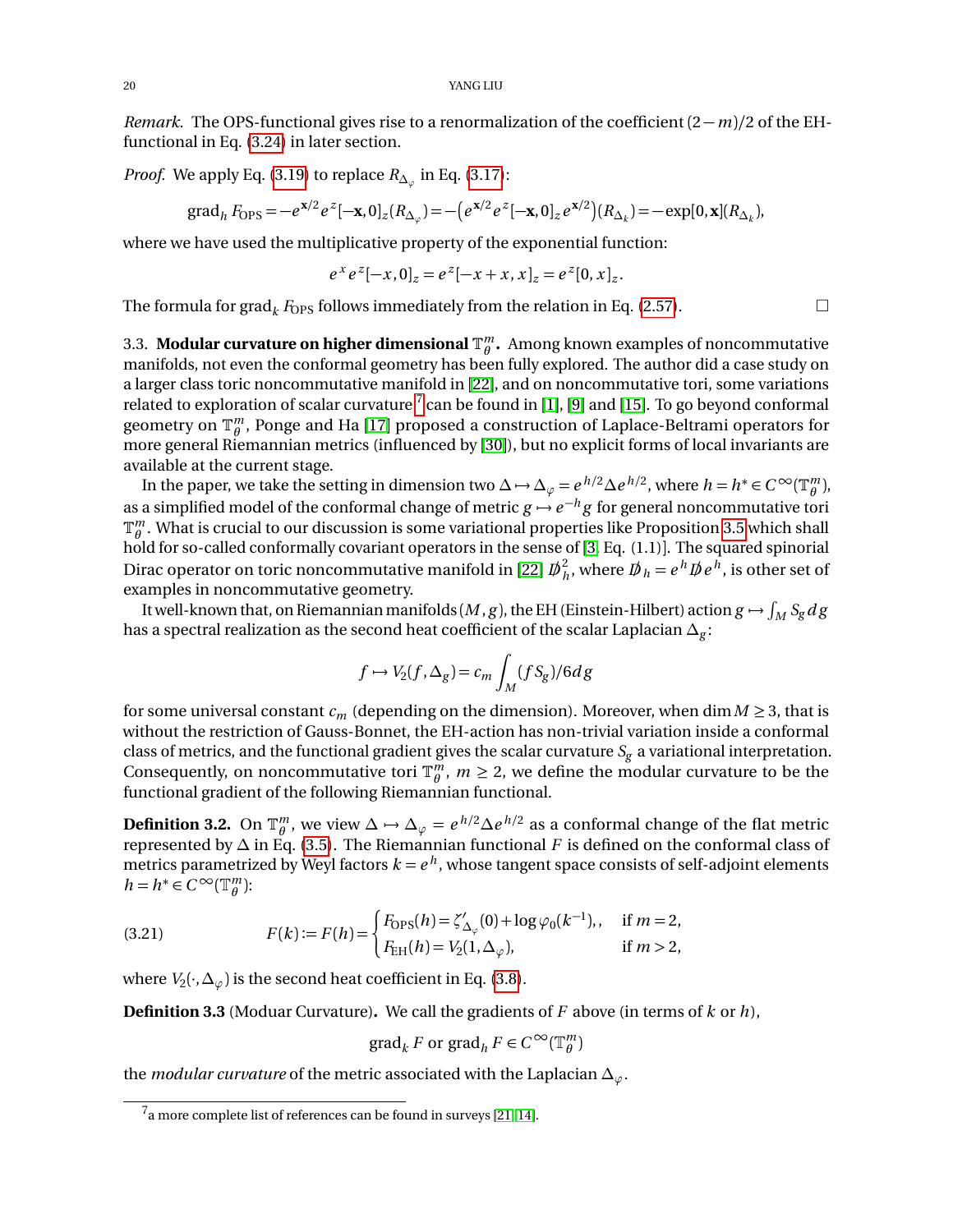Again, the gradients are defined by means of Gáteaux differential using the inner product associated to the canonical trace  $\varphi_0$  (cf. Definition [2.2](#page-13-4) and Eq. [\(2.57\)](#page-14-6)).

The variation of  $F$  relies on the variation of the heat coefficient  $V_2(\cdot,\Delta_k)$ , where  $\Delta_k$  and  $\Delta_\varphi$  are related in Eq. [\(3.18\)](#page-18-4) and Eq. [\(3.19\)](#page-18-2).

<span id="page-20-4"></span>**Proposition 3.5.** As before, consider the variation along a self-adjoint direction  $a \in C^\infty(\mathbb{T}^m_\theta)$ :  $h \mapsto$  $h + \varepsilon a$  and set  $\pmb{\delta}_a := d/d\, \pmb{\varepsilon}|_{\varepsilon_0}$ . Then for heat coefficients in in Eq. [\(3.8\)](#page-17-2), we have for  $l = 0, 1, 2, \ldots$ ,

<span id="page-20-5"></span>(3.22) 
$$
\boldsymbol{\delta}_a V_l(1,\Delta_k) = \frac{l-m}{2} V_l(\boldsymbol{\delta}_a(k)k^{-1},\Delta_k) = \frac{l-m}{2} V_l(\exp[0,-\mathbf{x}](\boldsymbol{\delta}_a(h)),\Delta_k).
$$

*Proof.* Start with  $\delta_a(\Delta_k) = \delta_a(k)\Delta = \delta_a(k)k^{-1}\Delta_k$ . Apply the Duhamel's formula, for  $t > 0$ ,

(3.23) 
$$
\delta_a \text{Tr}\left(e^{-t\Delta_k}\right) = -t \text{Tr}\left(\delta_a(\Delta_k)e^{-t\Delta_k}\right) = \text{Tr}\left(\delta_a(k)k^{-1}\Delta_k e^{-t\Delta_k}\right) = t \frac{d}{dt} \text{Tr}\left(\delta_a(k)k^{-1}e^{-t\Delta_k}\right).
$$

Since both  $\delta_a$  and  $d/dt$  pass through the asymptotic expansion, we can continue:

$$
\sum_{l=0}^{\infty} \delta_a V_l(1,\Delta_k) t^{(l-m)/2} = \sum_{l=0}^{\infty} V_l(\delta_a(k)k^{-1},\Delta_k) t \frac{d}{dt} t^{(l-m)/2}
$$
  
= 
$$
\sum_{l=0}^{\infty} \frac{l-m}{2} V_l(\delta_a(k)k^{-1},\Delta_k) t^{(l-m)/2}.
$$

The first = sign in Eq. [\(3.22\)](#page-20-5) follows from comparing the coefficients of  $t^{(l-m)/2}$ . To see the second equal sign, we need Lemma [2.5:](#page-7-7)

$$
\boldsymbol{\delta}_a(k)k^{-1} = e^h \frac{e^{\mathbf{x}}-1}{\mathbf{x}} \boldsymbol{\delta}_a(h)k^{-1} = \mathbf{y}^{-1} \left(\frac{e^{\mathbf{x}}-1}{\mathbf{x}}\right) (\boldsymbol{\delta}_a(h)) = \frac{1-e^{-\mathbf{x}}}{\mathbf{x}} (\boldsymbol{\delta}_a(h)).
$$

**Corollary 3.6.** *When the dimension*  $m \geq 2$ *, we have* 

<span id="page-20-3"></span>(3.24) grad<sub>k</sub> 
$$
F_{\text{EH}} = \frac{2-m}{2} k^{-1} R_{\Delta_k}
$$
, grad<sub>h</sub>  $F_{\text{EH}} = \frac{2-m}{2} \exp[0, \mathbf{x}](R_{\Delta_k})$ .

*Remark.* When  $m = 2$ , it follows immediately that  $\text{grad}_k F_{\text{EH}} = \text{grad}_h F_{\text{EH}} = 0$ . The result is known as Connes-Moscovici's variational proof of Gauss-Bonnet theorem on noncommutative two tori  $\mathbb{T}_{\theta}^2$ .

*Proof.* For the EH-action  $F_{\text{EH}}$ :

$$
\delta_a F_{\text{EH}}(k) = \delta_a V_2(1, \Delta_k) = \frac{2-m}{2} V_2(\delta_a(k)k^{-1}, \Delta_k) = \frac{2-m}{2} \varphi_0(\delta_a(k)(k^{-1}R_{\Delta_k})).
$$

Similarly,

$$
\delta_a F_{\text{EH}}(h) = \delta_a V_2(1, \Delta_k) = \frac{2-m}{2} V_2(\exp[0, -\mathbf{x}] \delta_a(h), \Delta_k)
$$
  
= 
$$
\frac{2-m}{2} \varphi_0 \big( \exp[0, -\mathbf{x}] (\delta_a(h)) R_{\Delta_k} \big) = \frac{2-m}{2} \varphi_0 \big( \delta_a(h) \exp[0, \mathbf{x}] (R_{\Delta_k}) \big).
$$

### 4. LOCAL EXPRESSIONS OF THE GEOMETRIC FUNCTIONAL

<span id="page-20-2"></span><span id="page-20-1"></span><span id="page-20-0"></span>4.1. **Functional density of**  $V_2(\cdot,\Delta_k)$ . The full expression of  $R_{\Delta_\varphi}$  on  $\mathbb{T}_\theta^2$  was first achieved in [[7](#page-35-3)] and further confirmed via independent calculation in [[12](#page-35-5)]. In this section, we shall start with the following version obtained in part I of the sequel [[23,](#page-36-0) §4] which works for arbitrary dimension  $\mathbb{T}_{\theta}^m$ . We will not repeat the computation here.

 $\Box$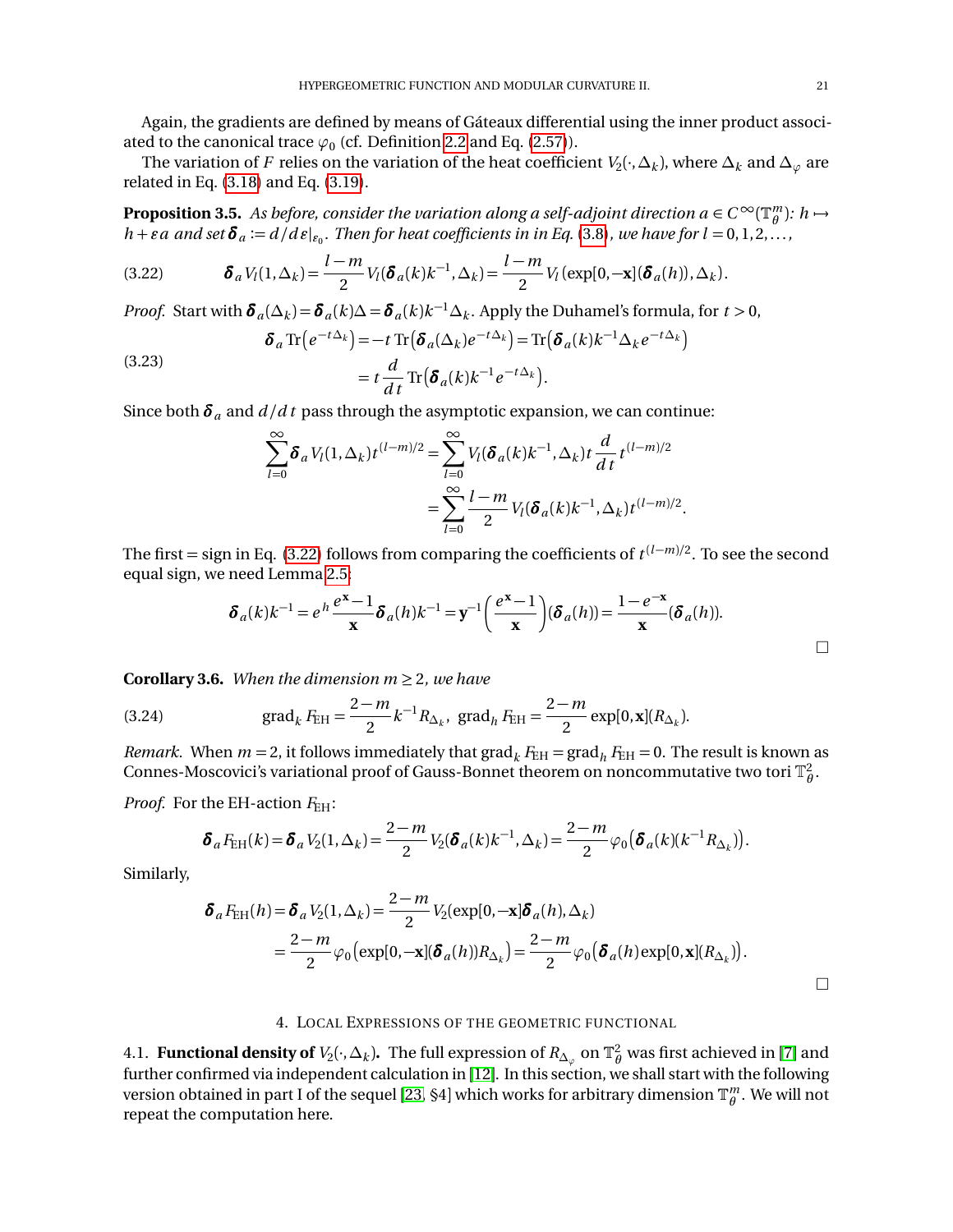**Proposition 4.1.** *For the perturbed Laplacian*  $\Delta_k = k\Delta$  *acting on*  $C^{\infty}(\mathbb{T}_{\theta}^m)$  *with*  $m \geq 2$ *, the corresponding functional density of the second heat coefficient R*∆*<sup>k</sup> is given by, upto a constant factor* Vol(S *m*−2 )*/*2*,*

<span id="page-21-3"></span>(4.1) 
$$
R_{\Delta_k} = \sum_{\alpha=1}^m k^{-m/2} K_{\Delta_k}(\mathbf{y}) (\nabla_\alpha^2 k; m) + k^{-m/2-1} H_{\Delta_k}(\mathbf{y}_1, \mathbf{y}_2; m) (\nabla_\alpha k \otimes \nabla_\alpha k).
$$

*The one-variable function is given by*

<span id="page-21-1"></span>(4.2) 
$$
K_{\Delta_k}(y;m) = \frac{4}{m} H_{3,1}(z;m) - H_{2,1}(z;m), \ z = 1 - y.
$$

*Similarly, we have:*

<span id="page-21-2"></span>(4.3) 
$$
H_{\Delta_k}(y_1, y_2; m) = \left(\frac{4}{m} + 2\right)H_{2,1,1}(z_1, z_2; m) - \frac{4(1-z_1)H_{2,2,1}(z_1, z_2; m)}{m} - \frac{8H_{3,1,1}(z_1, z_2; m)}{m},
$$

*where*  $z_1 = 1 - y_1$  and  $z_2 = 1 - y_1 y_2$ . The precise definition of the hypergeometric families  $\{H_{a,b}, H_{a,b,c}\}$ *will be need in the next section, see Eqs.* [\(5.1\)](#page-28-3) *and* [\(5.2\)](#page-28-4)*.*

*Remark.* According to Eq. [\(3.19\)](#page-18-2), we see that  $R_{\Delta_\varphi}$  is also of the form Eq. [\(4.1\)](#page-21-3), with spectral functions:

(4.4) 
$$
K_{\Delta_{\varphi}}(y;m) = \sqrt{y} K_{\Delta_k}(y;m),
$$

(4.5) 
$$
H_{\Delta_{\varphi}}(y_1, y_2; m) = \sqrt{y_1 y_2} H_{\Delta_k}(y_1, y_2; m).
$$

**Proposition 4.2.** *In terms of h* =  $\log k \in C^\infty(T^m_\theta)$ , the functional density  $R_{\Delta_k}$  can be rewritten as:

<span id="page-21-4"></span>(4.6) 
$$
R_{\Delta_k} = \sum_{\alpha=1}^m e^{-m/2+1} \left( \tilde{K}_{\Delta_k}(\mathbf{x}) (\nabla^2_{\alpha} h) + \tilde{H}_{\Delta_k}(\mathbf{x}_1, \mathbf{x}_2) (\nabla_{\alpha} h \otimes \nabla_{\alpha} h) \right),
$$

*with*

<span id="page-21-8"></span>(4.7) 
$$
\tilde{K}_{\Delta_k}(x) = \exp[0, x] K_{\Delta_k}(e^x)
$$

$$
\tilde{H}_{\Delta_k}(x_1, x_2) = e^{x_1} \exp[0, x_1] \exp[0, x_2] H_{\Delta_k}(e^{x_1}, e^{x_1})
$$

$$
+ 2K_{\Delta_k}(e^{x_1 + x_2}) \exp[0, x_1, x_1 + x_2].
$$

*Proof.* One simply follows Lemma [2.14](#page-12-1) to carry out the change of variable  $k \mapsto h = \log k$  and  $y \mapsto x$ . The details are left to the reader.  $\Box$ 

### <span id="page-21-0"></span>4.2. **The EH (Einstein-Hilbert) action.** Recall that

$$
F_{\rm EH}(k) := V_2(1, \Delta_{\varphi}) = V_2(1, \Delta_k) = \varphi_0(R_{\Delta_k}),
$$

where  $\varphi_0(R_{\Delta_k})$  can be further simplified using the operators  $\iota: C_{\mathscr{S}}(\mathbb{R}^n) \to C_{\mathscr{S}}(\mathbb{R}^{n-1})$  and  $\eta: C_{\mathscr{S}}(\mathbb{R}^n_+) \to C_{\mathscr{S}}(\mathbb{R}^n_+)$  $C_{\mathscr{S}}(\mathbb{R}^{n-1}_+)$  in Lemma [2.1](#page-5-4) and [2.2](#page-5-5) respectively.

<span id="page-21-7"></span> ${\bf Proposition \ 4.3.} \ \ On \ \mathbb{T}^m_\theta$  , the Einstein-Hilbert action defined above admits the following closed for*mula. In terms of the Weyl factor k:*

<span id="page-21-5"></span>(4.8) 
$$
F_{\text{EH}}(k) = \sum_{\alpha=1}^{m} \varphi_0 \left( k^{-m/2-1} T_{\Delta_k}(\mathbf{y};m) (\nabla_{\alpha} k) \cdot (\nabla_{\alpha} k) \right).
$$

*In terms of h* =  $\log k$ :

<span id="page-21-6"></span>(4.9) 
$$
F_{\text{EH}}(h) = \sum_{\alpha=1}^{m} \varphi_0 \big( e^{(-m/2+1)h} \tilde{T}_{\Delta_k}(\mathbf{x};m) (\nabla_{\alpha} h) \cdot (\nabla_{\alpha} h) \big).
$$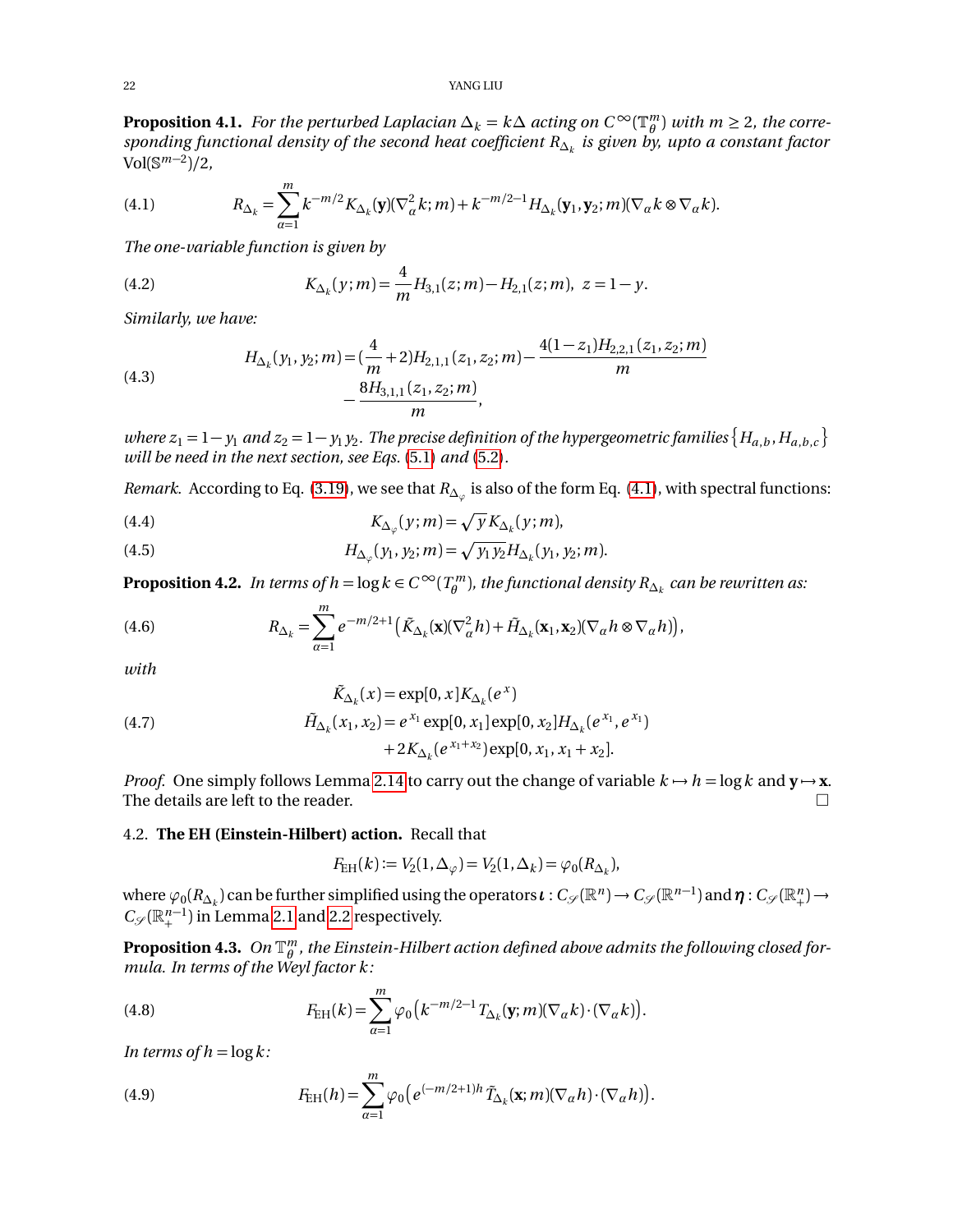*The function*  $T_{\Delta_k}$  *and*  $\tilde{T}_{\Delta_k}$  *are determined by the spectral functions in Eq. [\(4.1\)](#page-21-3) and [\(4.6\)](#page-21-4) respectively:* 

<span id="page-22-0"></span>(4.10) 
$$
T_{\Delta_k}(y;m) = -\eta (K_{\Delta_k}) z^{-m/2} [1, y] + \eta (H_{\Delta_k})(y)
$$

$$
= -K_{\Delta_k}(1;m) \frac{y^{-m/2} - 1}{y - 1} + H_{\Delta_k}(y, y^{-1}; m).
$$

*Also,*

<span id="page-22-1"></span>(4.11) 
$$
\tilde{T}_{\Delta_k}(x;m) = -\iota(\tilde{K}_{\Delta_k})e^{(-m/2+1)z}[0,\mathbf{x}]_z + \iota(\tilde{H}_{\Delta_k})(x) \n= -\tilde{K}_{\Delta_k}(0;m)\frac{e^{-mx/2}-1}{x} + \tilde{H}_{\Delta_k}(x,-x;m).
$$

*In term of hypergeometric functions:*

<span id="page-22-2"></span>(4.12) 
$$
T_{\Delta_k}(y;m) = \left(\frac{4}{m} + 2\right)H_{3,1}(1-y;m) - \frac{4y}{m}H_{3,2}(1-y;m) - \frac{8}{m}H_{4,1}(1-y;m) - \eta(K_{\Delta_k})z^{-m/2}[1,y].
$$

*Proof.* Let us apply the volume functional  $\varphi_0$  in Eq. [\(4.1\)](#page-21-3). The second terms is handled by Lemma [2.2:](#page-5-5)

$$
\varphi_0\big(k^{-m/2-1}H_{\Delta_{\varphi}}(\mathbf{y}_1,\mathbf{y}_2)(\nabla_{\alpha}k\otimes \nabla_k k)\big)=\varphi_0\big(k^{-m/2-1}\boldsymbol{\eta}(H_{\Delta_k})(\mathbf{y})(\nabla_{\alpha}k)\cdot(\nabla_{\alpha}k)\big),
$$

and the first term involves the classical integration by parts regarding to  $\nabla_a$ 

$$
\varphi_0\Big(k^{-m/2}K_{\Delta_{\varphi}}(\mathbf{y})(\nabla^2 k)\Big) = \eta(K_{\Delta_{\varphi}})\varphi_0\Big(k^{-m/2}\nabla^2_{\alpha}k\Big) = -\eta(K_{\Delta_{\varphi}})\varphi_0\big(\nabla_{\alpha}(k^{-m/2})\nabla_{\alpha}(k)\big) \n= -\eta(K_{\Delta_{\varphi}})\varphi_0\Big(k^{-m/2-1}(z^{-m/2}[0,\mathbf{y}]_z)(\nabla_{\alpha}k)\cdot(\nabla_{\alpha}k)\Big),
$$

here we have used Eq. [\(2.24\)](#page-7-2):  $\nabla_{a}k^{-m/2} = k^{-m/2-1}(z^{-m/2}[0, \mathbf{y}]_z)(\nabla_{a}k)$ . By adding up the two terms, we have finished the proof of Eqs. [\(4.8\)](#page-21-5) and [\(4.10\)](#page-22-0). We leave the parallel verification of Eqs. [\(4.9\)](#page-21-6) and [\(4.11\)](#page-22-1) to the reader.

Last but not least, Eq. [\(4.12\)](#page-22-2) is obtained by expressing*η*(*H*∆*<sup>k</sup>* ) in terms of the Gauss hypergeometric functions  $H_{a,b}$  according to the relation in Eq. [\(5.8\)](#page-29-1).

Now, we are ready to apply Theorem [2.17](#page-14-0) (resp. Theorem [2.15\)](#page-13-0) to Eq. [\(4.8\)](#page-21-5) (resp. Eq. [\(4.9\)](#page-21-6)) with the parameter  $j = -m/2 - 1$  (resp.  $j = -m/2 + 1$ ).

<span id="page-22-5"></span>**Proposition 4.4.** *Let T*∆*<sup>k</sup> and <sup>T</sup>*˜∆*<sup>k</sup> be the spectral functions defined in* Prop. [4.3](#page-21-7) *with the dimension*  $m \geq 2$ *. The functional gradient at metric k is given by:* 

(4.13) grad<sub>k</sub> 
$$
F_{\text{EH}} = \sum_{\alpha=1}^{m} k^{-m/2-1} K_{\text{EH}}(\mathbf{y}) (\nabla_{\alpha}^2 k) + k^{-m/2-2} H_{\text{EH}}(\mathbf{y}_1, \mathbf{y}_2) (\nabla_{\alpha} k \cdot \nabla_{\alpha} k),
$$

*with*

(4.14) 
$$
K_{\text{EH}} = -(1 + \sigma_{-m/2-1})(T_{\Delta_k}),
$$

(4.15) 
$$
H_{\text{EH}} = (1 + \sigma_{-m/2-2} - \sigma_{-m/2-2}^2) \cdot \mathbf{m}^+(K_{\text{EH}}).
$$

*In terms of the log-Weyl factor h,*

(4.16) grad<sub>h</sub> F<sub>EH</sub> = 
$$
e^{(-m/2+1)h} \left( \sum_{\alpha=1}^{m} \tilde{K}_{\text{EH}}(\mathbf{x}) (\nabla_{\alpha}^2 h) + \tilde{H}_{\text{EH}}(\mathbf{x}_1, \mathbf{x}_2) (\nabla_{\alpha} h \cdot \nabla_{\alpha} h) \right),
$$

*with*

<span id="page-22-3"></span>(4.17) 
$$
\tilde{K}_{\text{EH}} = -(1 + \tau_{-m/2+1})(\tilde{T}_{\Delta_k}),
$$

<span id="page-22-4"></span>(4.18) 
$$
\tilde{H}_{\text{EH}} = (1 + \tau_{-m/2+1} - \tau_{-m/2+1}^2) \cdot \blacktriangle^+(\tilde{K}_{\text{EH}}).
$$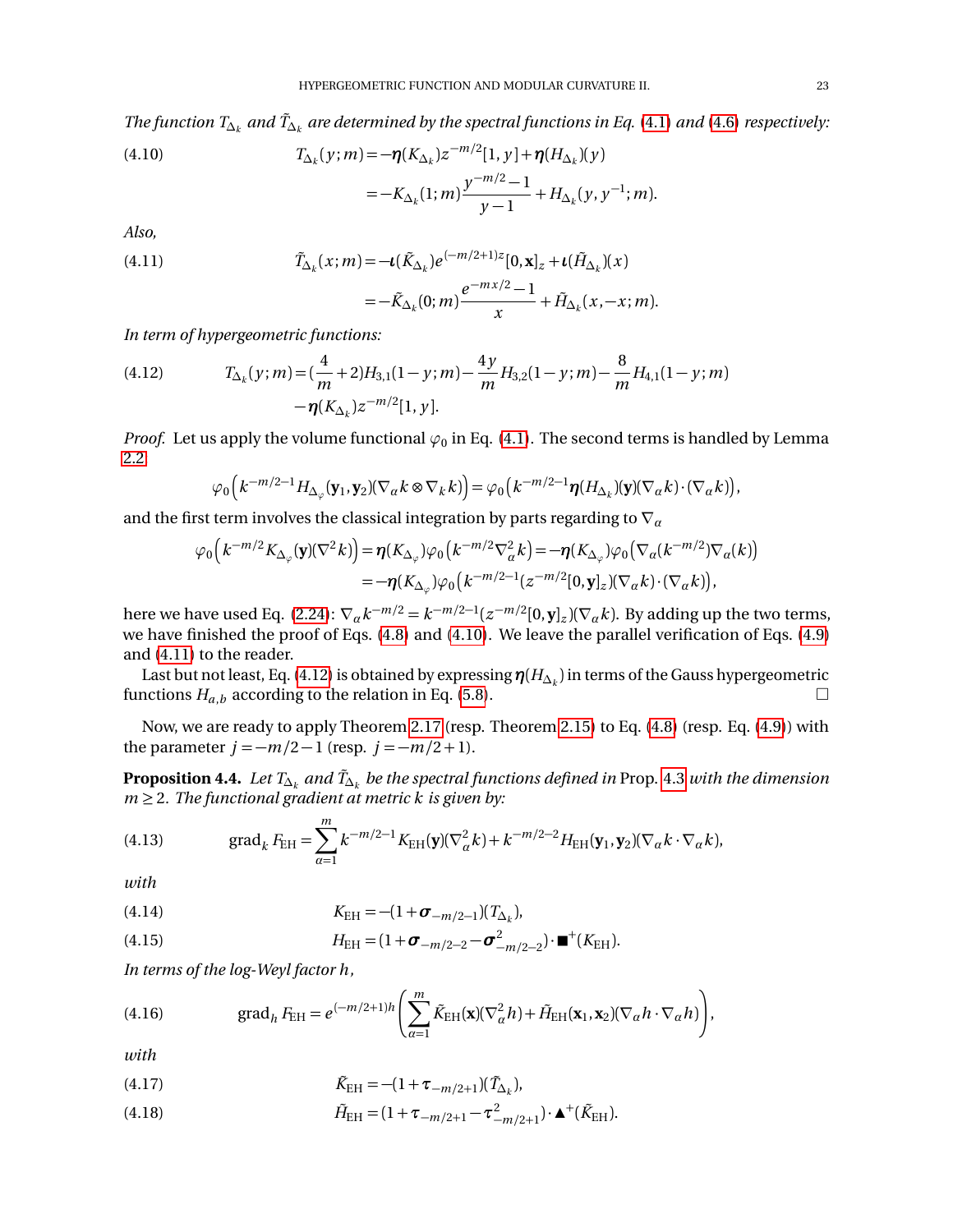#### 24 YANG LIU

In dimension two, we have grad<sub>k</sub>  $F_{\text{EH}} = 0$ , which is nothing but another version of the Gauss-Bonnet theorem first achieved in [[8](#page-35-1)]. In fact, the very first nontrivial discovery on the  $a_2$ -term is the observation that the function  $\tilde{T}_{\Delta_k}(x)$  (denoted by  $K(x)$  in [[8,](#page-35-1) Lemma 3.3]) is odd and the vanishing of the functional  $F_{\text{EH}}$  follows immediately from a one-line argument cf. [[8,](#page-35-1) §3.3]), in particular, no need to look at the gradient. The Proposition above confirms the vanishing of the gradient. Indeed,  $\tilde{T}_{\Delta_k}(x)$ is odd means that

$$
(1+\tau_0)\tilde{T}_{\Delta_k}(x) = \tilde{T}_{\Delta_k}(x) + \tilde{T}_{\Delta_k}(-x) = 0,
$$

so that  $K_{\text{EH}} = \tilde{K}_{\text{EH}} = 0$  and then  $\text{grad}_h F_{\text{EH}} = 0$  according to Eqs. [\(4.17\)](#page-22-3) and [\(4.18\)](#page-22-4). We will provide another verification of the oddness in Prop. [5.4](#page-32-0) to illustrate the power of of the hypergeometric family  $H_\alpha$  obtained in [[23](#page-36-0)].

<span id="page-23-0"></span>4.3. **Osgood-Phillips-Sarnak (OPS) functional.** Let us specialized to noncommutative tori *m* = 2 so that grad $_k$   $F_{\text{EH}} = 0$ , which leads to another functional  $F_{\text{OPS}}$ . For  $s \in \mathbb{R}$ , put  $\Delta_{k_s} = k^s \Delta$ . With the relation Eq. [\(3.19\)](#page-18-2) in mind and the fact that  $[h,k]$  = 0, we see that  $V_2(h,\Delta_{k_s})$  =  $V_2(h,\Delta_{\varphi_s})$  and then Eq. [\(3.15\)](#page-18-5) becomes:

$$
F_{\rm OPS}(k) = -\int_0^1 V_2(h, \Delta_{k_s}) ds + \zeta'_{\Delta}(0).
$$

The proposition below is another version of [[7,](#page-35-3) Thm 4.6] in which the computation was carried out in terms of *h*. We make a few comparisons before proceeding to the statement and the proof:

(1) In terms of *h*, the factor  $e^{-m/2+1}$  in Eq. [\(4.6\)](#page-21-4) disappears when  $m = 2$ , while Eq. [\(4.1\)](#page-21-3) reads

<span id="page-23-3"></span>(4.19) 
$$
R_{\Delta_k} = \sum_{\alpha=1}^2 k^{-1} K(\mathbf{y}) (\nabla^2_{\alpha} k) + k^{-2} H(\mathbf{y}_1, \mathbf{y}_2) (\nabla_{\alpha} k \nabla_{\alpha} k).
$$

The factors  $k^{-1}$  and  $k^{-2}$  indeed bring in extra work which makes the appearance of  $T_{\rm OPS}$  in Eq.  $(4.21)$  more intimating than its counterpart  $K_2$  in [[7,](#page-35-3) Lemma 4.4].

- (2) We intentionally perform calculation in terms of *k* to illustrate subtleties behind the change of variable  $h \mapsto k = e^h$ , by comparing with the parallel computation in [[7,](#page-35-3) §4].
- (3) The Gauss-Bonnet functional equation  $(1 + \sigma_{-2})(T) = 0$ , with *T* defined in Eq. [\(4.23\)](#page-24-0), plays a key role in the computation, which should be compared with [[7,](#page-35-3) Lemma 4.3].

<span id="page-23-5"></span> ${\bf Proposition \ 4.5.} \ \ On \ \mathbb{T}^2_\theta$  , the OPS-functional has the following local expression:

<span id="page-23-4"></span>(4.20) 
$$
F_{\rm OPS}(k) = \sum_{\alpha=1}^{2} \varphi_0 \left( k^{-2} T_{\rm OPS}(\mathbf{y}) (\nabla_{\alpha} k) \cdot \nabla_{\alpha} k \right) + \zeta_{\Delta}'(0),
$$

*where the spectral function is given by*

<span id="page-23-1"></span>(4.21) 
$$
T_{\text{OPS}}(y) = I_{T'_{\zeta'}}(y) + II_{T_{\zeta'}}(y)
$$

$$
= \eta(K)\ln[1, y] \int_0^1 \sigma_{-1}(z^s[1, y]) ds + \frac{1}{2} \int_0^1 (z^s[1, y]_z)^2 T(y^s; 2) \ln y ds.
$$

*where K, H and T are the abbreviations listed in Eq.* [\(4.22\)](#page-23-2) *and*  $\eta(K) = K(1) = 1/6$ .

*Remark.* The validation of Eq. [\(4.21\)](#page-23-1) will be further confirmed in [§5.4](#page-31-0) by explicit verification of the functional relation Eq. [\(5.33\)](#page-33-1),

*Proof.* We shall abbreviate the spectral functions Eqs. [\(4.2\)](#page-21-1), [\(4.3\)](#page-21-2) and [\(4.10\)](#page-22-0) related to  $R_{\Delta_k}$  by dropping the subscript:

<span id="page-23-2"></span>(4.22) 
$$
K(y) := K_{\Delta_k}(y; 2), \ T(y) := T_{\Delta_k}(y; 2), \ H(y_1, y_2) := H_{\Delta_k}(y_1, y_2; 2),
$$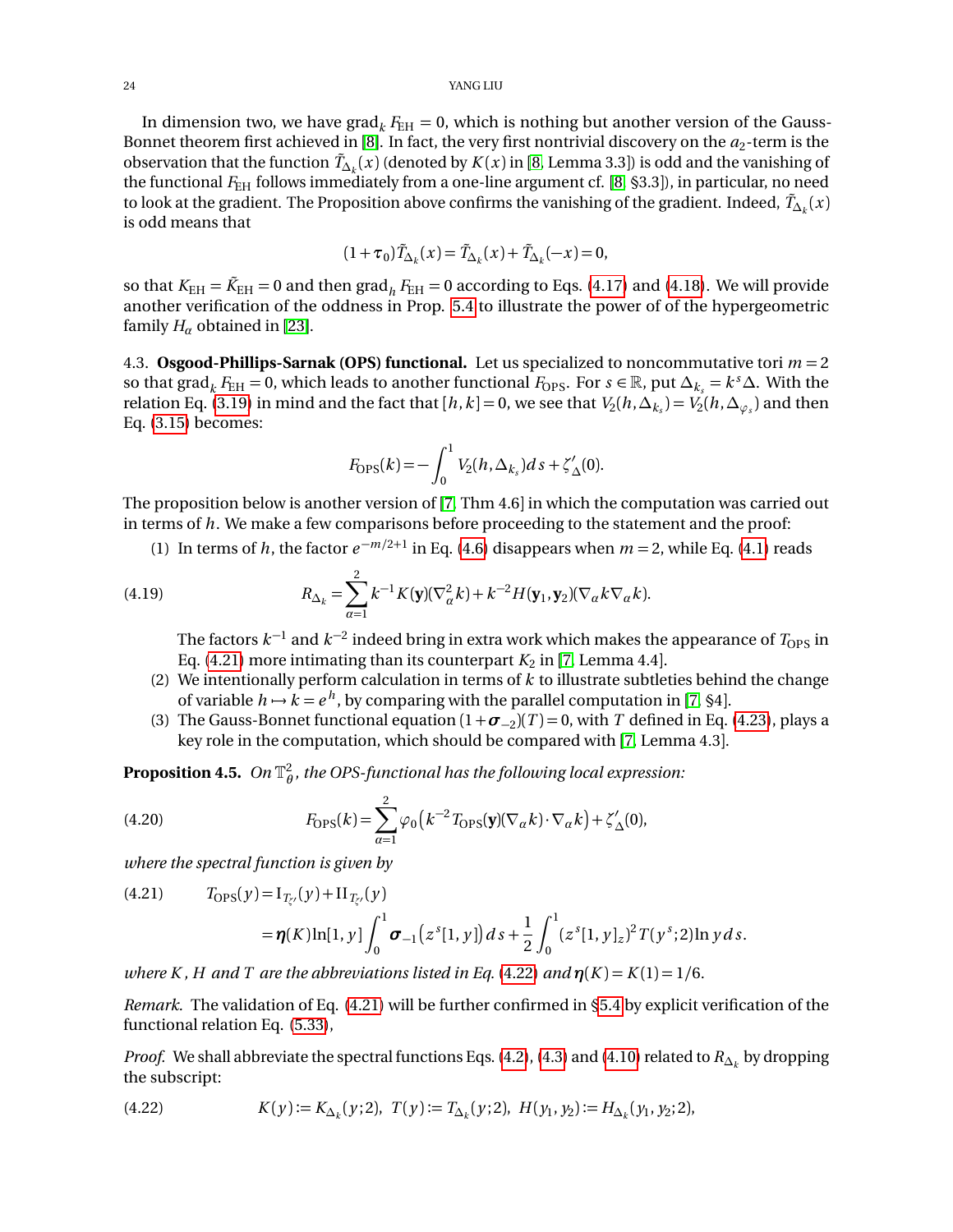so that for  $m = 2$ , Eq.  $(4.10)$  reads:

<span id="page-24-0"></span>(4.23) 
$$
T(y) = \eta(K) y^{-1} + \eta(H)(y).
$$

The  $R_{\Delta_{k_s}}$  in Eq. [\(4.19\)](#page-23-3) yields:

$$
V_2(h, \Delta_{k_s}) = \varphi_0(hR_{\Delta_{k_s}})
$$
  
=  $\eta(K)\varphi_0\big(hk^{-s}\nabla^2_{\alpha}k^s\big) + \varphi_0\big(hk^{-2s}\eta(H)(\mathbf{y}^s)(\nabla_{\alpha}k^s)(\nabla_{\alpha}k^s)\big),$ 

where Lemma [2.2](#page-5-5) has been applied. For the first term:

$$
\varphi_0\big(hk^{-s}\nabla^2_{\alpha}k^s\big) = -\varphi_0\big((\nabla_{\alpha}h)k^{-s}\nabla_{\alpha}k^s\big) - \varphi_0\big(h(\nabla_{\alpha}k^{-s})\nabla_{\alpha}k^s\big) \n= -\varphi_0\big((\nabla_{\alpha}h)k^{-s}\nabla_{\alpha}k^s\big) + \varphi_0\big(hk^{-2s}\mathbf{y}^{-s}(\nabla_{\alpha}k^s)(\nabla_{\alpha}k^s)\big),
$$

where we need  $\nabla_{\alpha} k^{-s} = -k^{-s} (\nabla_{\alpha} k^s) k^{-s} = -\mathbf{y}^{-s} (\nabla_{\alpha} k^s)$ . To continue, with Eq. [\(4.23\)](#page-24-0) in mind:

<span id="page-24-1"></span>(4.24)  
\n
$$
V_2(h, \Delta_{k_s})
$$
\n
$$
= -\eta(K)\varphi_0((\nabla_{\alpha}h)k^{-s}\nabla_{\alpha}k^s) + \varphi_0(hk^{-2s}[\eta(K)\mathbf{y}^{-s} + \eta(H)(\mathbf{y}^s)](\nabla_{\alpha}k^s)(\nabla_{\alpha}k^s))
$$
\n
$$
= -\eta(K)\varphi_0((\nabla_{\alpha}h)k^{-s}\nabla_{\alpha}k^s) + \varphi_0(hk^{-2s}T(\mathbf{y}^s)(\nabla_{\alpha}k^s)\cdot(\nabla_{\alpha}k^s)).
$$

We would like to convert the two terms in the RHS of [\(4.24\)](#page-24-1) into the desired form in Eq. [\(4.20\)](#page-23-4). The calculation of the first term is postponed to Lemma [4.6,](#page-24-2) which leads to the first part of [\(4.21\)](#page-23-1):

<span id="page-24-3"></span>(4.25) 
$$
I_{T_{\zeta'}}(y) = \eta(K) \ln[1, y] \int_0^1 \sigma_{-1}(z^{s}[1, y]) ds.
$$

The  $-1$  in front of  $\eta(K)$  in [\(4.24\)](#page-24-1) disappears because of the minus sign in the definition of  $F_{\text{OPS}}$ . There is a extra factor *h* in the second term of Eq. [\(4.24\)](#page-24-1), which can be turned into a modular derivation provided the Gauss-Bonnet functional equation  $(1 + \sigma_{-2})(T) = 0$ :

$$
\varphi_0(k^{-2s}T(\mathbf{y}^s)(\nabla_{\alpha}k^s\cdot h)(\nabla_{\alpha}k^s)) = \varphi_0(k^{-2s}\sigma_{-2s}(T(\mathbf{y}^s))(\nabla_{\alpha}k^s\cdot h))
$$
  
=  $-\varphi_0\big(hk^{-2s}T(\mathbf{y}^s)(\nabla_{\alpha}k^s)\cdot(\nabla_{\alpha}k^s)\big).$ 

It follows that

$$
\varphi_0\big(hk^{-2s}T(\mathbf{y}^s)(\nabla_\alpha k^s)(\nabla_\alpha k^s)\big) = \frac{1}{2}\varphi_0\big(\mathrm{ad}_h\big[k^{-2s}T(\mathbf{y}^s)(\nabla_\alpha k^s)\big](\nabla_\alpha k^s)\big) \n= -\frac{1}{2}\varphi_0\big(k^{-2s}\ln\mathbf{y}T(\mathbf{y}^s)(\nabla_\alpha k^s)(\nabla_\alpha k^s)\big).
$$

Before integrating in *s*, we further move the parameter to the modular operator.

$$
\begin{aligned} (\nabla_{\alpha} k^s)(\nabla_{\alpha} k^s) &= (k^{s-1} z^s [1, \mathbf{y}]_z (\nabla_{\alpha} k))^2 \\ &= k^{2(s-1)} (\mathbf{y}_1)^{s-1} (z^s [1, \mathbf{y}_1]_z) (z^s [1, \mathbf{y}_2]_z) (\nabla_{\alpha} k \otimes \nabla_{\alpha} k), \end{aligned}
$$

in which the spectral function becomes:

$$
\boldsymbol{\eta}(y_1^{s-1}(z^z[1,y_1]_z)(z^z[1,y_2]_z))(y) = (z^z[1,y]_z)^2
$$

after applying  $\varphi_0$ , that is

$$
\varphi_0\big(hk^{-2s}T(\mathbf{y}^s)(\nabla_{\alpha}k^s)(\nabla_{\alpha}k^s)\big) = -\frac{1}{2}\varphi_0\big(k^{-2}\big(\ln \mathbf{y}T(\mathbf{y}^s)(z^z[1,\mathbf{y}]_z)^2\big)(\nabla_{\alpha}k)(\nabla_{\alpha}k)\big),
$$

which, after integration  $\int_0^1$ , gives rise exactly to the second part II $_{T_{\zeta'}}(y)$  in Eq. [\(4.21\)](#page-23-1). The proof is  $\Box$ complete.  $\Box$ 

<span id="page-24-2"></span>Here is the last piece needed for Eq. [\(4.25\)](#page-24-3).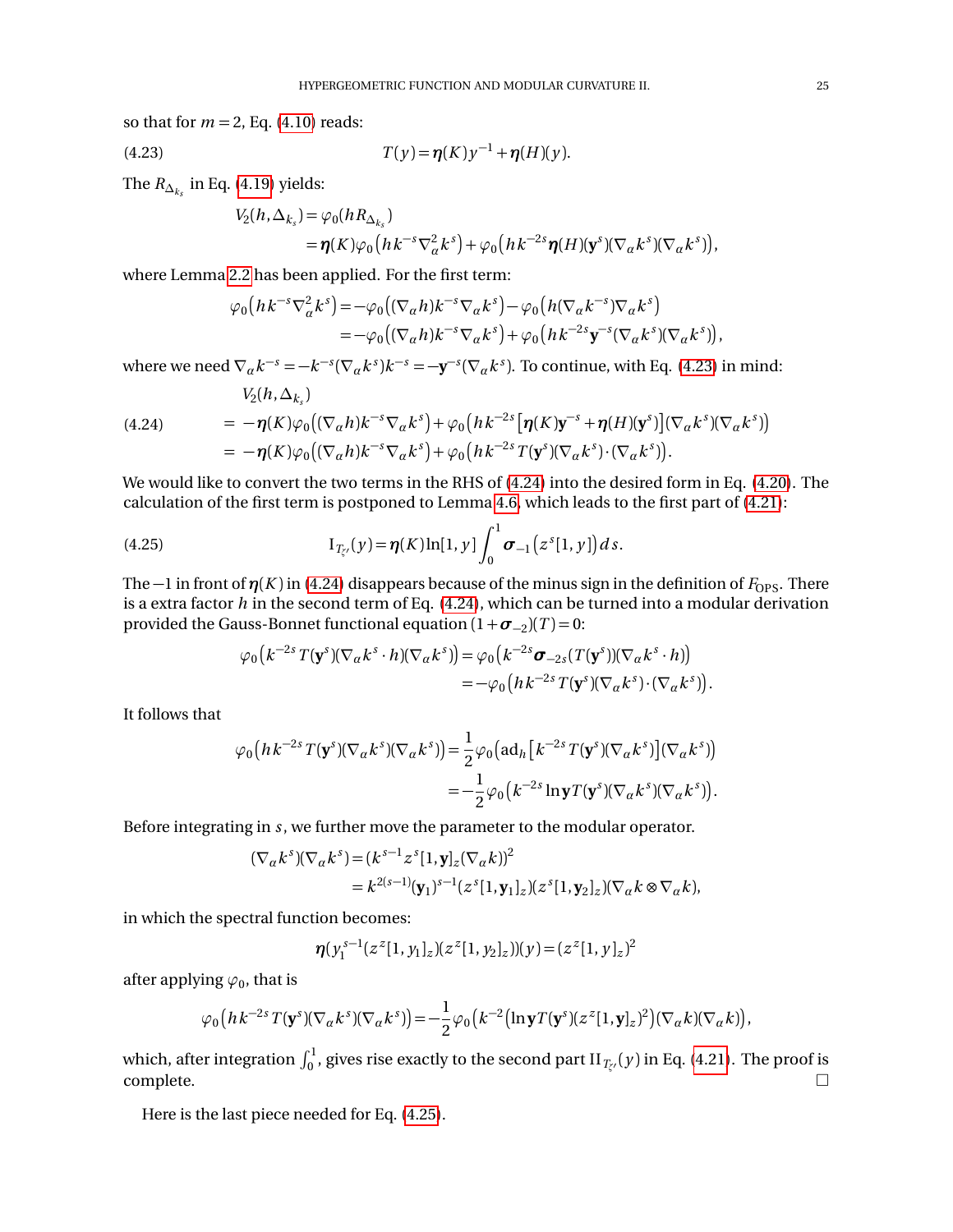**Lemma 4.6.** *Keep notations. For*  $\alpha = 1, 2$ *, we have* 

$$
\int_0^1 \varphi_0\big((\nabla_\alpha h)k^{-s}\nabla_\alpha k^s\big)ds = \varphi_0\big(k^{-2}L(\mathbf{y})(\nabla_\alpha k)(\nabla_\alpha k)\big)
$$

*with*

$$
L(y) = \ln[1, y] \int_0^1 \sigma_{-1}(z^{s}[1, y]) ds = \frac{-y + y \ln y + 1}{(y - 1)^2 y}.
$$

*Proof.* We start with Lemma [2.5:](#page-7-7)

$$
\nabla_{\alpha} h = k^{-1} (\exp[0, \mathbf{x}])^{-1} (\nabla_{\alpha} k) = k^{-1} \ln[1, \mathbf{y}] (\nabla_{\alpha} k), \ \nabla_{\alpha} k^{s} = k^{s-1} z^{s} [1, \mathbf{y}]_{z}.
$$

Hence

$$
\varphi_0((\nabla_{\alpha} h)k^{-s}\nabla_{\alpha} k^s)
$$
  
=  $\varphi_0(k^{-1}(\ln[1, \mathbf{y}](\nabla_{\alpha} k)) (k^{-s}k^{s-1}(z^{s}[1, \mathbf{y}])(\nabla_{\alpha} k)))$   
=  $\varphi_0(k^{-2}\eta(y_1^{-1}\ln[1, y_1]z^{s}[1, y_2]_z)|_{y=\mathbf{y}} (\nabla_{\alpha} k) \cdot (\nabla_{\alpha} k)),$ 

where  $\eta$  is defined in [\(2.14\)](#page-5-6):

$$
\boldsymbol{\eta}\big(y_1^{-1}\ln[1,y_1]z^s[1,y_2]_z\big)=y^{-1}\ln[1,y]z^s[1,y^{-1}]=\ln[1,y]\boldsymbol{\sigma}_{-1}(z^s[1,y]).
$$

The result follows from integrating the spectral function in *s* from 0 to 1.

Again, upto the constant  $\zeta'_{\Delta}(0)$ , the local expression of OPS-functional Eq. [\(4.20\)](#page-23-4) is indeed landed in the setup of Theorem [2.17](#page-14-0) with  $j = -2$ . As a consequence, the gradient is given as below.

<span id="page-25-1"></span>**Proposition 4.7.** *For a Weyl factor k*  $\in C^\infty(\mathbb{T}_\theta^2)$ , *the gradient of the OPS-functional is given by:* 

(4.26) grad<sub>k</sub> 
$$
F_{\text{OPS}} = \sum_{\alpha=1}^{2} k^{-2} K_{\text{OPS}}(\mathbf{y}) (\nabla_{\alpha}^2 k) + k^{-3} H_{\text{OPS}}(\mathbf{y}_1, \mathbf{y}_2) (\nabla_{\alpha} k \otimes \nabla_{\alpha} k),
$$

*where*

(4.27) 
$$
K_{\rm OPS} = -(1 + \sigma_{-2})(T_{\rm OPS}),
$$

(4.28) 
$$
H_{\rm OPS} = (1 + \sigma_{-3} - \sigma_{-3}^2) \cdot \blacksquare^+(K_{\rm OPS}).
$$

<span id="page-25-0"></span>4.4. **Functional relations and hypergeometric functions.** To sum up, we have given two approaches to grad*<sup>h</sup> F* by performing variation: on heat traces and zeta functions in [§3](#page-16-0) and on the local expression of *F* in [§4.](#page-20-0) To put the pieces together, we recall from [§3.2,](#page-17-0) [3.3:](#page-19-0)

grad<sub>k</sub> 
$$
F_{\text{EH}} = \frac{2-m}{2} k^{-1} R_{\Delta_k}
$$
 grad<sub>h</sub>  $F_{\text{EH}} = \frac{2-m}{2} \exp[0, \mathbf{x}](R_{\Delta_k}).$ 

When  $m = 2$ :

$$
\operatorname{grad}_k F_{\text{OPS}} = -k^{-1} R_{\Delta_k}, \ \operatorname{grad}_h F_{\text{OPS}} = -\exp[0, \mathbf{x}](R_{\Delta_k}).
$$

By comparing the spectral functions of the rearrangement operators, we have

$$
K_{\rm EH}(y;m) = \frac{2-m}{2} K_{\Delta_k}(y;m), \ H_{\rm EH}(y;m) = \frac{2-m}{2} H_{\Delta_k}(y_1, y_2;m),
$$
  

$$
\tilde{K}_{\rm EH}(x;m) = \frac{2-m}{2} \exp[0, x] \tilde{K}_{\Delta_k}(x;m), \ \tilde{H}_{\rm EH}(x;m) = \frac{2-m}{2} \exp[0, x_1 + x_2] \tilde{H}_{\Delta_k}(x_1, x_2;m),
$$

In dimension two,

$$
K_{\text{OPS}}(y) = -K_{\Delta_k}(y; 2), H_{\text{OPS}}(y) = -H_{\Delta_k}(y_1, y_2; 2),
$$
  
\n
$$
\tilde{K}_{\text{OPS}}(x) = \exp[0, x] \tilde{K}_{\Delta_k}(x; 2), \ \tilde{H}_{\text{OPS}}(x) = \exp[0, x_1 + x_2] \tilde{H}_{\Delta_k}(x_1, x_2; 2).
$$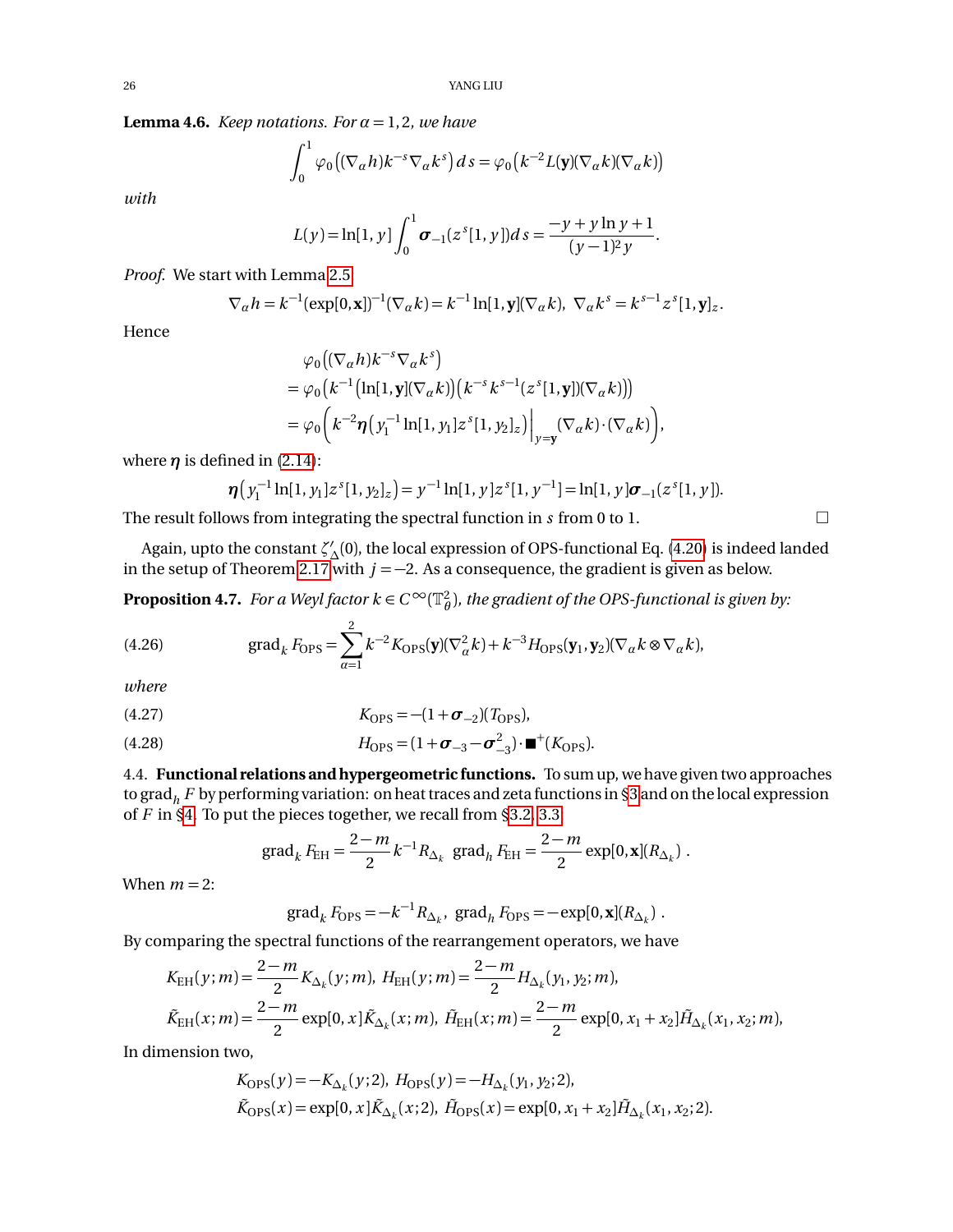Therefore functional relations obtained in Propositions [4.7](#page-25-1) and [4.4](#page-22-5) for *K* and *H* on the left hand sides, can be transferred to functions  $K_{\Delta_k}$  and  $H_{\Delta_k}$  on the right hand sides.

<span id="page-26-0"></span>**Theorem 4.8.** *For one-variable functions, we have for*  $m \geq 2$ 

$$
\frac{m-2}{2}K_{\Delta_k}(y;m)=(1+\sigma_{-m/2-1})(T_{\Delta_k})(y;m).
$$

*When*  $m = 2$ *,* 

$$
K_{\Delta_k}(y;2) = (1 + \sigma_{-2})(T_{\rm OPS})(y;2),
$$

*where*  $T_{\text{OPS}}$  *is defined in Prop.* [4.5.](#page-23-5)

<span id="page-26-1"></span>**Theorem 4.9.** *For all*  $m \geq 2$ *, the spectral function defined in Eq.* [\(4.2\)](#page-21-1) *and* [\(4.3\)](#page-21-2) *in terms of hypergeometric geometric functions fulfil the functional relation:*

<span id="page-26-4"></span>(4.29) 
$$
H_{\Delta_k}(y_1, y_2; m) = (1 + \sigma_{-m/2 - 2} - \sigma_{-m/2 - 2}^2) \cdot \mathbf{m}^+(K_{\Delta_k}(y; m)).
$$

 $F$ or the log-Weyl factor side, recall  $\tilde{K}_{\Delta_k}$  and  $\tilde{H}_{\Delta_k}$  defined in Eq. [\(4.7\)](#page-21-8), denote by

<span id="page-26-5"></span>
$$
(4.30) \qquad \tilde{\mathsf{K}}_{\Delta_k}(x;m) = \exp[0,x] \tilde{\mathsf{K}}_{\Delta_k}(x;m), \ \tilde{\mathsf{H}}_{\Delta_k}(x_1,x_2;m) = \exp[0,x_1+x_2] \tilde{\mathsf{H}}_{\Delta_k}(x_1,x_2;m),
$$

*then*

<span id="page-26-3"></span>(4.31) 
$$
\tilde{H}_{\Delta_k}(x_1, x_2; m) = (1 + \tau_{-m/2+1} - \tau_{-m/2+1}^2) \cdot \mathbf{\Delta}^+(\tilde{K}_{\Delta_k}(x; m))
$$

*Remark.* In dimension  $m = 2$ , [\(4.31\)](#page-26-3) reads:

$$
\tilde{H}_{\Delta_k}(x_1, x_2) = (1 + \tau_0 - \tau_0^2) \cdot \mathbf{\Delta}^+(\tilde{K}_{\Delta_k}(x))
$$
\n
$$
= K_{\Delta_k}[x_1, x_1 + x_2] + K_{\Delta_k}[-x_1, -x_1 - x_2] - K_{\Delta_k}[-x_1, x_2]
$$
\n
$$
= \frac{K_{\Delta_k}(x_1 + x_2) - K_{\Delta_k}(x_1)}{x_1} + \frac{K_{\Delta_k}(-x_1 - x_2) - K_{\Delta_k}(-x_2)}{-x_1}
$$
\n
$$
- \frac{K_{\Delta_k}(x_1) - K_{\Delta_k}(-x_1)}{x_1 + x_2}.
$$

Provided the fact that  $\tau_0(K_{\Delta_k})=K_{\Delta_k}$  (that is  $K_{\Delta_k}$  is an even function), the right hand side above recovers exactly the original version Eq. [\(1.1\)](#page-1-3) of Connes-Moscovici.

The two versions of the Connes-Moscovici type relation Eq. [\(4.29\)](#page-26-4) and Eq. [\(4.31\)](#page-26-3) represent the same equation with respect to the change of variable  $k = h = \log k$ . However, the verification of the equivalence are much less straightforward.

<span id="page-26-2"></span> ${\bf Proof}$   ${\bf K}_{\Delta_k}$  and  ${\bf H}_{\Delta_k}$  and  ${\bf H}_{\Delta_k}$  and  ${\bf H}_{\Delta_k}$  and  ${\bf H}_{\Delta_k}$  and  ${\bf H}_{\Delta_k}$  according *to Eqs.* [\(4.7\)](#page-21-8) *and* [\(4.30\)](#page-26-5) *without any geometric setting. The functional relations Eq.* [\(4.29\)](#page-26-4) *implies Eq.* [\(4.31\)](#page-26-3) *provided the fact*<sup>[8](#page-26-6)</sup> *that*  $\sigma$ <sub>-*m*/2-1</sub>( $K_{\Delta_k}$ ) =  $K_{\Delta_k}$ ,.

*Proof.* Because of the cyclic property:  $\tau_{-m/2+1}^3 = 1$  and  $\sigma_{-m/2-1}^3 = 1$ , Eq. [\(4.29\)](#page-26-4) and [\(4.31\)](#page-26-3) are equivalent to

<span id="page-26-7"></span>(4.32) 
$$
(1 + \sigma_{-m/2-2})(H_{\Delta_k}) = 2\blacksquare^+(K_{\Delta_k}), \text{ resp. } (1 + \tau_{-m/2+1})(\tilde{H}_{\Delta_k}) = 2\blacktriangle^+(\tilde{K}_{\Delta_k}).
$$

We now assume the first relation in [\(4.32\)](#page-26-7) and would like to prove the second one. Starting with

$$
\blacktriangle^+(\tilde{K}_{\Delta_k})(x_1, x_2) = ((\exp[0, z])^2 K_{\Delta_k}(z))[x_1, x_1 + x_2]_z = (Q^{\mathcal{I}} + Q^{\mathcal{II}} + Q^{\mathcal{III}})(x_1, x_2),
$$

<span id="page-26-6"></span> ${}^{8}$ It follows from the relations in Theorem [4.8.](#page-26-0)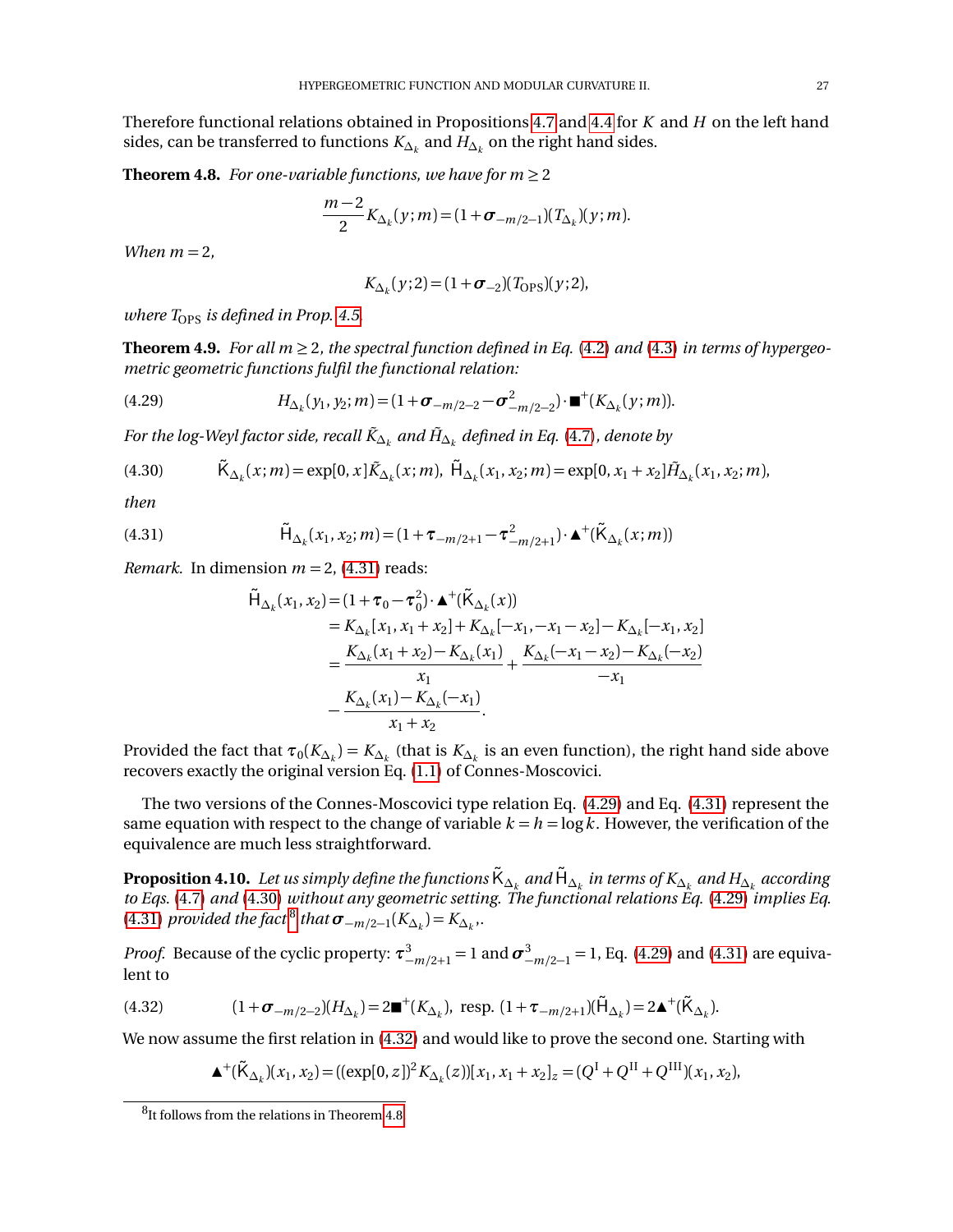where  $Q^{\rm I}$  to  $Q^{\rm III}$  are obtained by applying the Leibniz property of divided differences:

(4.33) 
$$
Q^{I}(x_1, x_2) = \exp[0, x_1, x_1 + x_2] \exp[0, x_1 + x_2] K_{\Delta_k}(e^{x_1 + x_2}),
$$

$$
Q^{II}(x_1, x_2) = \exp[0, x_1] \exp[0, x_1, x_1 + x_2] K(e^{x_1}),
$$

$$
Q^{III}(x_1, x_2) = \exp[0, x_1] \exp[0, x_1 + x_2] K(e^{x_2}) [x_1, x_1 + x_2]_{z},
$$

here we have used composition rule of divided differences:  $(\exp[0, z])[x_1, x_1 + x_2]_z = \exp[0, x_1, x_1 + x_2]$ . Also, we will freely use the following fact due to the multiplicative nature of the exponential function:

$$
e^{v}(\exp[u_1,...,u_n]) = \exp[u_1 + v,..., u_n + v], u_1,..., u_n, v \in \mathbb{R}.
$$

On the other side, with Eq. [\(4.7\)](#page-21-8), we see that

$$
\tilde{\mathsf{H}}_{\Delta_k}(x_1, x_2) = \exp[0, x_1 + x_2] \tilde{\mathsf{H}}_{\Delta_k}(x_1, x_2) = f_{\mathsf{H}}(x_1, x_2) \mathsf{H}_{\Delta_k}(e^{x_1}, e^{x_2}) + 2Q^{\mathsf{T}}(x_1, x_2),
$$

with

(4.34) 
$$
f_{H}(x_1, x_2) = \exp[0, x_1] \exp[x_1, x_1 + x_2] \exp[0, x_1 + x_2].
$$

Now we claim that

<span id="page-27-0"></span>(4.35) 
$$
f_{\mathsf{H}} = \tau_3^2(f_{\mathsf{H}}), \ Q^{\mathsf{II}} = \tau_{-m/2+1}^2(Q^{\mathsf{I}}).
$$

If true, we have  $(1 + \tau_{-m/2+1}^2)(Q^I) = Q^{II} + Q^I$  and

$$
\tau_{-m/2+1}^2(f_H \cdot H_{\Delta_k}^{\text{exp}}) = \tau_3^2(f_H) \cdot \tau_{-m/2+1}^2(H_{\Delta_k}^{\text{exp}}) = f_H \cdot \tau_{-m/2+1}^2(H_{\Delta_k}^{\text{exp}}),
$$

where  $H_{\Delta}^{\text{exp}}$  $\Delta_k^{\text{exp}}(x_1, x_2) := H_{\Delta_k}(e^{x_1}, e^{x_2}).$  Then

$$
(1 + \tau_{-m/2-1}^2)(f_H \cdot H_{\Delta_k}^{\text{exp}})(x_1, x_2) = f_H(x_1, x_2) \cdot (1 + \tau_{-m/2+1})(H_{\Delta_k}^{\text{exp}})(x_1, x_2)
$$
  
=  $f_H(x_1, x_2) \cdot (1 + \sigma_{-m/2-2})(H_{\Delta_k})(y_1, y_2) = f_H(x_1, x_2) \cdot 2 \blacksquare^+(K_{\Delta_k})(y_1, y_2)$   
=  $2f_H(x_1, x_2)(\exp[x_1, x_1 + x_2])^{-1} K_{\Delta_k}(e^z)[x_1, x_1 + x_2] = 2Q^{\text{III}}(x_1, x_2),$ 

which concludes the proof of the second relation in Eq. [\(4.32\)](#page-26-7). In the calculation above, we have used our assumption (first equation in Eq. [\(4.32\)](#page-26-7)) and also Prop. [2.10](#page-9-2) to carefully switch the variational operators from  $\{\boldsymbol{\sigma}_{-m/2-2}, \blacksquare^+\}$  to  $\{\boldsymbol{\tau}_{-m/2+1}, \blacktriangle^+\}.$ 

Let us check the claim [\(4.35\)](#page-27-0). Recall for  $j \in \mathbb{R}$ ,  $\tau_j^2$  is implemented by the substitutions

 $x_1$  →  $x_2$ ,  $x_2$  →  $-x_1$  –  $x_2$ ,  $x_1 + x_2$  →  $-x_1$ 

followed by multiplying  $e^{j x_1}$ . Therefore

$$
\tau_3^2(f_H)(x_1, x_2) = e^{3x_1} \exp[0, x_2] \exp[x_2, -x_1] \exp[0, -x_1]
$$
  
=  $\exp[x_1, x_1 + x_2] \exp[0, x_1 + x_2] \exp[0, x_1] = f_H(x_1, x_2),$ 

and

$$
\tau_{-m/2+1}(Q^{I})(x_1, x_2) = e^{(-m/2+1)x_1} \exp[0, x_2, -x_1] \exp[0, -x_1] K_{\Delta_k}(e^{-x_1})
$$
  
\n
$$
= e^{2x_1} \exp[0, x_2, -x_1] \exp[0, -x_1] e^{(-m/2-1)x_1} K_{\Delta_k}(e^{-x_1})
$$
  
\n
$$
= \exp[x_1, x_2 + x_1, 0] \exp[0, x_1] (y_1^{-m/2-1} K_{\Delta_k}(y_1^{-1}))
$$
  
\n
$$
= \exp[x_1, x_2 + x_1, 0] \exp[0, x_1] K_{\Delta_k}(y_1) = Q^{II}(x_1, x_2),
$$

notice that we have used the property  $\sigma$ <sub>−*m*/2−1</sub>( $K_{\Delta_k}$ ) =  $K_{\Delta_k}$  to complete the argument.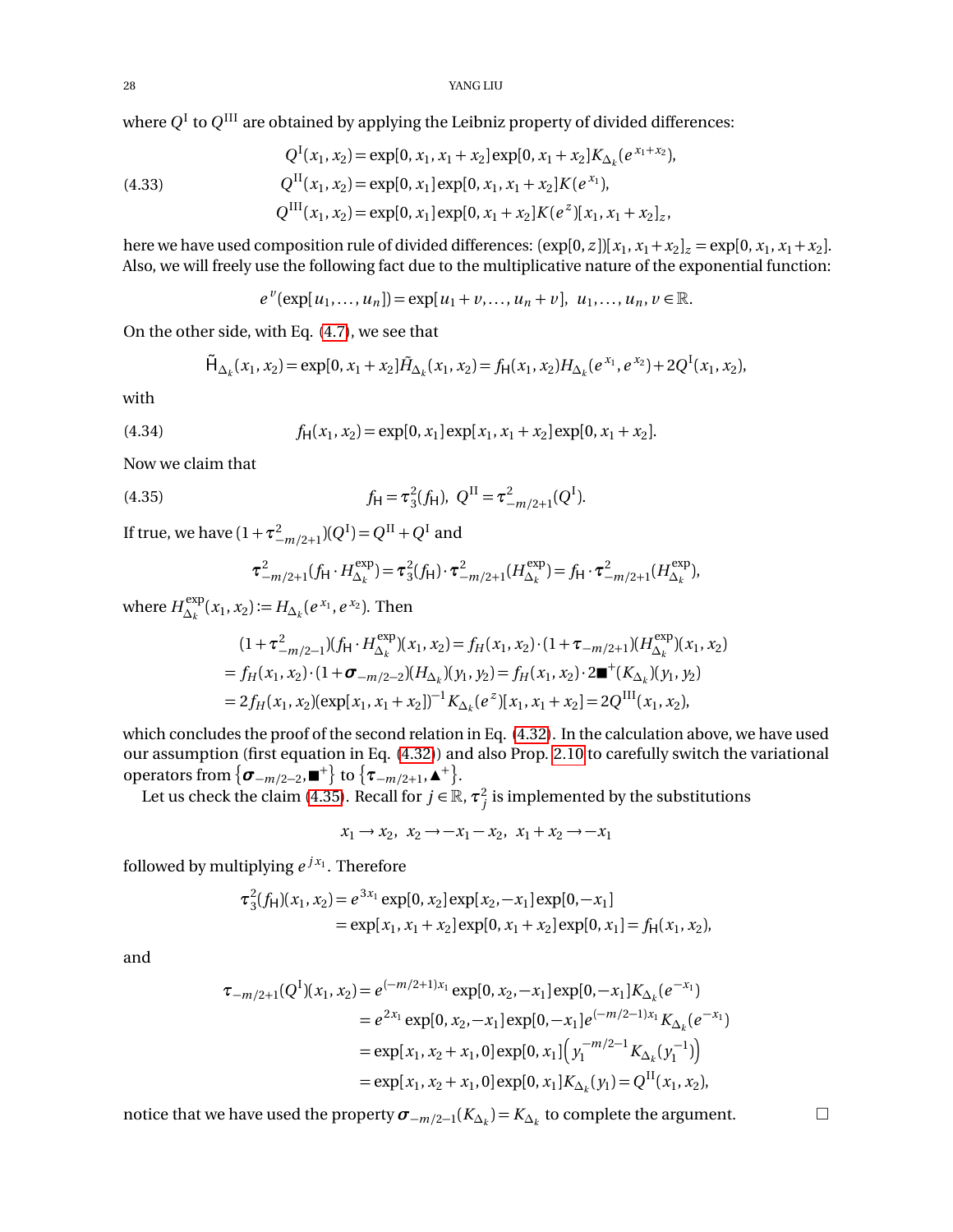#### 5. VERIFICATION OF THE FUNCTIONAL RELATIONS

<span id="page-28-0"></span>It is highly nontrivial to see why the explicit functions  $K_{\Delta_k}$  and  $H_{\Delta_k}$  in Eqs. [\(4.2\)](#page-21-1) and [\(4.3\)](#page-21-2) fulfill all the functional relations derived in the previous section. In the last part of the paper, we give a computer-aid free verification, to further illustrate the power of hypergeometric family  $H_\alpha$ ,  $\alpha\in\mathbb{Z}_{>0}^n$ and the variational operators discussed in [§2.](#page-2-1)

<span id="page-28-1"></span>5.1. **Hypergeometric functions appeared in the rearrangement process.** Since only the second heat coefficient is concerned, we only need those of one (Gauss hypergeometric functions  $_2F_1$ ) and two variable (Appell's  $F_1$  functions). For  $a, b, c \in \mathbb{Z}_+$ , we denote:

<span id="page-28-3"></span>(5.1) 
$$
H_{a,b}(z;m) = \frac{\Gamma(d_m)}{\Gamma(a)\Gamma(b)} \int_0^1 (1-t)^{a-1} t^{b-1} (1-zt)^{-d_m} dt
$$

$$
= \frac{\Gamma(d_m)}{\Gamma(a+b)} {}_2F_1(d_m, b; b+a; z),
$$

where *m* is the dimension and  $d_m = a + b + m/2 - 2$ . In a like manner,

<span id="page-28-4"></span>(5.2) 
$$
H_{a,b,c}(z_1, z_2; m)
$$
  
= 
$$
\frac{\Gamma(d_m)}{\Gamma(a)\Gamma(b)\Gamma(c)} \int_0^1 \int_0^{1-t} (1-t-u)^{a-1} t^{b-1} u^{c-1} (1-z_1t-z_2u)^{-d_m} du dt
$$
  
= 
$$
\frac{\Gamma(d_m)}{\Gamma(a+b+c)} F_1(d_m; b, c, a+b+c; z_1, z_2),
$$

where  $d_m = a + b + c + m/2 - 2$ . They fulfill the following differential and divided difference relations (cf. [[23,](#page-36-0) Theorem 3.3]):

<span id="page-28-7"></span>(5.3) 
$$
H_{a,c}(z;m) = \frac{1}{(c-1)!} \frac{d^{c-1}}{dz} H_{a,1}(z;m),
$$

<span id="page-28-8"></span>(5.4) 
$$
H_{a,b,c}(z_1,z_2;m) = \frac{\partial_{z_1}^{b-1}}{(b-1)!} \frac{\partial_{z_2}^{c-1}}{(c-1)!} H_{a,1,1}(z_1,z_2;m),
$$

<span id="page-28-5"></span>(5.5) 
$$
H_{a,1,1}(z_1,z_2;m) = (zH_{a+1,1}(z;m))[z_1,z_2]_z.
$$

Since  $F_1(\alpha; \beta, \beta'; \gamma; z_1, z_2) = F_1(\alpha; \beta', \beta; \gamma; z_2, z_1)$ , we have

(5.6) 
$$
H_{a,b,c}(z_1,z_2;m) = H_{a,c,b}(z_2,z_1;m).
$$

An interesting takeaway of the relations above is the fact that one can reach any *Ha*,*<sup>b</sup>* or *Ha*,*b*,*<sup>c</sup>* from  $H_{a,1}(z; m)$  via basic algebraic manipulations and differentiations, while the Gauss hypergeometric functions  $H_{a,1}(z;m)$  admits fast evaluation, as functions in *a*, *m* and *z*, in many CASs (computer algebra systems), such Mathematica. The observations allows us to achieve symbolic verification of the functional relations for all dimensions  $m = 2, 3, \ldots$ , in part I [[23](#page-36-0)].

<span id="page-28-2"></span>5.2. **Further recurrence relations.** We now discuss how the operators  $\{\bm \eta, \bm \sigma_j, \blacksquare^+\}$  act on the  $H$ family. Since the precise functions appeared in the rearrangement lemma are  $H_{a,b}(1-y; m)$  and  $H_{a,b,c}(1-y_1,1-y_1,y_2;m)$ , we introduce the change of variables

<span id="page-28-6"></span>(5.7) 
$$
z = 1 - y, \ z_1 = 1 - y_1, \ z_2 = 1 - y_1 y_2
$$

and freely use abbreviations like

 $H_{a,b} := H_{a,b}(z;m), H_{a,b,c} := H_{a,b,c}(z_1,z_2;m)$ 

when no confusion arises. For example, for  $f \in C(\mathbb{R}_+)$ , we have

$$
\blacksquare^+(f)(y_1, y_2) = f[y_1, y_1y_2] = f[1 - z_1, 1 - z_2] = -f[z_1, z_2]
$$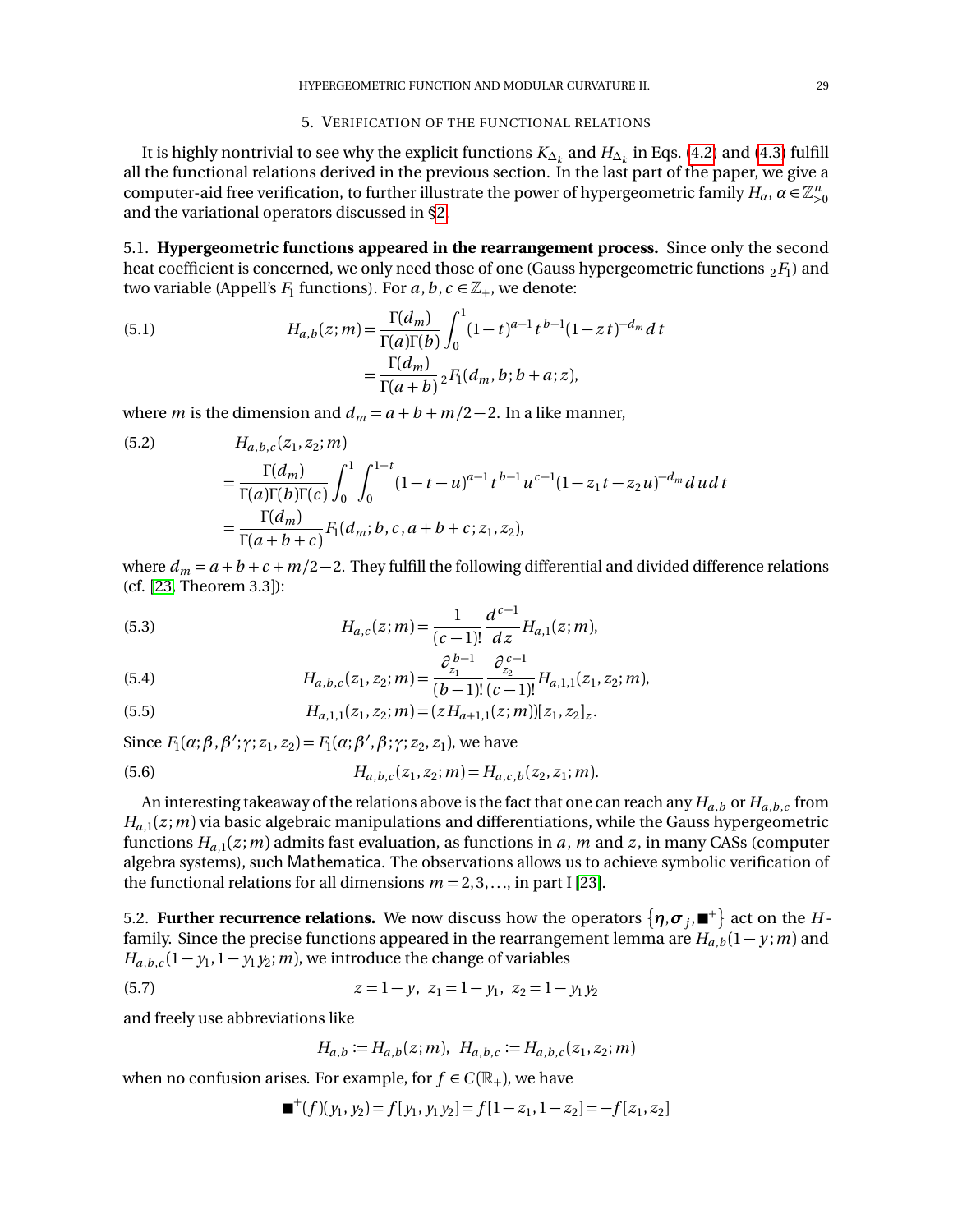and Eq. [\(5.5\)](#page-28-5) becomes:

$$
H_{a,1,1} = -\blacksquare^+(zH_{a+1,1}).
$$

The contraction map  $\eta$  in Eq. [\(2.14\)](#page-5-6) is obtained by setting  $y_2 \to y_1^{-1}$ , that is  $y_1 y_2 \to 1$  or  $z_2 \to 0$ according to Eq. [\(5.7\)](#page-28-6). It is not difficult to see  $H_{a,b,c}(z,0;m) = H_{a+c,b}(z;m)$ , that is,

<span id="page-29-1"></span>
$$
\boldsymbol{\eta}\big(H_{a,b,c}\big) = H_{a+c,b}.
$$

For the cyclic permutation  $\sigma_0$ , the transformations are  $y \to y^{-1}$  for  $H_{a,b}$  and  $y_1 \to (y_1 y_2)^{-1}$  and  $y_2 \rightarrow y_1$  for  $H_{a,b,c}$ , which are linear fractional transformations in terms of *z*, *z*<sub>1</sub> and *z*<sub>2</sub>:

$$
z \to \frac{-z}{1-z}
$$
,  $z_1 \to \frac{z_2}{z_2-1}$ ,  $z_2 \to \frac{z_2-z_1}{z_2-1}$ .

<span id="page-29-0"></span>**Proposition 5.1.** The cyclic operator  $\sigma_0$  indeed permutes the indices {a, b, c} in the H -family:

(5.9) 
$$
\boldsymbol{\sigma}_0(H_{a,b}(\cdot;m))(z) := H_{a,b}\left(\frac{1}{1-z};m\right) = (1-z)^{a+b+m/2-2}H_{b,a}(z;m).
$$

*For two variable functions,*

<span id="page-29-2"></span>(5.10) 
$$
\boldsymbol{\sigma}_{0}(H_{a,b,c}(\cdot,\cdot;m))(z_{1},z_{2}) := H_{a,b,c}\left(\frac{z_{2}}{z_{2}-1},\frac{z_{2}-z_{1}}{z_{2}-1};m\right)
$$

$$
= (1-z_{2})^{a+b+c+m/2-2}H_{b,c,a}(z_{1},z_{2};m).
$$

In particular, we have:

$$
H_{a,1} = (1-z)^{m/2-1}\sigma_0(H_{1,a}), \ H_{a,1,1} = (1-z_2)^{m/2}\sigma_0(H_{1,a,1}),
$$

where  $H_{1,a}$  and  $H_{1,a,1}$  are derivatives of  $H_{1,1}$  and  $H_{1,1,1}$ , see Eq. [\(5.3\)](#page-28-7) and [\(5.4\)](#page-28-8). As a consequence, we have obtained an algorithm to write any  $H_{a,b}$  (resp.  $H_{a,b,c}$ ) as derivatives of  $H_{1,1}$  (resp.  $H_{1,1,1}$ ).

<span id="page-29-5"></span>**Corollary 5.2.** *When a, b, c and*  $a + b + m/2 - 2$  *are all non-zero, we have:* 

(5.11) 
$$
bH_{b+1,a} = (a+b+m/2-2)H_{a,b} - a(1-z)H_{b,a+1},
$$

$$
bH_{b+1,c,a} = (a+b+c+m/2-2)H_{b,c,a} - c(1-z_1)H_{b,c+1,a} - a(1-z_2)H_{b,c,a+1}.
$$

*Proof.* They are obtained by computing  $d/dz(\sigma_0(H_{a,b}))$  and  $\partial_{z_2}(\sigma_0(H_{a,b,c}))$  in two ways respectively. We will proof the two-variable case and left the rest to the reader. Denote

$$
J_{\sigma_0}(z_1, z_2) := (J_1(z_1, z_2), J_2(z_1, z_2)) := \left(\frac{z_2}{z_2 - 1}, \frac{z_2 - z_1}{z_2 - 1}\right).
$$

Then

$$
\partial_{z_2}(\sigma_0(H_{a,b,c})(z_1, z_2)) = \partial_{z_2} \left( H_{a,b,c} \left( J_{\sigma_0}(z_1, z_2) \right) \right)
$$
\n
$$
= (\partial_1 H_{a,b,c}) \left( J_{\sigma_0}(z_1, z_2) \right) (\partial_{z_2} J_1) + (\partial_2 H_{a,b,c}) \left( J_{\sigma_0}(z_1, z_2) \right) (\partial_{z_2} J_2)
$$
\n
$$
= -\frac{1}{(z_2 - 1)^2} b \sigma_0 (H_{a,b+1,c}) (z_1, z_2) + \frac{z_1 - 1}{(z_2 - 1)^2} c \sigma_0 (H_{a,b,c+1}) (z_1, z_2)
$$
\n
$$
= -(1 - z_2)^{a+b+c+m/2-3} \left( b H_{b+1,c,a} + c (1 - z_1) H_{b,c+1,a} \right),
$$

<span id="page-29-3"></span>where we have used the differential relations from Eq [\(5.4\)](#page-28-8):  $\partial_1 H_{a,b,c} = b H_{a,b+1,c}$  and  $\partial_2 H_{a,b,c} =$  $c H_{a,b,c+1}$  and Eq. [\(5.10\)](#page-29-2) to remove the  $\sigma_0$  in the third line.

On the other hand, we can first apply Eq. [\(5.10\)](#page-29-2) and then carry out the differentiation:

<span id="page-29-4"></span>(5.13) 
$$
\partial_{z_2}(\sigma_0(H_{a,b,c})(z_1,z_2)) = \partial_{z_2}((1-z_2)^{a+b+c+m/2-2}H_{b,c,a}(z_1,z_2))
$$

$$
= (1-z_2)^{a+b+c+m/2-3} \big( (a+b+c+m/2-2)H_{b,c,a} + (1-z_2)aH_{b,c,a+1} \big).
$$

We complete the proof by equating Eq.  $(5.12)$  and  $(5.13)$ .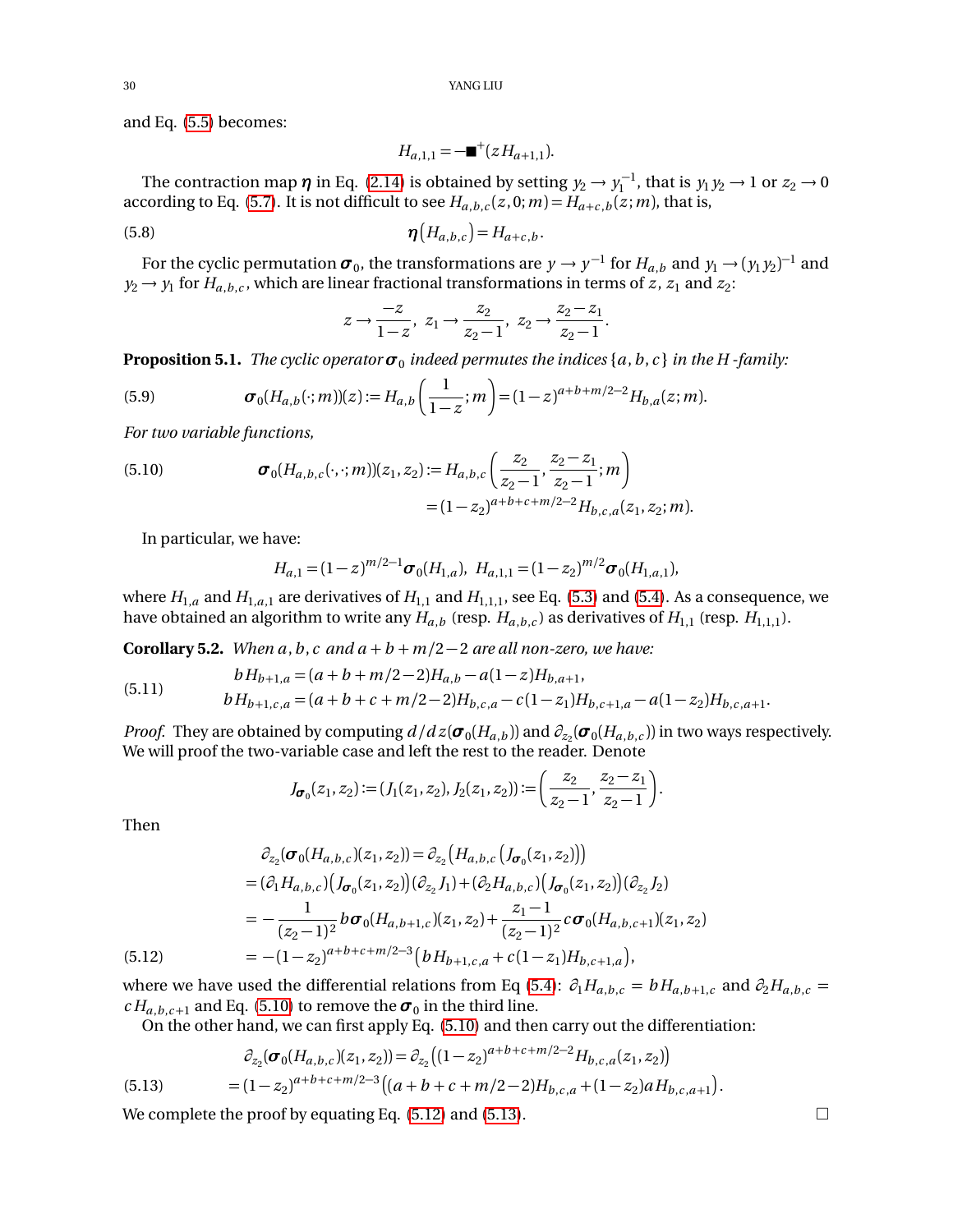On the other hand, the differential equations attached to  $_2F_1$  and  $F_1$  leads to the following recurrence relations of the *H* -family. The hypergeometric ODEs of  $_2F_1$  are transformed into

<span id="page-30-3"></span>(5.14) 
$$
B_2H_{a,b+2} + B_1H_{a,b+1} + B_0H_{a,b} = 0
$$

with

$$
B_2 = b(b+1)(1-z)z, B_1 = b(-z(a+2b+m/2-2)+a+b), B_0 = -b(a+b+m/2-2).
$$

The PDE system of Appell's *F*<sub>1</sub> reads:

<span id="page-30-1"></span>
$$
(5.15) \t C2,0Ha,b+2,c + C1,1Ha,b+1,c+1 + C1,0Ha,b+1,c + C0,1Ha,b,c+1 + C0,0Ha,b,c = 0
$$

<span id="page-30-2"></span>
$$
(5.16) \qquad C_{0,2}H_{a,b,c+2} + \tilde{C}_{1,1}H_{a,b+1,c+1} + \tilde{C}_{1,0}H_{a,b+1,c} + \tilde{C}_{0,1}H_{a,b,c+1} + \tilde{C}_{0,0}H_{a,b,c} = 0
$$

where the coefficients are given as below:

$$
C_{2,0} = b(b+1)(1-z_1)z_1, \ C_{1,1} = bc(1-z_1)z_2, \ C_{0,1} = -bc z_2,
$$
  
\n
$$
C_{1,0} = b(-z_1(a+2b+c+m/2-1)+a+b+c), \ C_{0,0} = -b(a+b+c+m/2-2),
$$

and

$$
C_{0,2} = c(c+1)(1-z_2)z_2, \quad \tilde{C}_{1,1} = bc(1-z_2)z_1, \quad \tilde{C}_{0,1} = -bc z_1,
$$
  
\n
$$
C_{0,1} = c(-z_1(a+b+2c+m/2-1)+a+b+c), \quad C_{0,0} = -c(a+b+c+m/2-2).
$$

Some remarks:

- (1) Eq. [\(5.15\)](#page-30-1) and [\(5.16\)](#page-30-2) are equivalent provided the fact that  $H_{a,b,c}(z_1, z_2; m) = H_{a,c,b}(z_2, z_1; m)$ .
- (2) By applying  $\sigma_0$  onto Eq. [\(5.14\)](#page-30-3) and [\(5.15\)](#page-30-1), one obtains another set of relations among  ${H_{a,b}, H_{a+1,b}, H_{a+2,b}}$  and  ${H_{a,b,c}, H_{a+1,b,c}, H_{a+2,b,c}}$  which provide new routes for the reduction of  $H_{a,1}$  (resp.  $H_{a,1,1}$ ) to  $H_{1,1}$  (resp.  $H_{1,1,1}$ ).

The recurrence relations allow us to express  $H_{a,b}$  (resp.  $H_{a,b,c}$ ) as linear combinations of  $H_{1,1}$  and  $H_{1,2}$  (resp.  $H_{1,1,1}$ ,  $H_{1,2,1}$ ,  $H_{1,1,2}$  and  $H_{1,2,2}$ ) with rational function coefficients. For the two variable functions, one can further remove  $H_{1,2,2}$  using the fact that  $H_{a,1,1} = (zH_{a+1,1})[z_1, z_2]$  is a divided difference. In fact,

$$
H_{a,2,1} = \partial_{z_1} \left( (zH_{a+1,1})[z_1, z_2] \right) = (zH_{a+1,1})[z_1, z_1, z_2],
$$
  
\n
$$
H_{a,1,2} = \partial_{z_2} \left( (zH_{a+1,1})[z_1, z_2] \right) = (zH_{a+1,1})[z_1, z_2, z_2].
$$

Thus

(5.17) 
$$
H_{a,2,2} = \partial_{z_1} \partial_{z_2} \left( (z H_{a+1,1}) [z_1, z_2] \right) = (z H_{a+1,1}) [z_1, z_1, z_2, z_2] = \frac{(z H_{a+1,1}) [z_1, z_1, z_2] - (z H_{a+1,1}) [z_1, z_2, z_2]}{z_1 - z_2} = \frac{H_{a,2,1} - H_{a,1,2}}{z_1 - z_2}.
$$

As for the dependence on the dimension *m* (assume  $m \geq 2$ ), we recall from [[22](#page-36-1)] that:

$$
H_{a,b}(z;m+2) = aH_{a+1,b} + bH_{a,b+1},
$$
  

$$
H_{a,b,c}(z_1, z_2; m+2) = aH_{a+1,b,c} + bH_{a,b+1,c} + cH_{a,b,c+1},
$$

where  $H_{a,b} := H_{a,b}(z;m)$  and  $H_{a,b,c} := H_{a,b,c}(z_1, z_2; m)$ .

<span id="page-30-0"></span>5.3. **Initial values and relations.** Last but not least, we discuss initial values and their relations:

(5.18)  
\n
$$
H_{1,1}(z;m) = \frac{\Gamma(m/2)}{\Gamma(2)} \int_0^1 (1 - z t)^{-m/2} dt
$$
\n
$$
= \begin{cases}\n-\log(1 - u)[0, z]_u, & m = 2 \\
\Gamma(m/2 - 1)(1 - u)^{-m/2 + 1}[0, z]_u, & m \neq 2\n\end{cases}
$$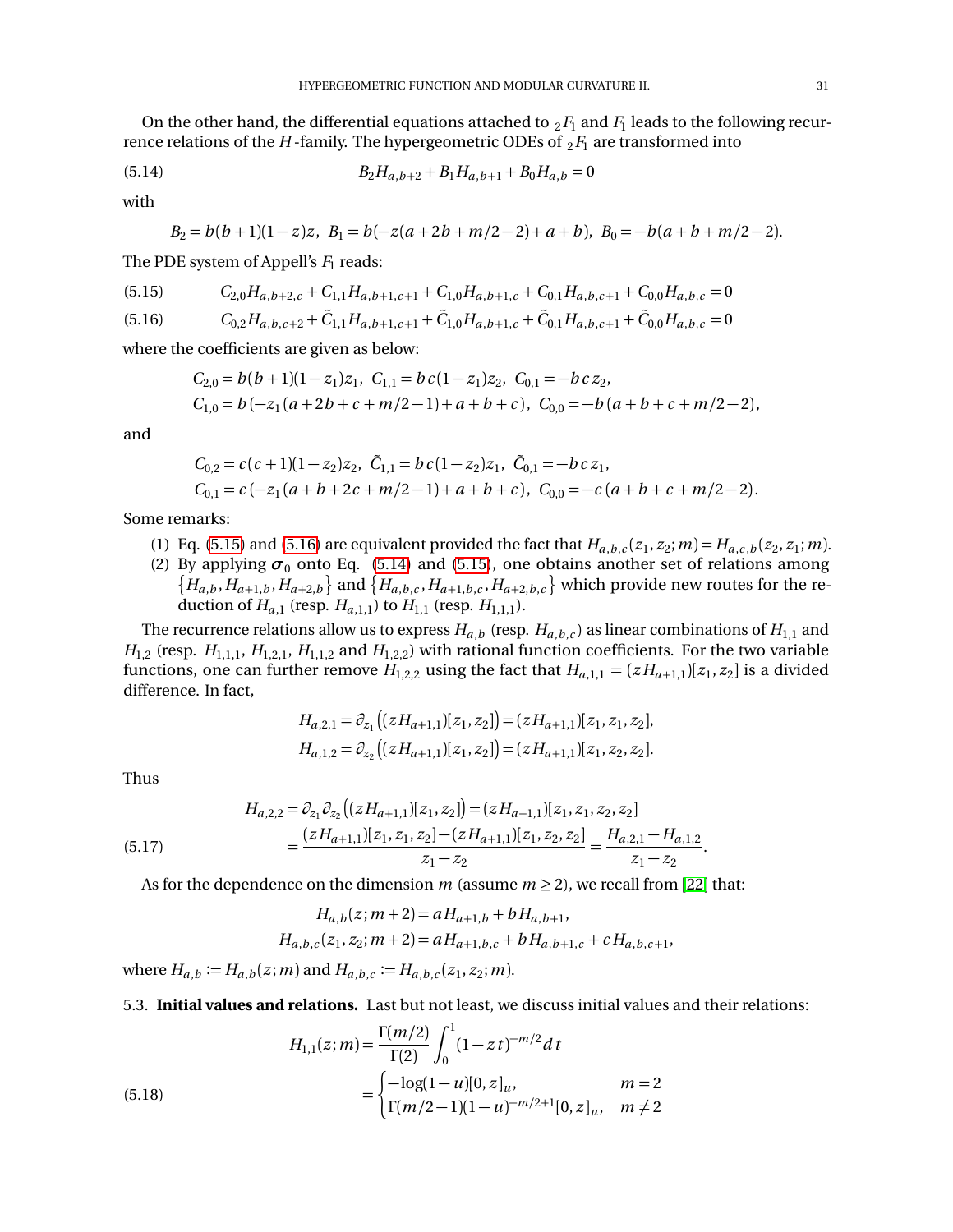32 YANG LIU

Notice that, for  $m \neq 2$ , one can use  ${}_2F_1$  to make sense of  $H_{0,1}(z;m)$  =  $(1-z)^{1-\frac{m}{2}}\Gamma(\frac{m}{2}-1)$  even though the integral representation in Eq. [\(5.1\)](#page-28-3) diverges and then  $H_{1,1} = H_{0,1}[0, z]$ . In other words, if we define

(5.19) 
$$
H_{0,1}(z;m) = \begin{cases} -\log(1-z), & m=2\\ \Gamma(m/2-1)(1-z)^{-m/2+1}, & m \neq 2 \end{cases}
$$

<span id="page-31-4"></span>(5.20) 
$$
H_{0,2}(z;m) := \frac{d}{dz}H_{0,1}(z;m) = \Gamma(m/2)(1-z)^{-\frac{m}{2}}.
$$

then

$$
(5.21) \t\t H_{1,1} = H_{0,1}[0, z],
$$

and for  $H_{1,2} := H_{1,2}(z; m)$ :

<span id="page-31-6"></span>(5.22) 
$$
H_{1,2} = \frac{d}{dz} H_{1,1} = \frac{d}{dz} H_{0,1}[0, z] = H_{0,1}[0, z, z] = \frac{H_{0,1}[z, z] - H_{0,1}[0, z]}{z - 0}
$$

$$
= z^{-1} \left( \frac{d}{dz} H_{0,1} - H_{1,1} \right) = z^{-1} \left( H_{0,2} - H_{1,1} \right).
$$

We shall need the following initial relation later: for  $m \neq 2$ 

<span id="page-31-5"></span>(5.23) 
$$
mH_{1,1} + 2zH_{1,2} - 2H_{0,2}[0, z] = (m-2)H_{1,1} + 2H_{0,2} - 2H_{0,2}[0, z] = 0.
$$

Too see the vanishing of the right hand side, note that for  $m \neq 2$ ,  $(1-z)H_{0,2} = (-m/2+1)H_{0,1}$ , applying the divided difference  $[0, z]$  on both sides yields

$$
-H_{0,2} + H_{0,2}[0, z] = \frac{2-m}{2} H_{0,1}[0, z] = \frac{2-m}{2} H_{1,1}.
$$

### <span id="page-31-7"></span><span id="page-31-0"></span>5.4. **Verification of Theorem [4.8.](#page-26-0)**

**Lemma 5.3.** Let us abbreviate  $H_{a,b} \coloneqq H_{a,b}(z;m)$ . All the required recurrence relations for the one*variable family are listed as below.*

<span id="page-31-1"></span>(5.24) 
$$
H_{2,1} = \frac{1}{2} m H_{1,1} + (z-1) H_{1,2}, \ H_{3,1} = \frac{1}{4} \left( (m+2) H_{2,1} + 2(z-1) H_{2,2} \right),
$$

$$
H_{4,1} = \frac{1}{6} \left( (m+4) H_{3,1} + 2(z-1) H_{3,2} \right).
$$

<span id="page-31-2"></span> $(5.25)$ 

$$
H_{1,3} = -\frac{((m+4)z - 4)H_{1,2} + mH_{1,1}}{4(z-1)z}, \ H_{1,4} = -\frac{((m+8)z - 6)H_{1,3} + (m+2)H_{1,2}}{6(z-1)z}
$$
  

$$
H_{2,3} = -\frac{((m+6)z - 6)H_{2,2} + (m+2)H_{2,1}}{4(z-1)z}
$$

<span id="page-31-3"></span>(5.26) 
$$
H_{2,2} = (m/2+1)H_{1,2} + 2(z-1)H_{1,3}, \ H_{3,2} = (m/4+1)H_{2,2} + (z-1)H_{2,3}.
$$

*Proof.* The first set [\(5.24\)](#page-31-1) is a special case of Lemma Corollary [5.2.](#page-29-5) The second set [\(5.25\)](#page-31-2) comes from the differential equation [\(5.14\)](#page-30-3). At last, we obtain [\(5.26\)](#page-31-3) by differentiating the relations of  $H_{2,1}$  and  $H_{3,1}$  in [\(5.24\)](#page-31-1).

At  $y = 1$ , that is  $z = 1 - y = 0$ , we have:

$$
H_{a,b}(0;m) = \frac{\Gamma(a+b+m/2-1)}{\Gamma(a+b+1)},
$$

then

$$
K_{\Delta_k}(1; m) = -H_{2,1}(0; m) + \frac{4}{m}H_{3,1}(0; m) = \Gamma(m/2)(4 - m)/12
$$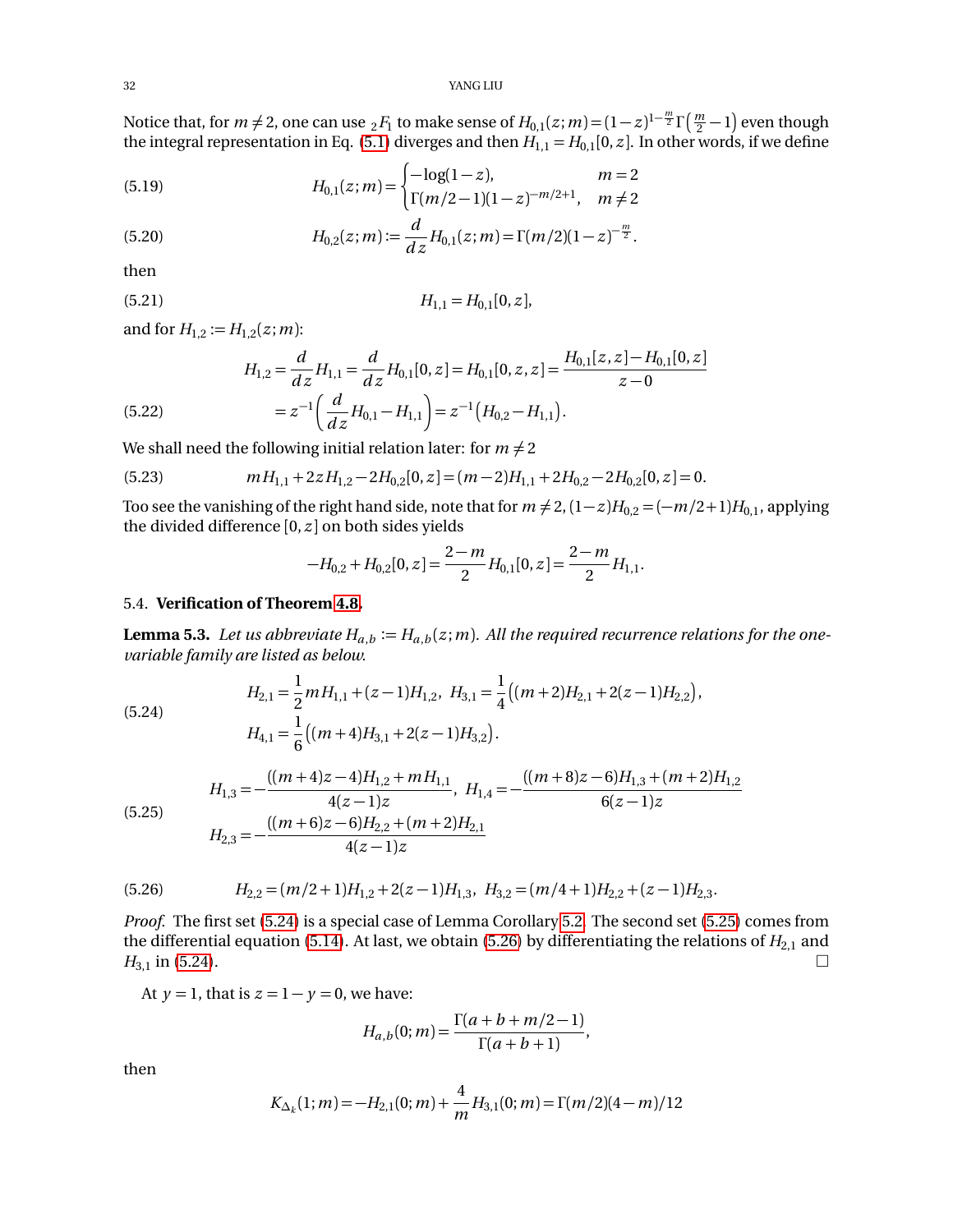moreover, with Eq. [\(5.20\)](#page-31-4), we rewrite:

$$
-\eta(K_{\Delta_k})u^{-m/2}[1, y]_u = \frac{4-m}{12}\Gamma(m/2)(1-u)^{-m/2}[0, z]_u = \frac{4-m}{12}H_{0,2}[0, z].
$$

We recall

<span id="page-32-1"></span>
$$
(5.27) \t K_{\Delta_k} = -H_{2,1} + \frac{4}{m}H_{3,1}, \t T_{\Delta_k} = \frac{4-m}{12}H_{0,2}[0,z] - \frac{4(1-z)H_{3,2}}{m} + \frac{2(m+2)H_{3,1}}{m} - \frac{8H_{4,1}}{m},
$$

where  $K_{\Delta_k} := K_{\Delta_k}(y; m) = K_{\Delta_k}(1-z; m)$ , similar meaning for  $T_{\Delta_k}$ , and  $H_{a,b} := H_{a,b}(z; m)$  as before.

<span id="page-32-0"></span>**Proposition 5.4.** *Consider the spectral functions K*∆*<sup>k</sup> and T*∆*<sup>k</sup> given in Eq.* [\(5.27\)](#page-32-1)*, then for m >* 2*, the relation*

<span id="page-32-2"></span>(5.28) 
$$
\frac{m-2}{2}K_{\Delta_k} = (1 + \sigma_{-m/2-1})(T_{\Delta_k})
$$

*derived in Theorem* [4.8](#page-26-0) *can be reduced to the following one among the initial values of the hypergeometric family, cf. Eq.* [\(5.23\)](#page-31-5)*:*

$$
mH_{1,1} + 2zH_{1,2} - 2H_{0,2}[0, z] = 0.
$$

*For m* = 2, *Eq*. [\(5.28\)](#page-32-2) *becomes* ( $1 + \sigma_{-2}$ )( $T_{\Delta_k}$ ) = 0, which is reduced to Eq. [\(5.22\)](#page-31-6):

$$
H_{0,2} - H_{1,1} - z H_{1,2} = 0.
$$

*Proof.* According to Prop. [5.1,](#page-29-0) *σ*−*m/*2−<sup>1</sup> (*T*∆*<sup>k</sup>* ) is given by:

<span id="page-32-3"></span>
$$
(5.29) \t\sigma_{-m/2-1}(T_{\Delta_k}) = \frac{4-m}{12}H_{0,2}[0,z] + \frac{2(1-z)\big((m+2)H_{1,3}+4(z-1)H_{1,4}-2H_{2,3}\big)}{m},
$$

here we have also used the fact that  $\pmb{\sigma}_{-m/2-1}(H_{0,2}[0,z])$   $=$   $H_{0,2}[0,z]$ . By repeating the substitutions given in Lemma [5.3,](#page-31-7) one can replace all the  $H_{a,b}$  with  $a, b > 0$  Eqs. [\(5.27\)](#page-32-1) and [\(5.29\)](#page-32-3) by  $H_{1,1}$  and  $H_{1,2}$ , the result reads as follows:

$$
(1+\sigma_{-m/2-1})(T_{\Delta_k})-(m-2)K_{\Delta_k}/2=\frac{m-4}{12}\left(mH_{1,1}+2zH_{1,2}-2H_{0,2}[0,z]\right)=0,
$$

where the vanishing of right hand side was checked in [\(5.23\)](#page-31-5) (with the assumption  $m \neq 2$ ). When  $m = 2$ , Eq. [\(5.28\)](#page-32-2) reduces to  $(1 + \sigma_{-2})(T_{\Delta_k}) = 0$ . Indeed, again using the reductions relations in Lemma [5.3,](#page-31-7) we obtain

$$
(1 + \sigma_{-2})(T_{\Delta_k}) = \frac{1}{3} (H_{0,2} - H_{1,1} - z H_{1,2}) = 0,
$$

where the vanishing is due to Eq. [\(5.22\)](#page-31-6).  $\Box$ 

In dimension  $m = 2$ , the corresponding functional of [\(5.28\)](#page-32-2) is derived by the variation of the OPS-functional and the function  $T_{\Delta_k}$  is replaced by  $T_{\mathrm{OPS}},$  which we recall from [\(4.21\)](#page-23-1):

$$
T_{\text{OPS}}(y) = I_{T_{\zeta'}}(y) + II_{T_{\zeta'}}(y)
$$
  
=  $\eta(K) \ln[1, y] \int_0^1 \sigma_{-1}(z^s[1, y]) ds + \frac{1}{2} \int_0^1 (z^s[1, y]_z)^2 T_{\Delta_k}(y^s; 2) \ln y ds.$ 

**Lemma 5.5.** *For the given function T<sub>OPS</sub> as above, we have* 

(5.30) 
$$
(1+\sigma_{-2})(T_{\text{OPS}})(y) = \eta(K)y^{-1} + (y-1)^{-2} \int_{1}^{y} (u-1)^{2} T(u)u^{-1} du,
$$

*where*  $T(u) = T_{\Delta_k}(u; 2)$ .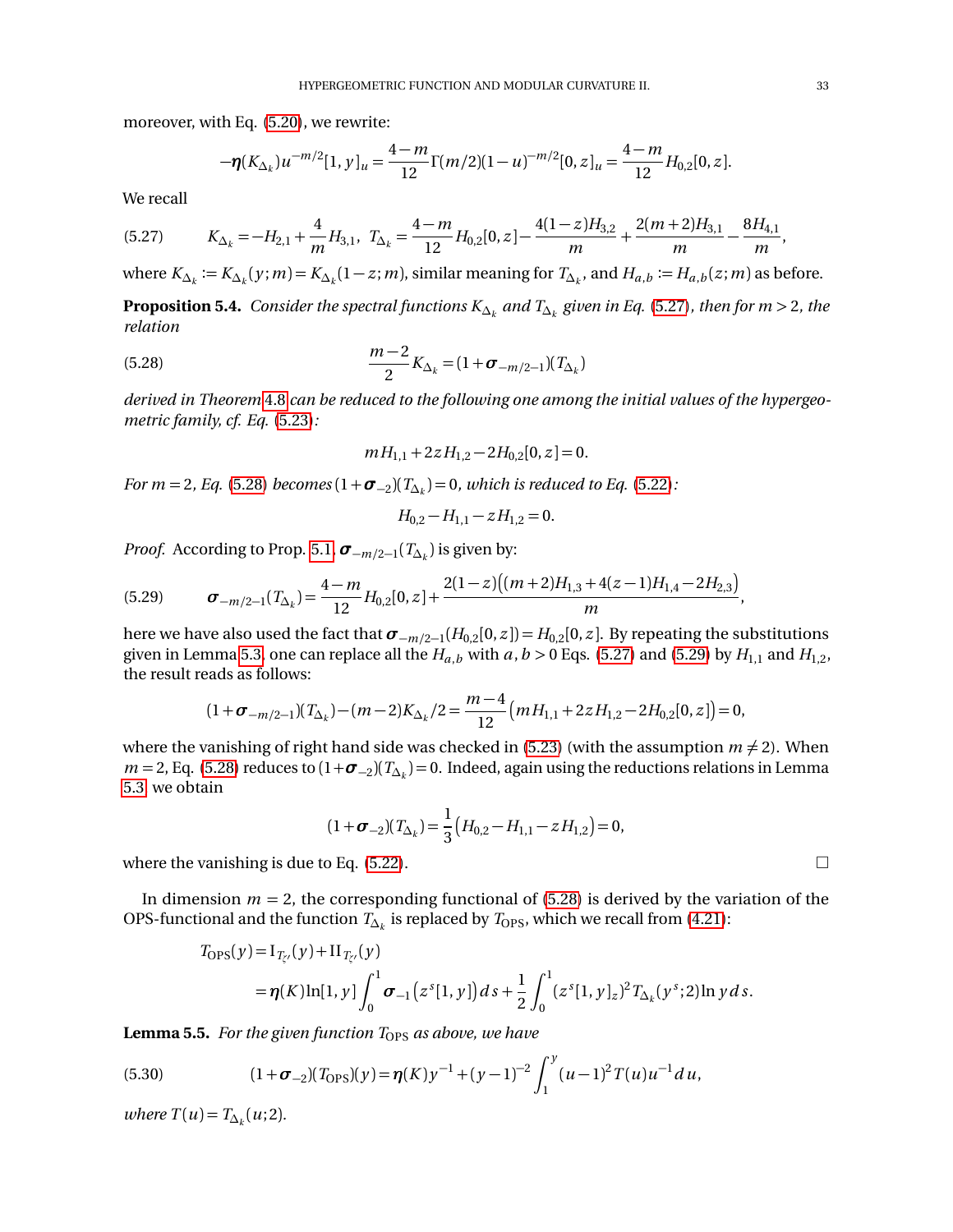*Proof.* One checks that:

(5.31) 
$$
\boldsymbol{\sigma}_{-1}(\ln[1, y]) = \ln[1, y], \ \boldsymbol{\sigma}_s(z^s[1, y]_z) = z^s[1, y]_z.
$$

Also, since  $\sigma_{-2}(T) = -T$ , we see that

(5.32) 
$$
\boldsymbol{\sigma}_{2s}(T(y^s)) = -T(y^s), \ \boldsymbol{\sigma}_0(\ln(y)) = -\ln(y).
$$

Therefore, II $_T$  is invariant under  $\pmb{\sigma}_{-2}$ :

$$
\sigma_{-2}((z^{s}[1, y])^{2}T(y^{s})\ln y) = (\sigma_{s}(z^{s}[1, y]))^{2}\sigma_{-2s}(T(y^{s}))\sigma_{0}(\ln y)
$$
  
=  $(z^{s}[1, y])^{2}T(y^{s})\ln y.$ 

Thus

$$
(1 + \sigma_{-2})(\Pi_T)(y) = 2\Pi_T(y) = \int_0^1 (z^s[1, y]))^2 T(y^s) \ln y \, ds
$$

$$
= (y - 1)^{-2} \int_1^y (u - 1)^2 T(u) u^{-1} du.
$$

Meanwhile, to compute  $\boldsymbol{\sigma}_{-2}(\boldsymbol{\mathrm{I}}_T)$ , note that  $\boldsymbol{\sigma}_{-1}^2 = 1$ :

$$
\boldsymbol{\sigma}_{-2}\big(\ln[1, y]\boldsymbol{\sigma}_{-1}(z^{s}[1, y])\big) = \boldsymbol{\sigma}_{-1}(\ln[1, y])\boldsymbol{\sigma}_{-1}^{2}(z^{s}[1, y]) = \ln[1, y]z^{s}[1, y].
$$

It follows that

$$
(1+\boldsymbol{\sigma}_{-2})(I_T)(y) = \boldsymbol{\eta}(K)\ln[1, y]\int_0^1(1+\boldsymbol{\sigma}_{-1})(z^{s}[1, y])ds = \boldsymbol{\eta}(K)y^{-1}.
$$

 $\Box$ 

<span id="page-33-0"></span>**Proposition 5.6.** *Keep notations as above. The functional relations*

<span id="page-33-1"></span>
$$
K_{\Delta_k} = (1 + \boldsymbol{\sigma}_{-2})(T_{\text{OPS}})
$$

*is can be reduced to the initial relation defined in Eq.* [\(5.22\)](#page-31-6)*:*

<span id="page-33-2"></span>(5.34) 
$$
zH_{2,1} = H_{0,2} - H_{1,1}, \ H_{0,2} = (1-z)^{-1}.
$$

*Proof.* Set  $K := K_{\Delta_k}(\cdot; 2)$  and  $T := T_{\Delta_k}(\cdot; 2)$ , we have simplified the right hand side of Eq. [\(5.33\)](#page-33-1):

$$
(1+\sigma_{-2})(T_{\rm OPS})(y) = \eta(K)y^{-1} + (y-1)^{-2} \int_1^y (u-1)^2 T(u)u^{-1} du.
$$

In particular, we see that  $(1 + \sigma_{-2})(T_{\text{OPS}})(1) = \eta(K) = K(1)$ , thus it suffices to check their derivatives are equal. We group Eq. [\(5.33\)](#page-33-1) in the following way:

$$
(y-1)^{2}(K-\eta(K)y^{-1}) = \int_{1}^{y} (u-1)^{2} T(u)u^{-1} du
$$

and then apply *d /d y* to both sides:

(5.35) 
$$
(2+(y-1)d/dy)(K(y)-\eta(K)y^{-1})=y^{-1}(y-1)T(z).
$$

$$
-(1-z)z^{-1}(2+zd/dz)(K(1-z)-\eta(K)(1-z)^{-1})=T(z),
$$

where  $z = 1 - y$ . With the help of  $d/dz(H_{a,b}) = bH_{a,b+1}$ , we write the difference of two sides

$$
T(z)+(1-z)z^{-1}(2+zd/dz)\left(K(1-z)-\eta(K)(1-z)^{-1}\right)
$$
  
=\frac{-6(z-1)H\_{2,1}-3(z-1)zH\_{2,2}+12zH\_{4,1}-12H\_{3,1}+1}{3z}  
=\frac{(z-1)H\_{1,1}+(z-1)zH\_{1,2}+1}{3z},

where the last line is obtained by applying the relations in Lemma [5.3.](#page-31-7) Moreover, the vanishing of the last line is equivalent to the conditions in  $(5.34)$ .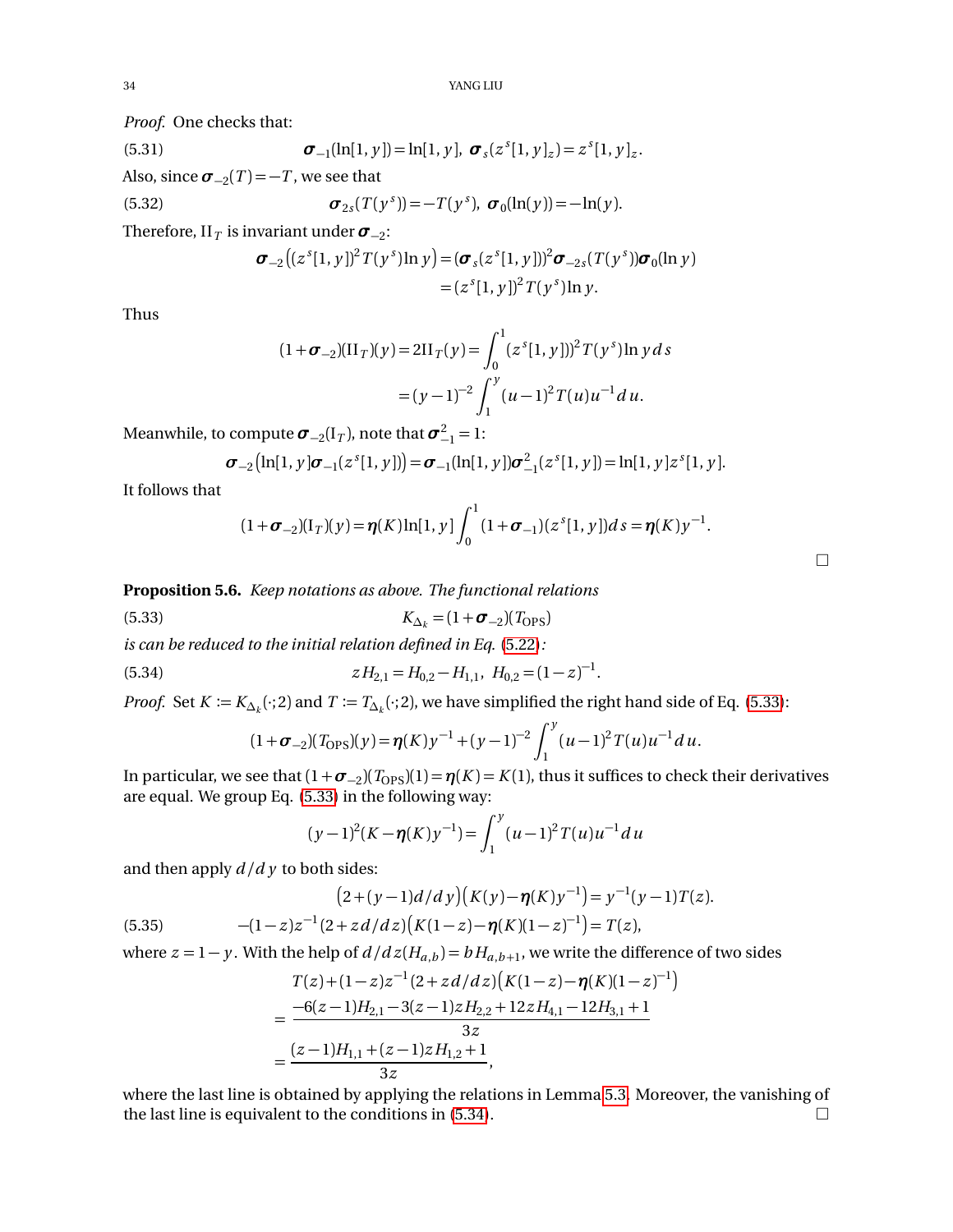## <span id="page-34-2"></span><span id="page-34-0"></span>5.5. **Verification of Theorem [4.9.](#page-26-1)**

 ${\bf Lemma 5.7.}$  *Keep the abbreviation:*  $H_{a,b,c}\coloneqq H_{a,b,c}(z_1,z_2;m)$ *. The recurrence relations will be needed in later computation are listed as below:*

 $\overline{a}$ 

(5.36)  
\n
$$
H_{3,1,1} = \frac{1}{4} \left( (m+4)H_{2,1,1} + 2(z_2 - 1)H_{2,1,2} + 2(z_1 - 1)H_{2,2,1} \right),
$$
\n
$$
H_{2,1,2} = \frac{1}{2} (m+4)H_{1,1,2} + 2(z_2 - 1)H_{1,1,3} + (z_1 - 1)H_{1,2,2},
$$
\n
$$
H_{2,1,1} = \frac{1}{2} (m+2)H_{1,1,1} + (z_2 - 1)H_{1,1,2} + (z_1 - 1)H_{1,2,1},
$$

*and*

(5.37) 
$$
H_{1,1,3} = -\frac{((m+6)z_2 - 6)H_{1,1,2} + (m+2)H_{1,1,1} + 2z_1((z_2 - 1)H_{1,2,2} + H_{1,2,1})}{4(z_2 - 1)z_2},
$$

$$
H_{1,3,1} = -\frac{((m+6)z_1 - 6)H_{1,2,1} + (m+2)H_{1,1,1} + 2z_2((z_1 - 1)H_{1,2,2} + H_{1,1,2})}{4(z_1 - 1)z_1},
$$

*and*

(5.38) 
$$
H_{1,2,2} = \frac{H_{1,2,1} - H_{1,1,2}}{z_1 - z_2}.
$$

<span id="page-34-1"></span> ${\bf Proposition \ 5.8.}$   $\ Let\ H_{\Delta _k }$  and  $K_{\Delta _k }$  be the spectral functions given in [\(4.3\)](#page-21-2) and [\(4.2\)](#page-21-1) respectively. The *verification of functional relation*

$$
H_{\Delta_k} = (1 + \sigma_{-m/2-2} + \sigma_{-m/2-2}^2) \cdot \mathbf{\Delta}^+(K_{\Delta_k})
$$

*can be reduced to the following initial relations: for m >* 2*, we use Eq.* [\(5.22\)](#page-31-6) *and* [\(5.23\)](#page-31-5)*:*

<span id="page-34-3"></span>(5.39) 
$$
zH_{1,2} = H_{0,2} - H_{1,1}, \quad mH_{1,1} + 2zH_{1,2} - 2H_{0,2}[0, z] = 0,
$$

*While in dimension m* = 2*, we need* [\(5.22\)](#page-31-6) *and* [\(5.20\)](#page-31-4)*:*

<span id="page-34-4"></span>(5.40) 
$$
zH_{1,2} = H_{0,2} - H_{1,1}, \quad H_{0,2} = (1-z)^{-1}.
$$

*Proof.* Due to the cyclic property  $\sigma_{-m/2-2}^3 = 1$ , we shall prove the equivalent functional relation

$$
\frac{1}{2}(1+\sigma_{-m/2-2})(H_{\Delta_k})=\blacktriangle^+(K_{\Delta_k}).
$$

Start with the left hand side,

$$
\sigma_{-m/2-1}(H_{\Delta_k}) = \frac{2(m+2)H_{1,1,2} + 8(z_2-1)H_{1,1,3} - 4H_{2,1,2}}{m}
$$

and then

$$
(1 + \sigma_{-m/2-1})(H_{\Delta_k}) = \frac{2}{m} \left[ (m+2)H_{1,2,1} + (m+2)H_{2,1,1} + 2(z_2 - 1)H_{1,2,2} + 4(z_1 - 1)H_{1,3,1} + 2(z_1 - 1)H_{2,2,1} - 4H_{3,1,1} \right],
$$

which admits further simplification due to the recurrence relations listed in Lemma [5.7:](#page-34-2)

$$
-\frac{2\big((m+2)(z_1+z_2)H_{1,1,1}+2(z_2-1)(2z_1+z_2)H_{1,1,2}+2(z_1-1)(z_1+2z_2)H_{1,2,1}\big)}{m z_1 z_2}.
$$

Notice that

$$
H_{1,1,1} = (zH_{2,1})[z_1, z_2]_z, H_{1,2,1} = \partial_{z_1}H_{1,1,1}, H_{1,1,2} = \partial_{z_2}H_{1,1,1},
$$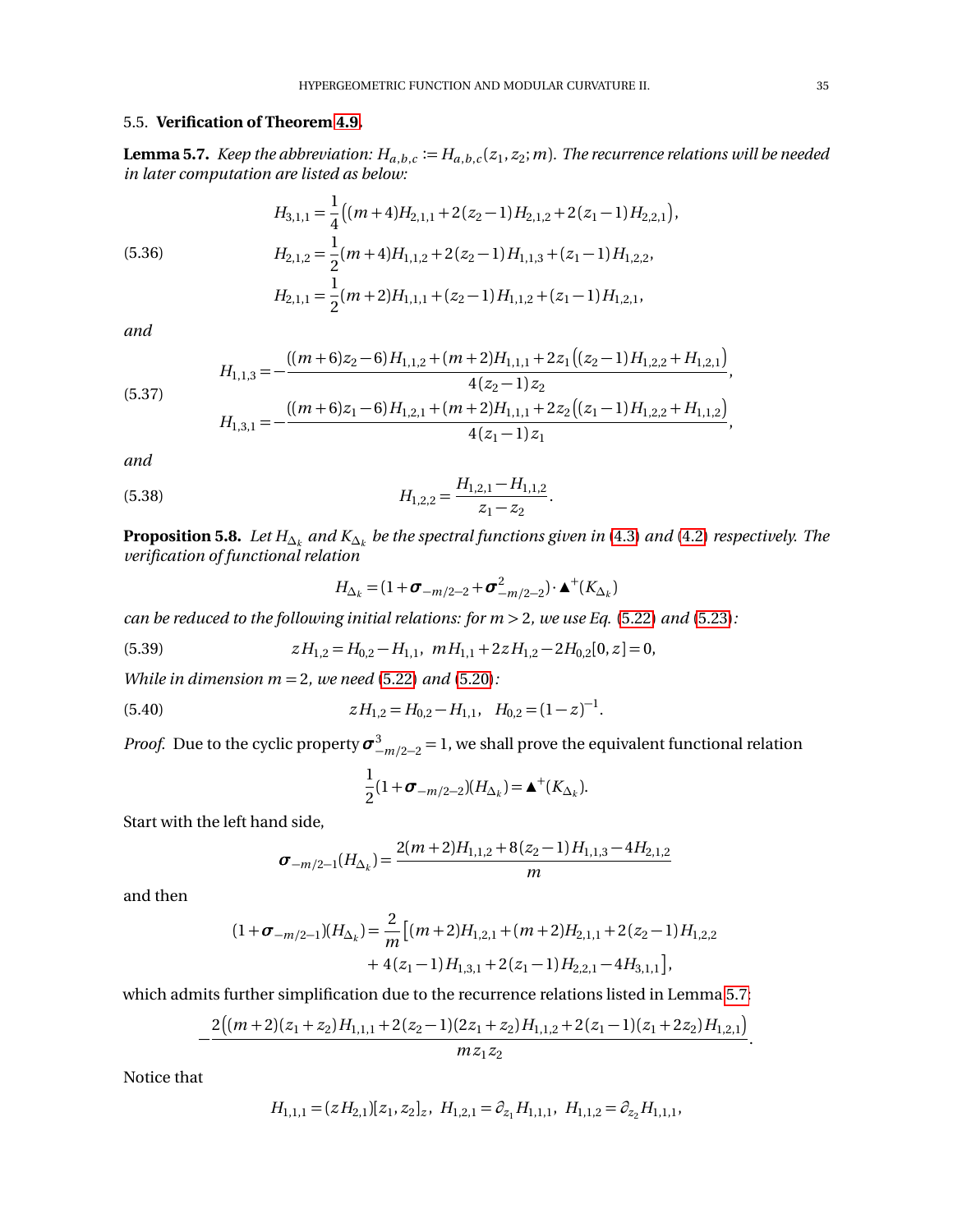and apply again the recurrence relations in Lemma [5.3](#page-31-7) for one-variable functions, we can express the difference, which we would like to prove to be zero, in terms of  $H_{1,1}$  and  $H_{1,2}$ :

$$
\frac{1}{2}(1+\sigma_{-m/2-2})(H_{\Delta_k})-\mathbf{A}^+(K_{\Delta_k})
$$
\n
$$
=-\frac{z_1+z_2}{2z_1z_2}(mzH_{1,1}+2z^2H_{1,2}-2zH_{1,2}-2H_{1,1})[z_1,z_2]_z.
$$

It remains to show that  $mzH_{1,1} + 2z^2H_{1,2} - 2zH_{1,2} - 2H_{1,1}$  is a constant function (in *z*), therefore becomes zero after applying the divided difference. Indeed, with the initial relations in Eq. [\(5.39\)](#page-34-3) for dimension  $m > 2$ , one sees that

$$
(mzH_{1,1} + 2z2H_{1,2}) - (2zH_{1,2} + 2H_{1,1}) = 2H_{0,2}[0, z] - 2H_{0,2} = -2H_{0,2}(0; m),
$$

and when  $m = 2$ , the initial relations in Eq. [\(5.40\)](#page-34-4) implies that

$$
m z H_{1,1} + 2 z^2 H_{1,2} - 2 z H_{1,2} - 2 H_{1,1} = 2(z_1 - 1)(z_1 H_{1,2} + H_{1,1}) = 2(z_1 - 1) H_{0,2} = -2.
$$

 $\Box$ 

#### <span id="page-35-0"></span>**REFERENCES**

- <span id="page-35-15"></span>[1] Tanvir Ahamed Bhuyain and Matilde Marcolli. The ricci flow on noncommutative two-tori. *Letters in Mathematical Physics*, 101(2):173–194, 2012.
- <span id="page-35-11"></span>[2] Simon Brain, Giovanni Landi, and Walter D. van Suijlekom. Moduli spaces of instantons on toric noncommutative manifolds. *Adv. Theor. Math. Phys.*, 17(5):1129–1193, 2013.
- <span id="page-35-19"></span>[3] Thomas P Branson and B Orsted. Conformal indices of riemannian manifolds. *Compositio mathematica*, 60(3):261– 293, 1986.
- <span id="page-35-7"></span>[4] A. Connes and F. Fathizadeh. The term  $a_4$  in the heat kernel expansion of noncommutative tori. *Münster J. Math.*, 12(2):239–410, 2019.
- <span id="page-35-10"></span>[5] Alain Connes and Michel Dubois-Violette. Noncommutative finite-dimensional manifolds. I. Spherical manifolds and related examples. *Comm. Math. Phys.*, 230(3):539–579, 2002.
- <span id="page-35-9"></span>[6] Alain Connes and Giovanni Landi. Noncommutative manifolds, the instanton algebra and isospectral deformations. *Comm. Math. Phys.*, 221(1):141–159, 2001.
- <span id="page-35-3"></span>[7] Alain Connes and Henri Moscovici. Modular curvature for noncommutative two-tori. *J. Amer. Math. Soc.*, 27(3):639– 684, 2014.
- <span id="page-35-1"></span>[8] Alain Connes and Paula Tretkoff. The Gauss-Bonnet theorem for the noncommutative two torus. In *Noncommutative geometry, arithmetic, and related topics*, pages 141–158. Johns Hopkins Univ. Press, Baltimore, MD, 2011.
- <span id="page-35-16"></span>[9] Ludwik Dąbrowski and Andrzej Sitarz. An asymmetric noncommutative torus. *SIGMA Symmetry Integrability Geom. Methods Appl.*, 11:Paper 075, 11, 2015.
- <span id="page-35-12"></span>[10] Farzad Fathizadeh. On the scalar curvature for the noncommutative four torus. *J. Math. Phys.*, 56(6):062303, 14, 2015.
- <span id="page-35-2"></span>[11] Farzad Fathizadeh and Masoud Khalkhali. The Gauss-Bonnet theorem for noncommutative two tori with a general conformal structure. *J. Noncommut. Geom.*, 6(3):457–480, 2012.
- <span id="page-35-5"></span>[12] Farzad Fathizadeh and Masoud Khalkhali. Scalar curvature for the noncommutative two torus. *J. Noncommut. Geom.*, 7(4):1145–1183, 2013.
- <span id="page-35-6"></span>[13] Farzad Fathizadeh and Masoud Khalkhali. Scalar curvature for noncommutative four-tori. *J. Noncommut. Geom.*, 9(2):473–503, 2015.
- <span id="page-35-20"></span>[14] Farzad Fathizadeh and Masoud Khalkhali. Curvature in noncommutative geometry. In *Advances in Noncommutative Geometry*, pages 321–420. Springer, 2019.
- <span id="page-35-17"></span>[15] Asghar Ghorbanpour and Masoud Khalkhali. Spectral geometry of functional metrics on noncommutative tori, 2018, arXiv:1811.04004.
- <span id="page-35-13"></span>[16] Peter B Gilkey and Domingo Toledo. *Invariance theory, the heat equation, and the Atiyah-Singer index theorem*, volume 2. CRC press Boca Raton, 1995.
- <span id="page-35-18"></span>[17] Hyunsu Ha and Raphael Ponge. Laplace-beltrami operators on noncommutative tori. *J. Geom. Phys.*, page to appear, 2019.
- <span id="page-35-14"></span>[18] Bruno Iochum and Thierry Masson. Heat asymptotics for nonminimal Laplace type operators and application to noncommutative tori. *J. Geom. Phys.*, 129:1–24, 2018, 1707.09657.
- <span id="page-35-8"></span>[19] Matthias Lesch. Divided differences in noncommutative geometry: rearrangement lemma, functional calculus and expansional formula. *J. Noncommut. Geom.*, 11(1):193–223, 2017.
- <span id="page-35-4"></span>[20] Matthias Lesch and Henri Moscovici. Modular Curvature and Morita Equivalence. *Geom. Funct. Anal.*, 26(3):818–873, 2016.